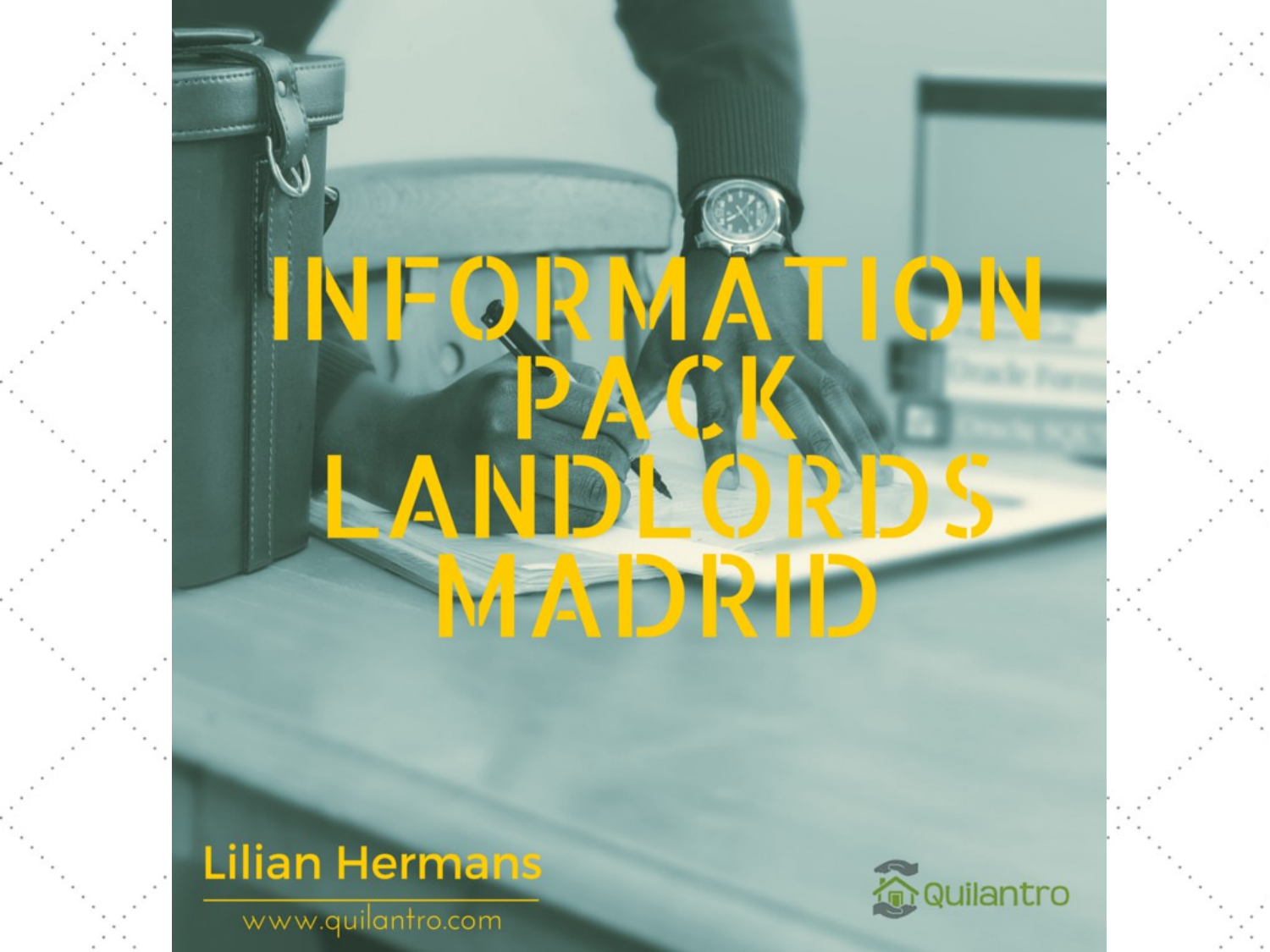## Information pack landlords Madrid

© 2016 - Lilian Hermans, Quilantro

[www.quilantro.com](http://www.quilantro.com/) [info@quilantro.com](mailto:info@quilantro.com)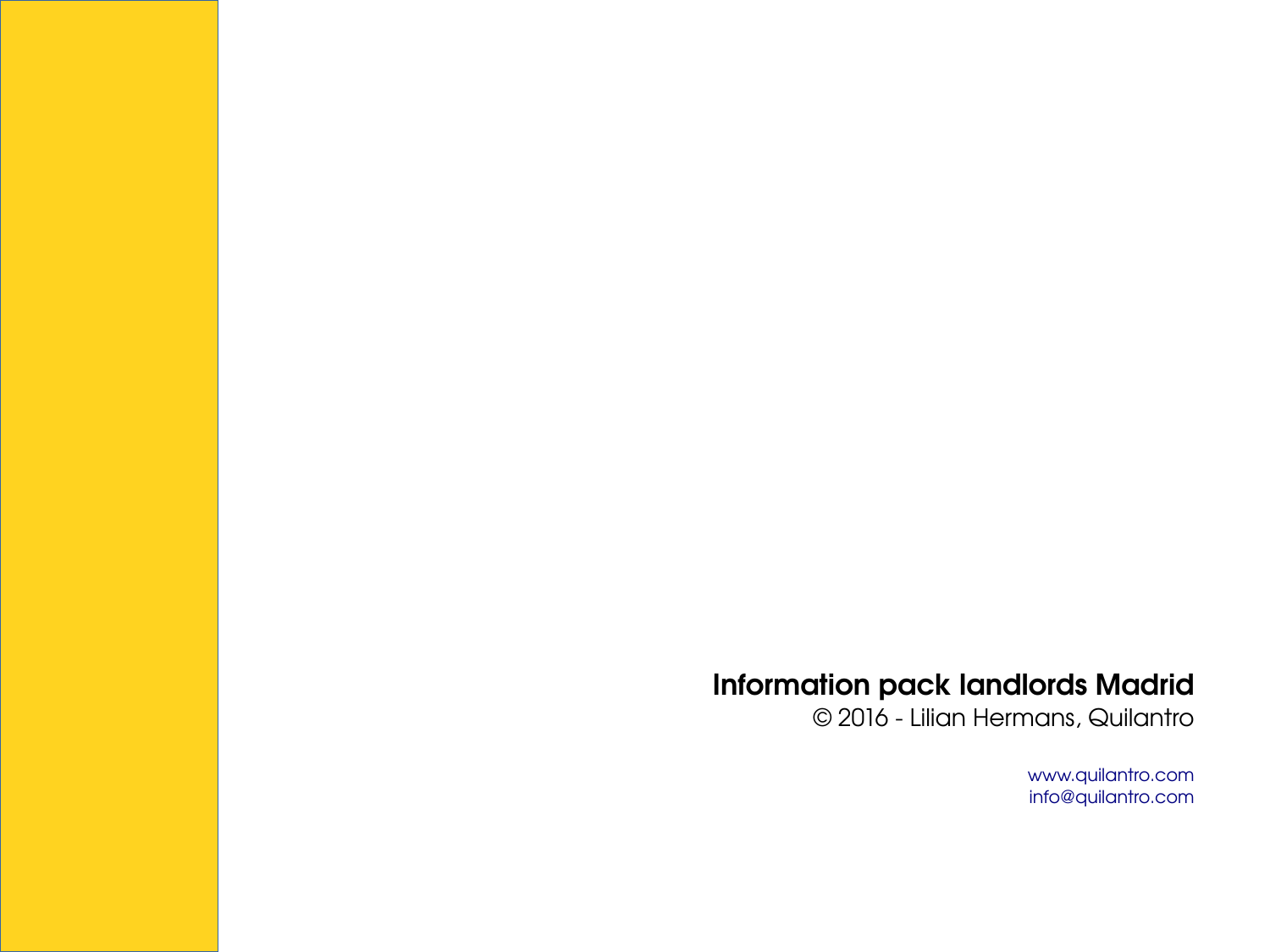# What to expect?

| Who we are                                               | $\overline{2}$ |
|----------------------------------------------------------|----------------|
| <b>Why Quilantro?</b>                                    | 5              |
| Property management package and fees                     | 9              |
| How will Quilantro market your property?                 | 15             |
| Prospective tenants screening                            | 20             |
| Which tenants?                                           | 23             |
| Repairs and maintenance                                  | 27             |
| Rights and obligations of lanidords under Spanish<br>law | 29             |
| Vacating tenants                                         | 43             |
| Routine inspections                                      | 49             |
| Insurances                                               | 52             |
| One last tip                                             | 61             |
| How to move forward?                                     | 62             |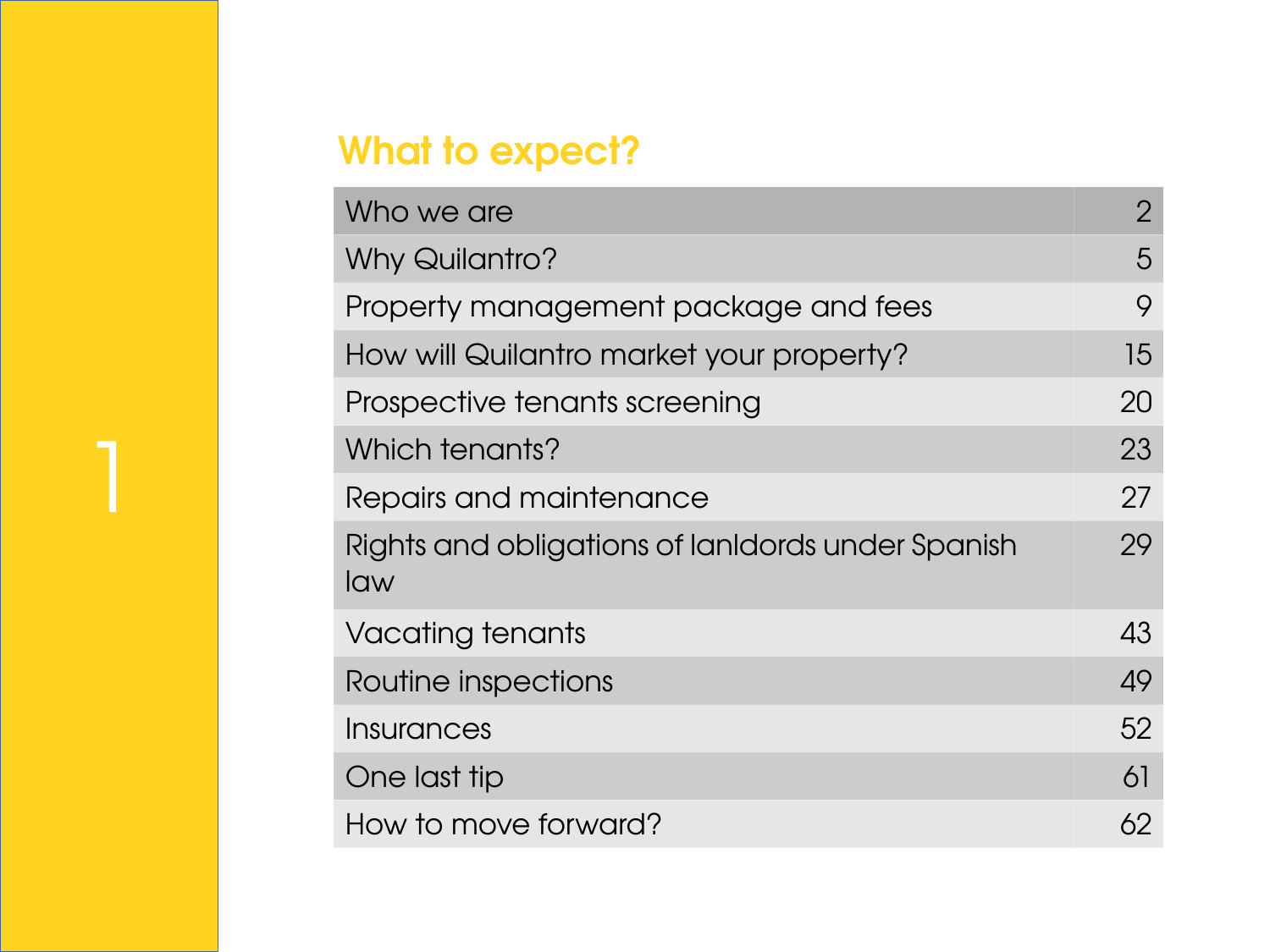## Who we are



Lilian Hermans, owner and founder of Quilantro

My name is Lilian Hermans. At the end of 2006 I moved with my family from the Netherlands to Spain where I started my business. In the Netherlands I used to be a lawyer.

I know how important it is to have someone physically in the neighborhood of your property when you live abroad. I am in the same situation in The Netherlands, where I rely on a company to take care of my property. That is why we offer this property management service to you.

If you are a landlord and you own a house in Madrid, I can help you to manage your property, so you don't have to worry about it.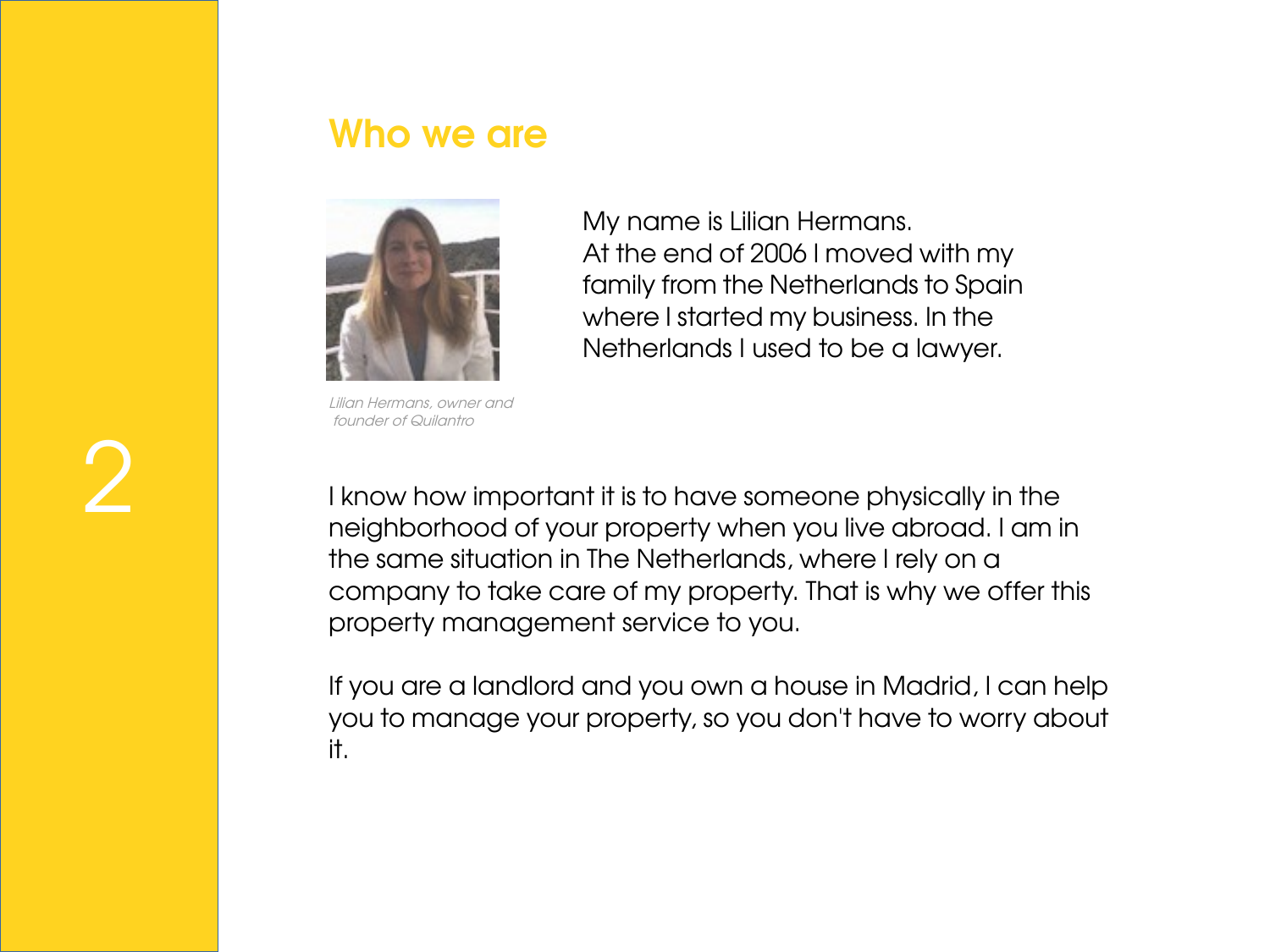Imagine you are the owner of a house in Madrid and you decide to live abroad:

- who will take care of your property?
- how do you find tenants or buyers?
- who takes care of marketing your property?
- what if something stops working or leaks? How do you deal with maintenance when you are so far away?

What you need is a steady and reliable company that will organize issues like:

- preparing the property to sell or to let to tenants;
- marketing your property using all kind of different tactics;
- showing the property to potential tenants or buyers;
- drafting rental contracts or assisting in the sales process;
- managing all kind of issues, maintenance, cleaning or administrative tasks.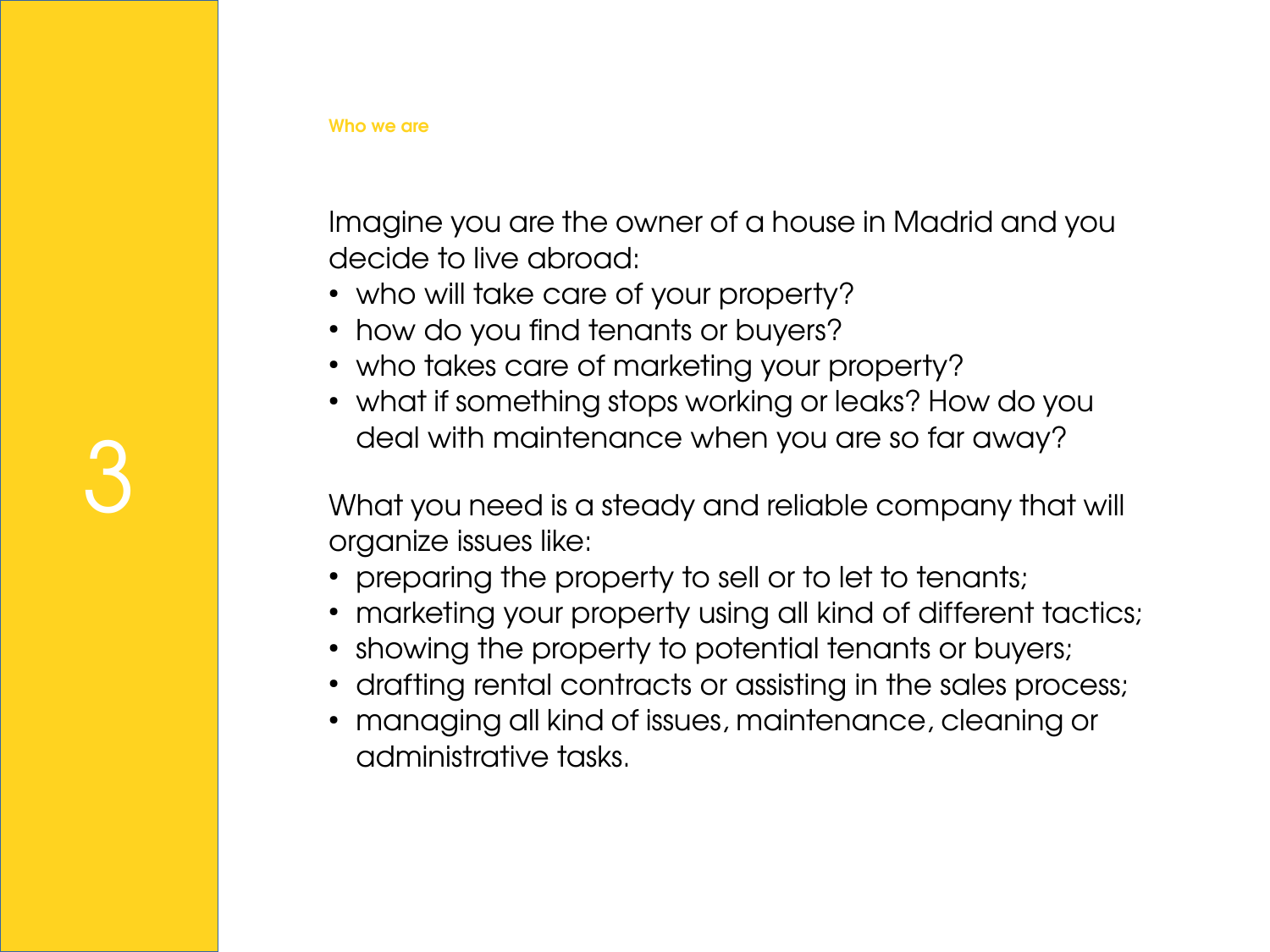Who we are

Who can benefit from this service? This service is aimed at landlords with property in Madrid who live or who are going to live outside Spain and who are looking for someone who takes care of their property.

Many landlords live abroad and can't always rely on their family and friends in this situation. Sometimes because they don't live close to the property or because they have already asked for too many favors. They may be busy working or busy with their own families.

Renting, selling, maintenance, cleaning, administration, all these need specialists. I can't do it all by myself, so I delegate specific tasks. That's why Quilantro works together with other trusted professional providers, selected carefully for their job.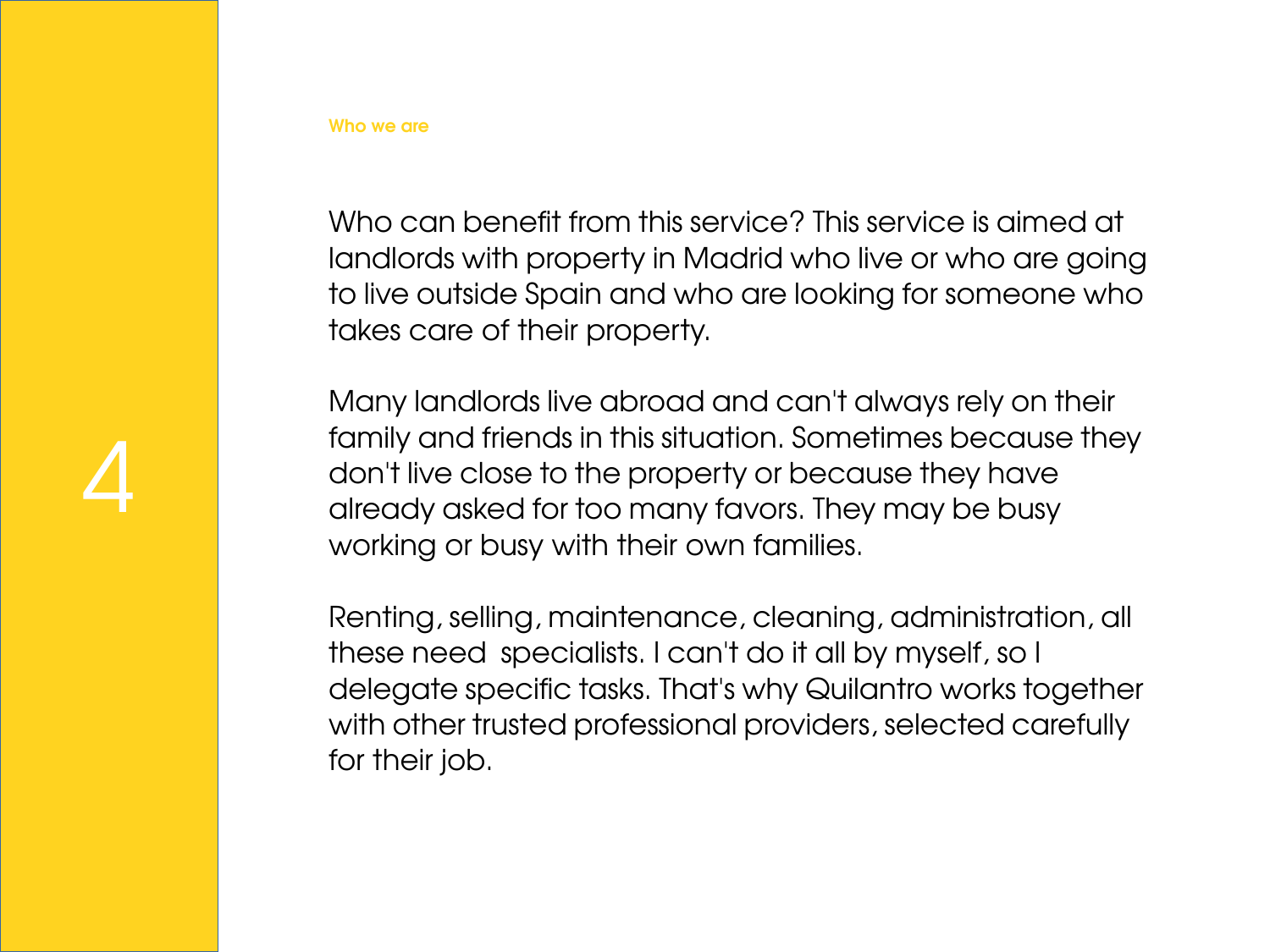# 5

# Why Quilantro?

How are we different? What sets Quilantro apart from other agencies?

- a property is your most valuable asset and you have to get the most out of it. Professional property assistance has proven to incur more rental income and more occupancy.
- if we receive a notification from the tenant that he wants to terminate the rental contract, we minimize the time without tenants
- we speak English, Spanish, Dutch and we work closely with people of other nationalities.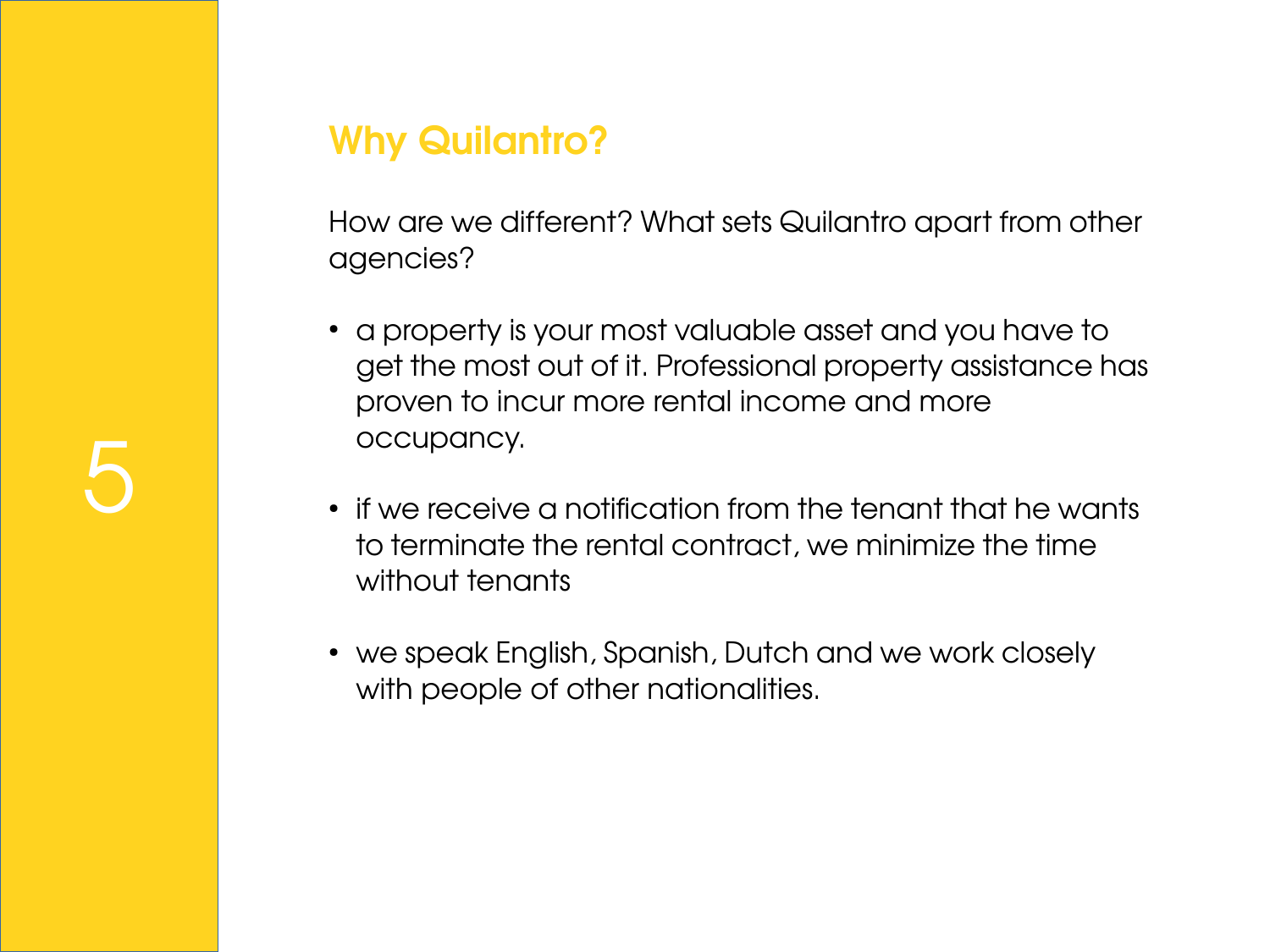- we believe in well-maintained and cared-for property. In the long term this will save you money, less maintenance fees, long-term satisfied tenants, less hassle.
- you have your own personal property manager so you deal with one contact person for all issues.
- a different business model: we attract more prospective tenants as we offer you the option not to charge a commission for tenants, unlike most estate agencies in Madrid.
- we don't procrastinate, we act now, without delay. Organizing and doing things right now is our motto, especially when we are talking about collecting rent, vacating tenants and maintenance.
- we respond to your emails within one working day.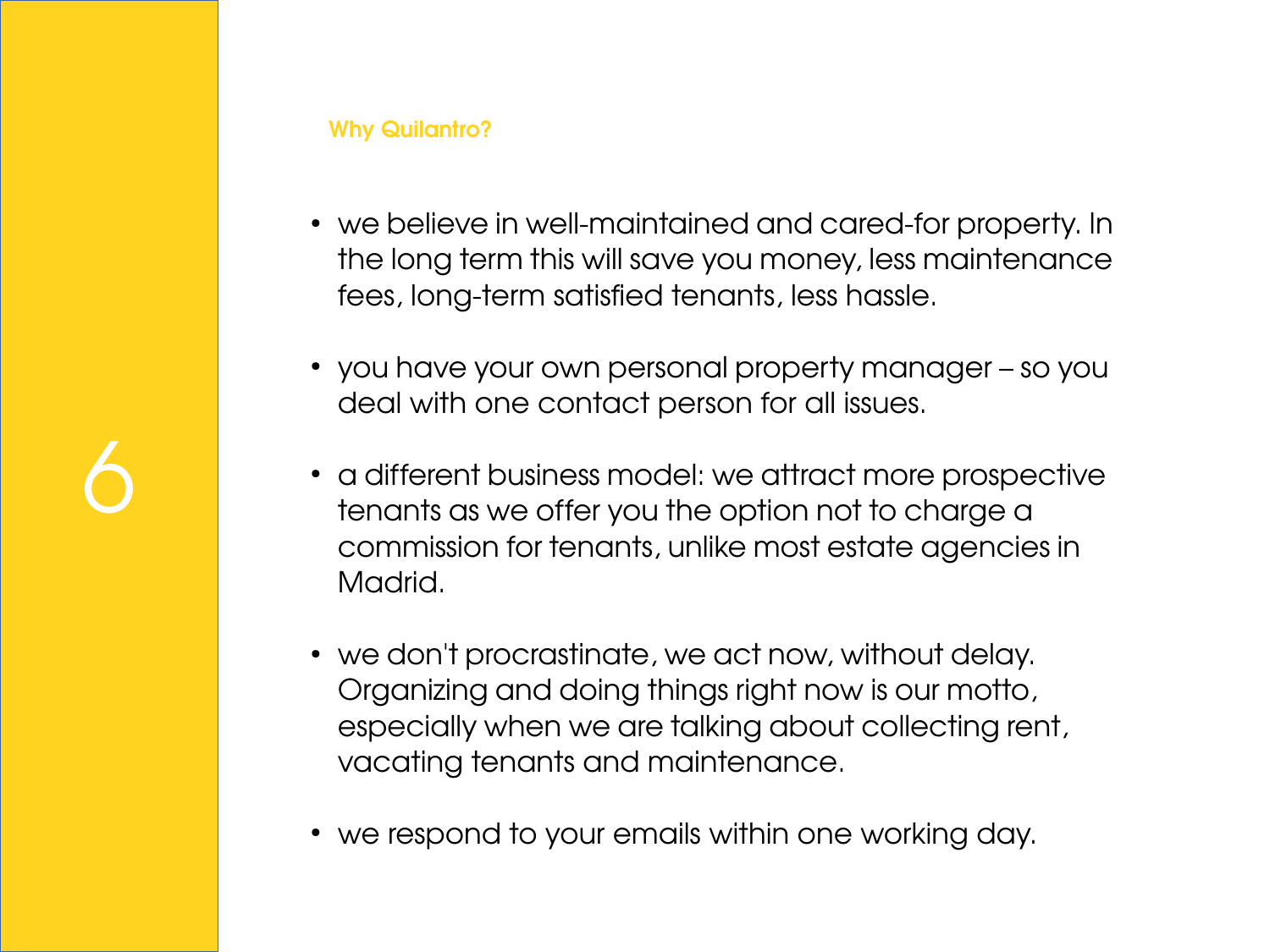#### Why Quilantro?

- we are always on the look out for new opportunities to market your property.
- photos can make or break the desirability of your property. We take care to produce good quality photos.
- no decision is made without your knowledge or consent. This is important for both of us. For you as a matter of trust, for us, because our good name depends on it.
- we schedule and conduct routine inspections.
- we manage disputes that arise on your behalf.
- we will collect your rent on a monthly basis and have it transferred to your bank account within 1 – 5 days.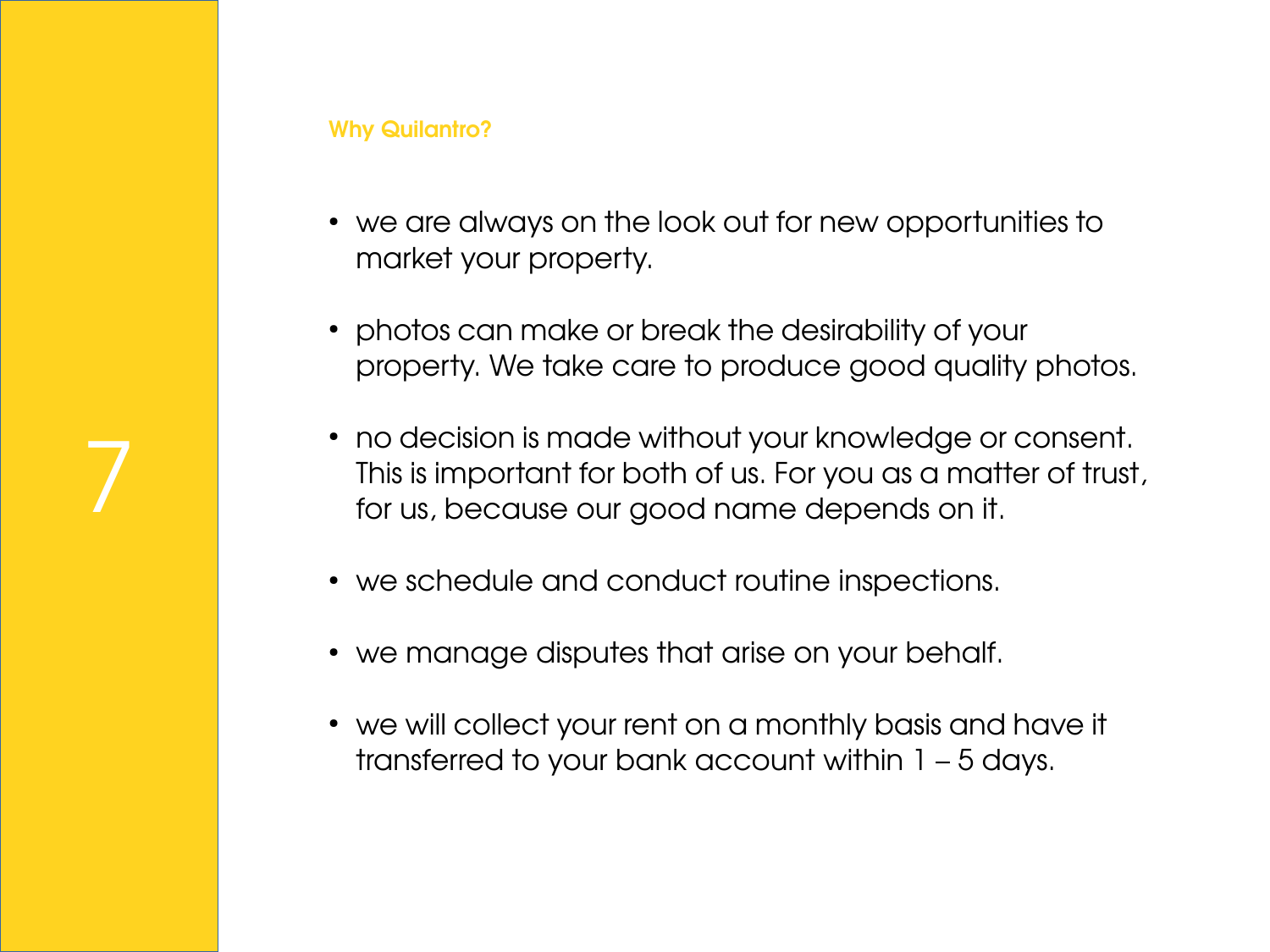- we oversee all maintenance.
- competitive package and fees.
- with our proactive approach we add value to your property.
- inventive and innovative. Maintenance, cleaning, administration, all these need specialists. We can't do it all by ourselves, so we delegate specific tasks. That's why Quilantro works together with other trusted professional providers, selected carefully for their job.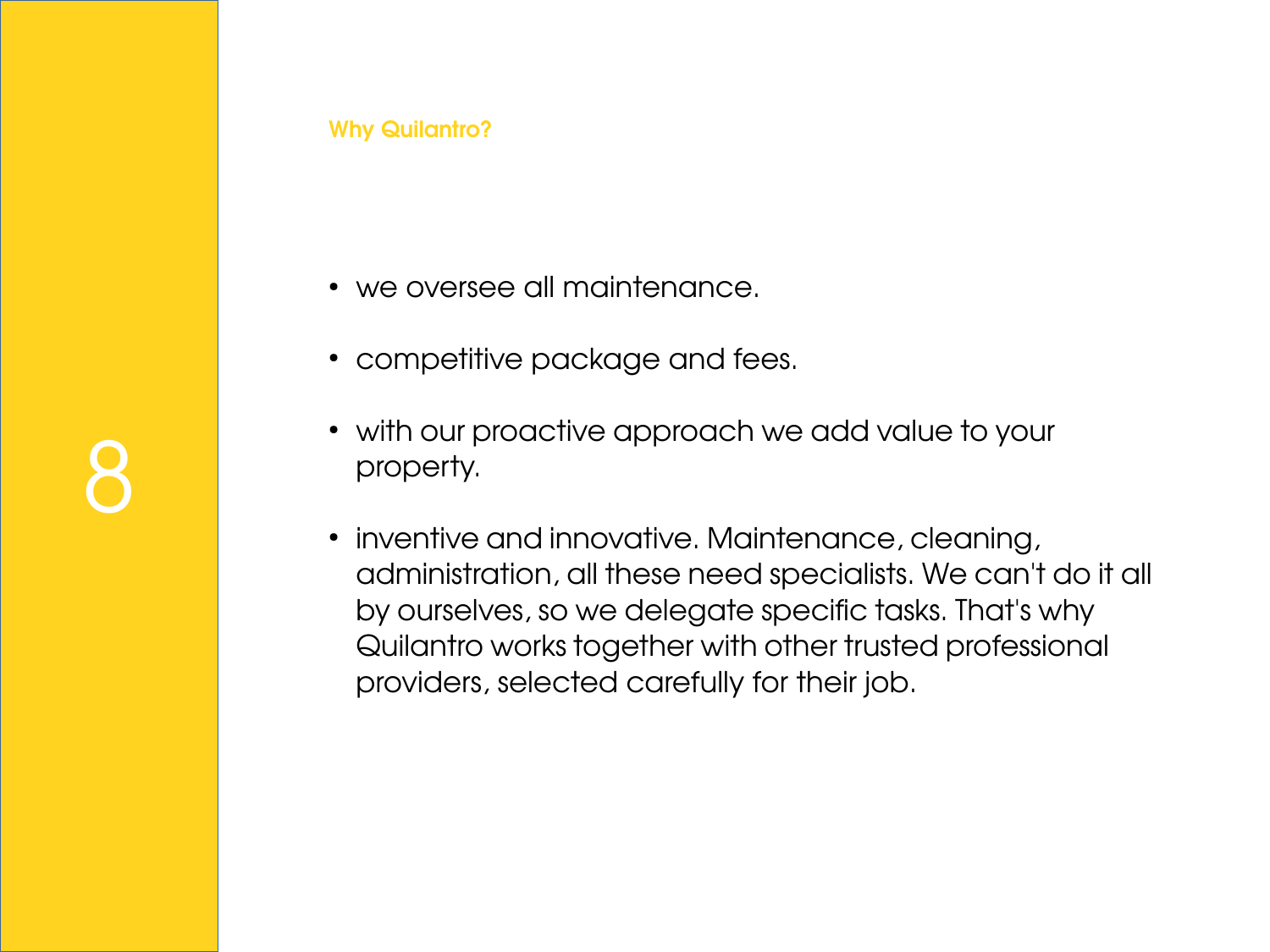# Property management package & fees

| tenants*                               | <b>Property management for</b><br>midterm and long term                                                                                                                                                                                                                                                                                   | <b>Fees</b>                                                                                                                                                                                                                                                                                                                                                                                                                                         |
|----------------------------------------|-------------------------------------------------------------------------------------------------------------------------------------------------------------------------------------------------------------------------------------------------------------------------------------------------------------------------------------------|-----------------------------------------------------------------------------------------------------------------------------------------------------------------------------------------------------------------------------------------------------------------------------------------------------------------------------------------------------------------------------------------------------------------------------------------------------|
| Property<br>manage-<br>ment<br>package | • letting the property<br>• marketing the property<br>• finding reliable tenants<br>• credit checks on the<br>tenants<br>• drafting or reviewing the<br>rental contract<br>• securing the deposit<br>• organizing maintenance &<br>repairs<br>• collecting and disbursing<br>the rent<br>• routine inspections<br>• taking out insurances | Percentage of the<br>annual rent amount*<br>Optional: we charge the<br>tenant one month's rent + IVA<br>and deduct this fee from the<br>property management fee.<br>Advantage: less property<br>management costs<br>Disadvantage: less tenants<br>interested in the property as<br>they usually avoid these<br>additional costs.<br>please note: the fee will only<br>be charged for every<br>calendar year a new tenant<br>will rent the property. |

9

\*midterm = less than a year, long term = one year or more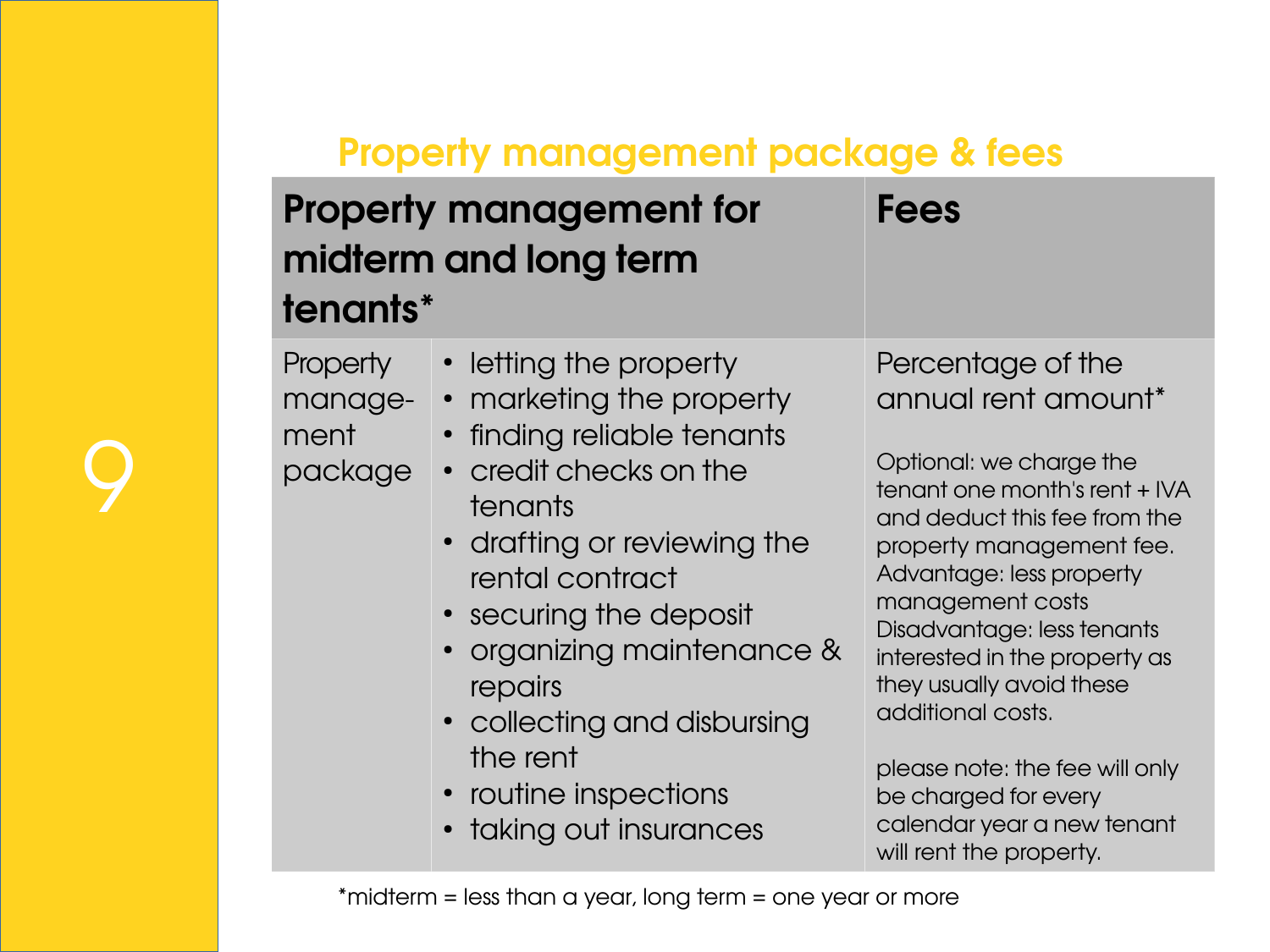| Optional<br>fees    | • styling the property<br>• organizing energy<br>performance<br>certificate (EPC)<br>• special photo session<br>and virtual tour<br>• video with drone | • Prices on demand<br>based on needs*<br>$\bullet$ 90 $\varepsilon^*$<br>• percentage of the<br>session*<br>• prices on demand* |
|---------------------|--------------------------------------------------------------------------------------------------------------------------------------------------------|---------------------------------------------------------------------------------------------------------------------------------|
| Selling<br>property | • marketing the<br>property<br>• assistance in the<br>selling process                                                                                  | • 3% of the final sales<br>price*                                                                                               |

10

\* Fees are subject to 21% IVA. Fees or costs charged by third parties, such as advertisements, photographers, gestores, lawyers, energy performance certificate, cleaning services, constructors, plumbers, electricians or other repairmen are excluded.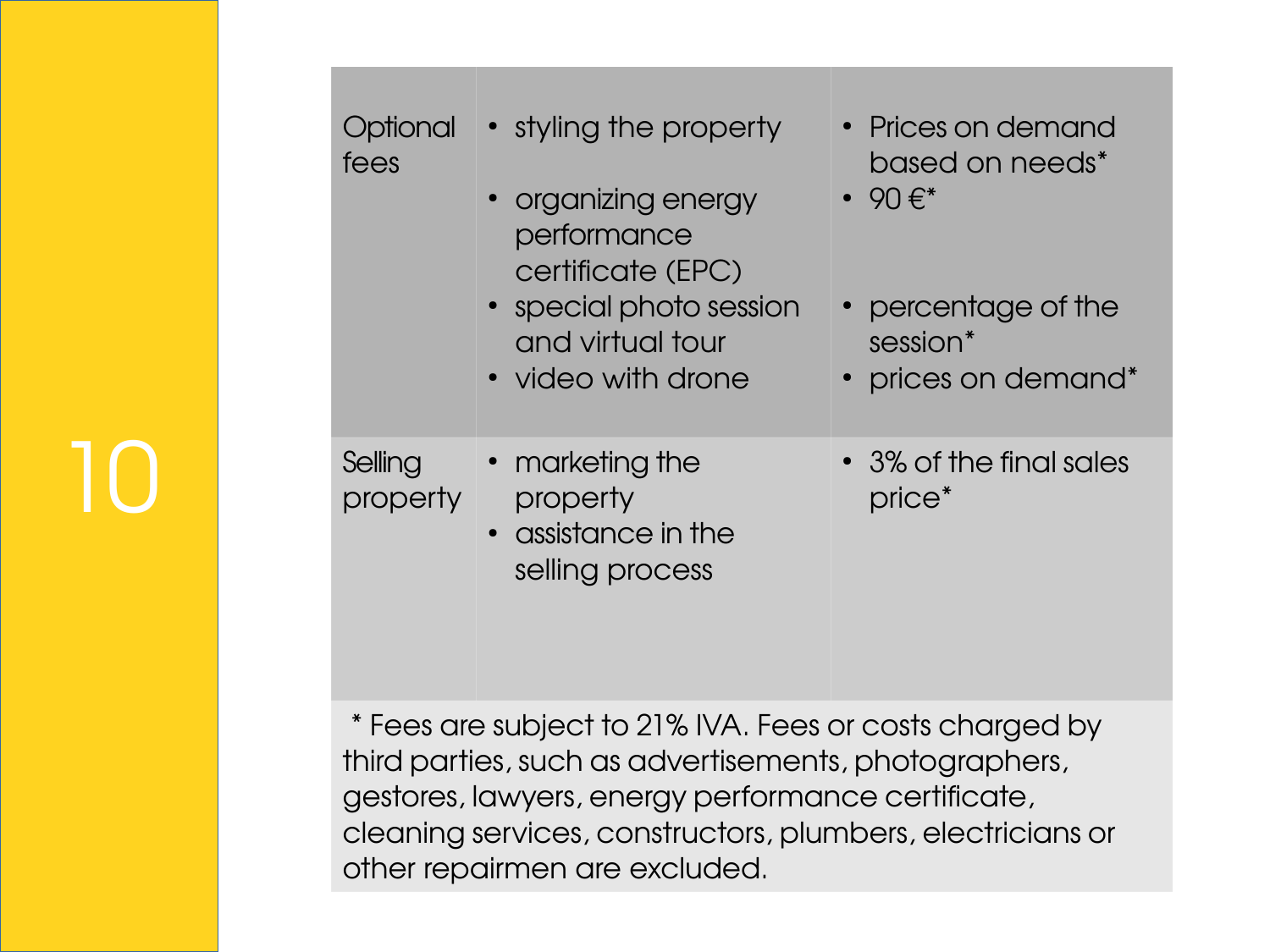# Annual fee for longterm apartments (percentage of the annual rent amount)

| Rent per<br>month    |       | 700 € 1000 € 1500 € 2000 € 3000 € 4000 €  |    |    |    |
|----------------------|-------|-------------------------------------------|----|----|----|
| Percentage           | - 14% | $12\%$ $10\%$                             | 8% | 6% | 5% |
| Amount<br>$(in \in)$ |       | 1176 € 1440 € 1800 € 1920 € 2160 € 2400 € |    |    |    |

# Annual fee for long term detached houses and villas

| Rent per<br>month    | 700 € 1000 € 1500 € 2000 € 3000 € 4000 €                |        |       |    |    |
|----------------------|---------------------------------------------------------|--------|-------|----|----|
| Percentage 15%       | 13%                                                     | $11\%$ | $9\%$ | 7% | 6% |
| Amount<br>$(in \in)$ | $1260 \in 1560 \in 1980 \in 2160 \in 2520 \in 2880 \in$ |        |       |    |    |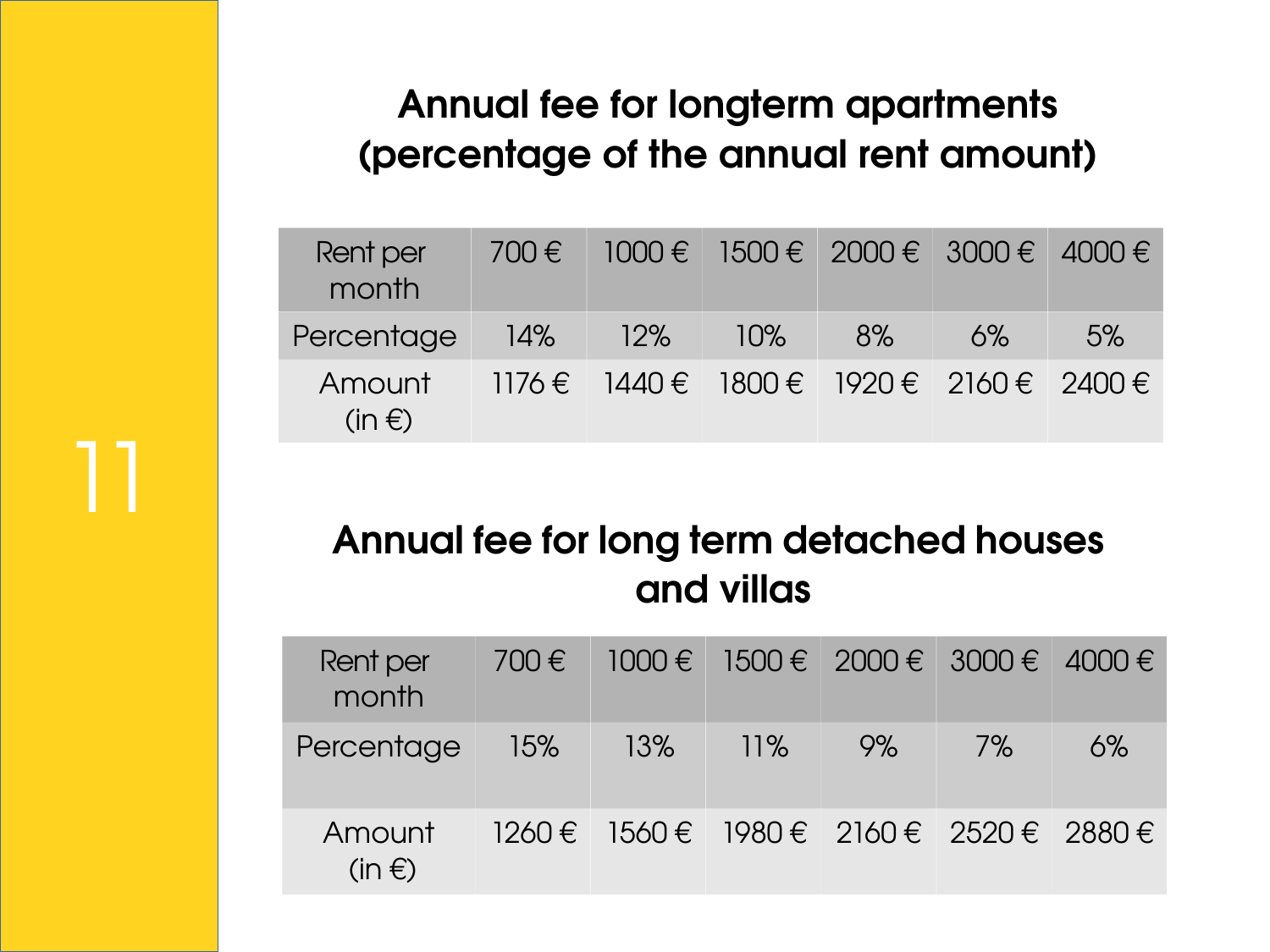# Annual fee for midterm apartments

| <b>Rent per</b><br>month |  | 700€ 1000€ 1500€ 2000€ 3000€ 4000€                      |                      |       |    |
|--------------------------|--|---------------------------------------------------------|----------------------|-------|----|
| Percentage 17%   15% 13% |  |                                                         | $\blacksquare$ 11% / | $9\%$ | 8% |
| Amount<br>$(in \in)$     |  | $1428 \in 1800 \in 2340 \in 1920 \in 2640 \in 3840 \in$ |                      |       |    |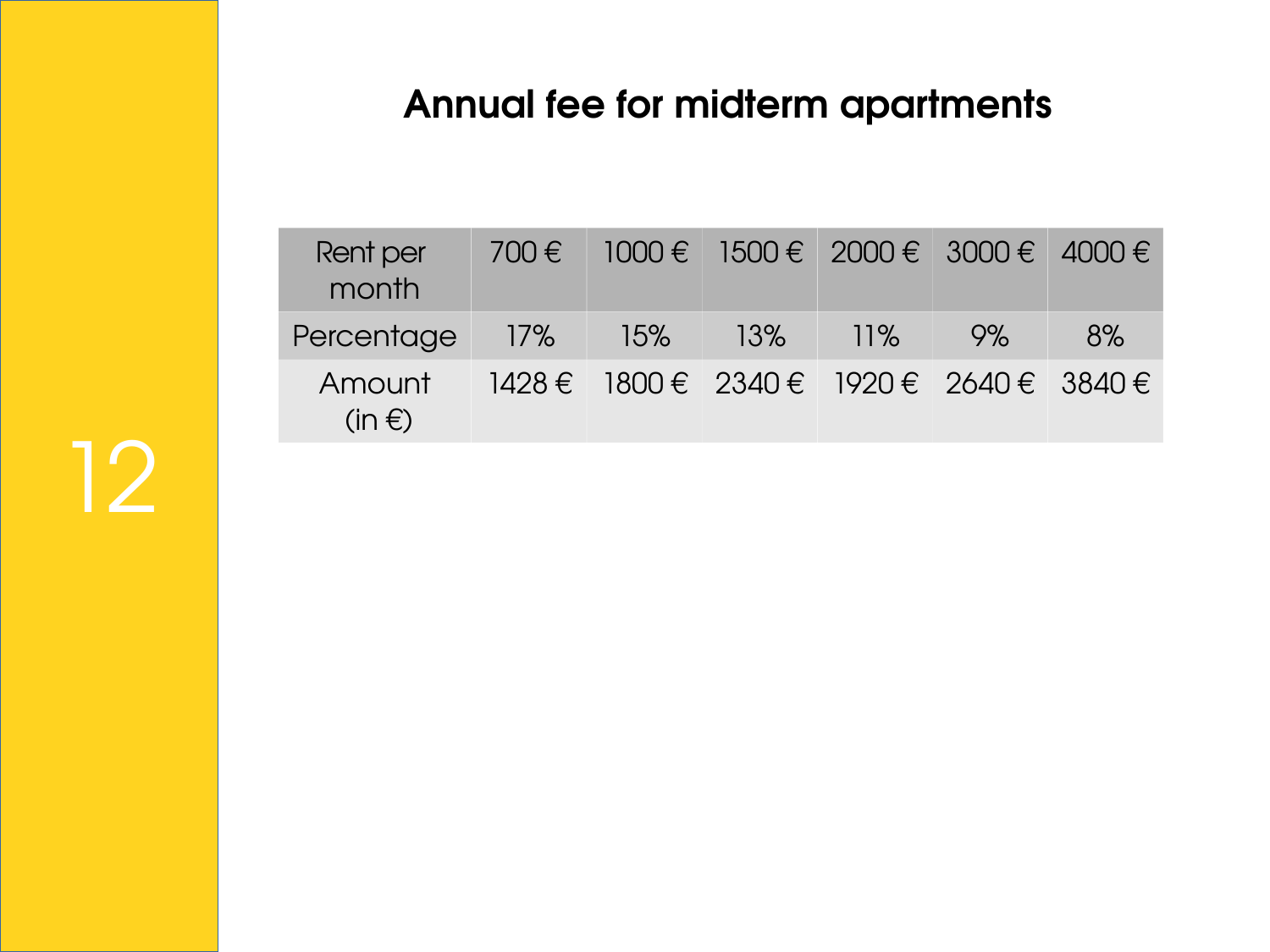|  | Letting to tourists in Madrid                                                                                                                                                                                                                                                                       | Fee                                                                                                                                                                   |
|--|-----------------------------------------------------------------------------------------------------------------------------------------------------------------------------------------------------------------------------------------------------------------------------------------------------|-----------------------------------------------------------------------------------------------------------------------------------------------------------------------|
|  | • letting the property<br>marketing the property<br>$\bullet$<br>• finding tourists as tenants<br>• being contactperson for tourists<br>• organizing maintenance & repairs<br>• organizing check-in & check-out<br>• organizing cleaning<br>• Collecting and disbursing the rent<br>and the deposit | 18%*<br>The fee is the percentage of<br>the received daily rent of the<br>apartment, e.g. if the daily<br>rent amounts to 80€ per day,<br>the fee will be $14.40 \in$ |
|  | <b>Basic and general conditions for letting</b><br>to tourists                                                                                                                                                                                                                                      |                                                                                                                                                                       |
|  | · license of First Occupation, cédula<br>de Primera Habitabilidad or Licensia<br>de Primera Ocupación<br>registration of the activity at the<br>Empresas turísticas de la Dirección<br>General<br>registration of the property at the<br>Registro Turístico Regional                                |                                                                                                                                                                       |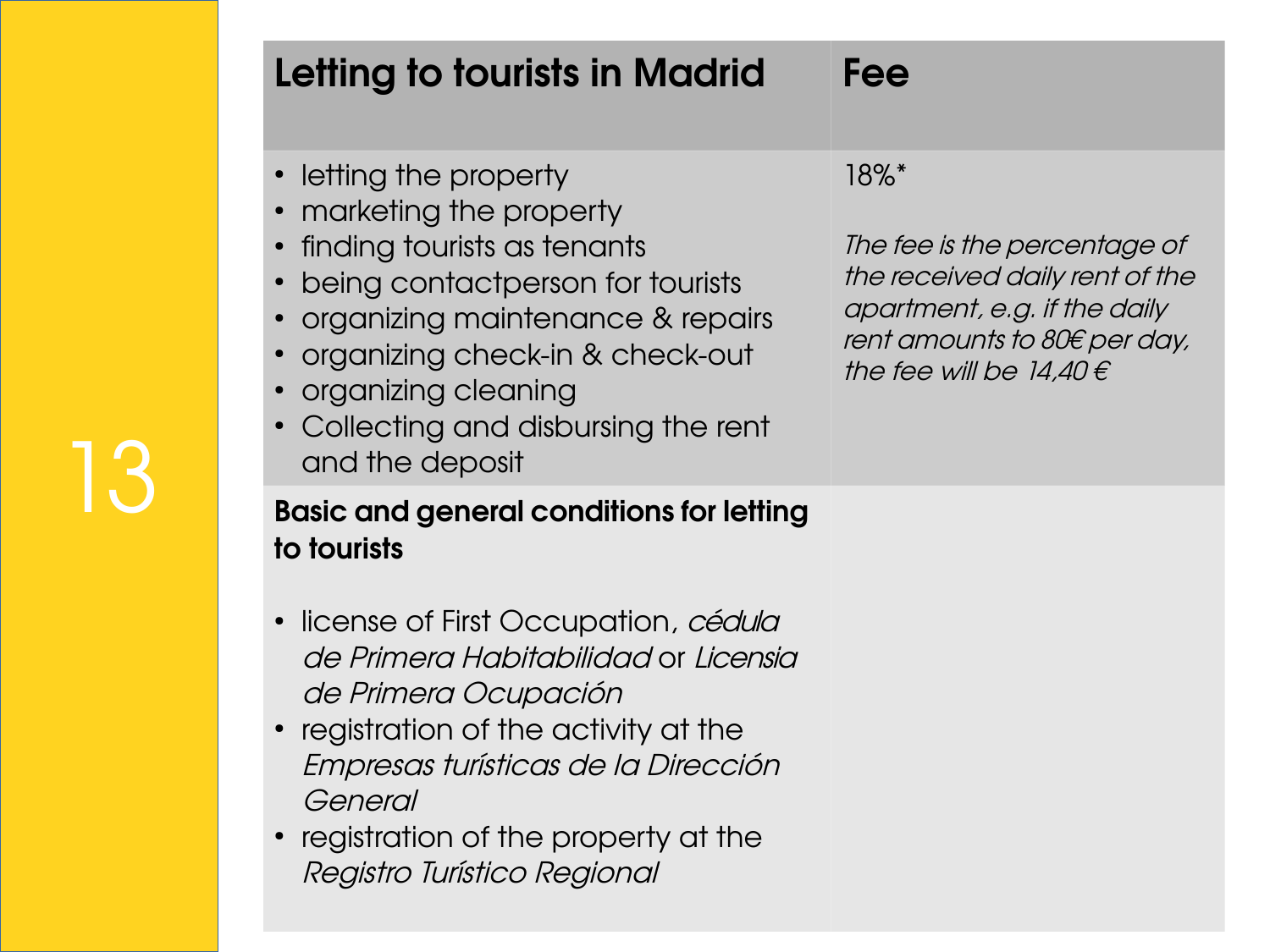# Letting to tourists in Madrid Fee

Basic and general conditions for letting to tourists (see previous page)

- floor plan approved and signed by a registered architect or other technical professional
- the minimum period of letting to tourists should be five nights and it's not allowed to use the house for permanent residency.

14

\*Fees or costs charged by third parties, such as advertisements, photographers, gestores, lawyers, energy performance certificate, cleaning services and repairmen are excluded.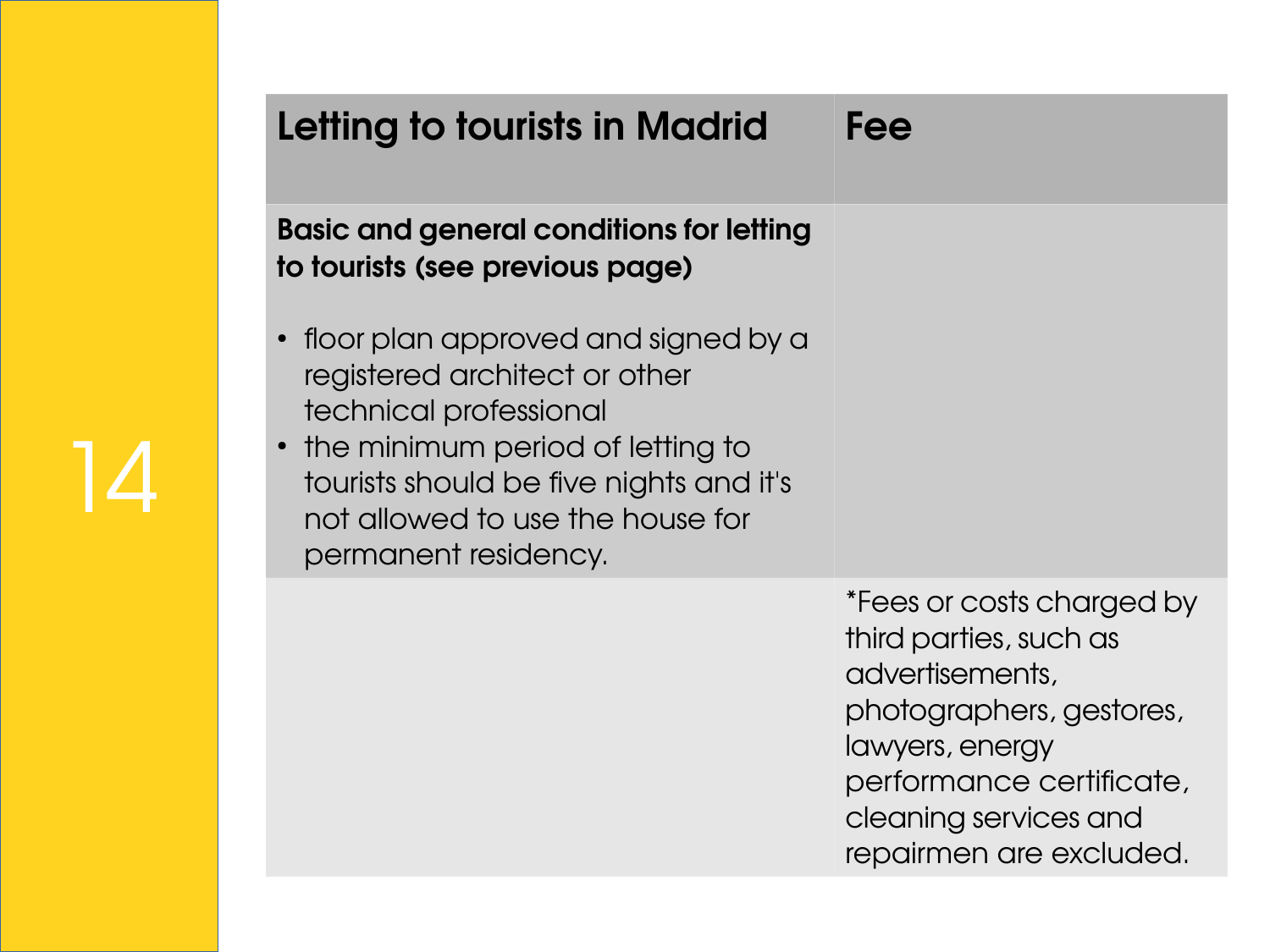In order to gain maximum exposure and capture the interest of potential tenants, three points should be highlighted.

## 1. A good property description

An advert should create attention, maintain interest, generate desire and stimulate the interested person to take action. So, we clearly describe the property, but not every detail. Something should be left for the imagination when the potential tenant visits the property.

### 2. Photos

Excellent photos are an essential component to marketing your property. With an ever-increasing number of potential tenants looking for rental property on the internet, it is more important than ever to get the most out of every photo.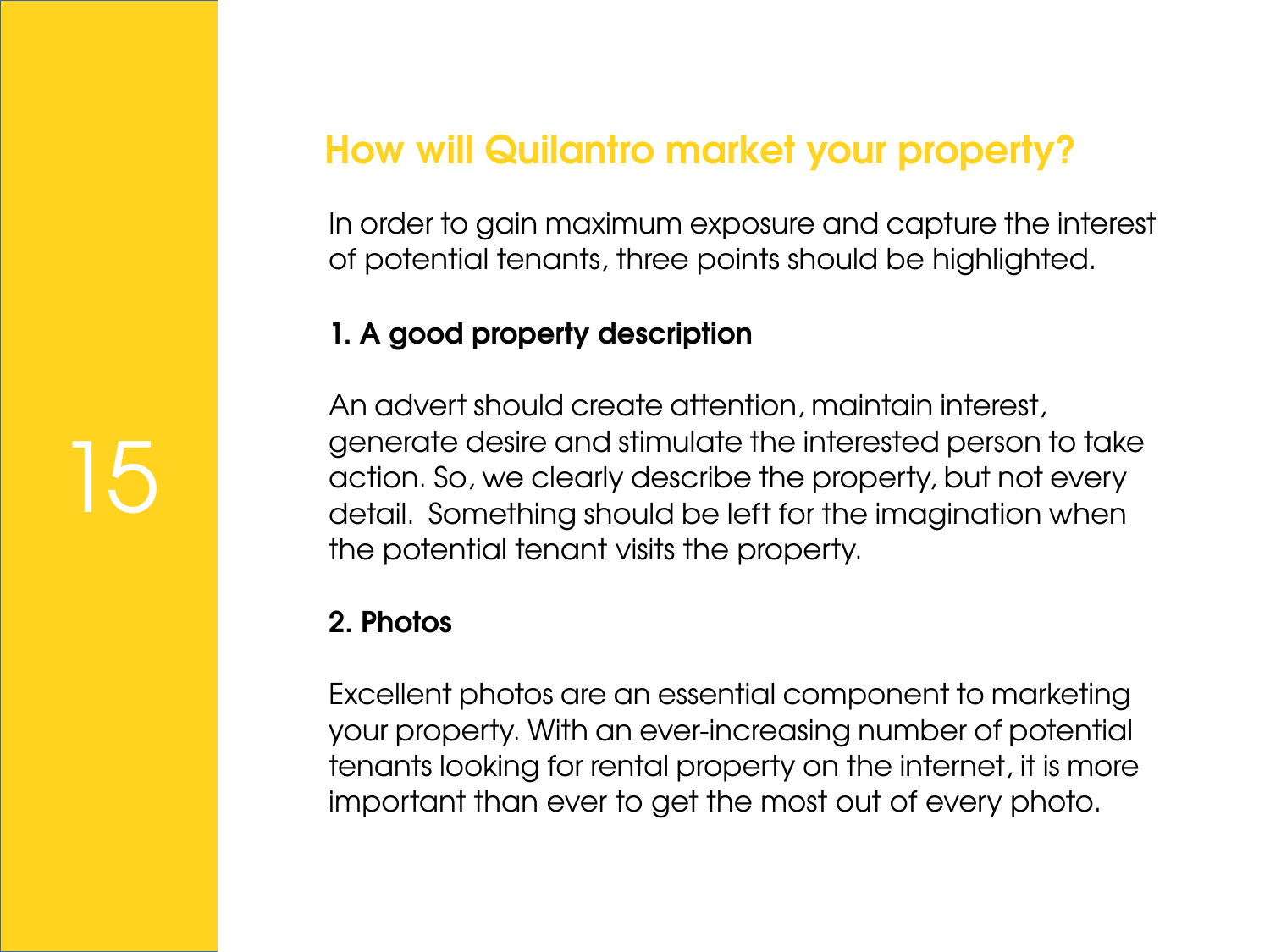In order to gain maximum exposure and capture the interest of potential tenants, three points should be highlighted.

### 1. A good property description

An advert should create attention, maintain interest, generate desire and stimulate the interested person to take action. So, we clearly describe the property, but not every detail. Something should be left for the imagination when the potential tenant visits the property.

#### 2. Photos

Excellent photos are an essential component to marketing your property. With an ever-increasing number of potential tenants looking for rental property on the internet, it is more important than ever to get the most out of every photo.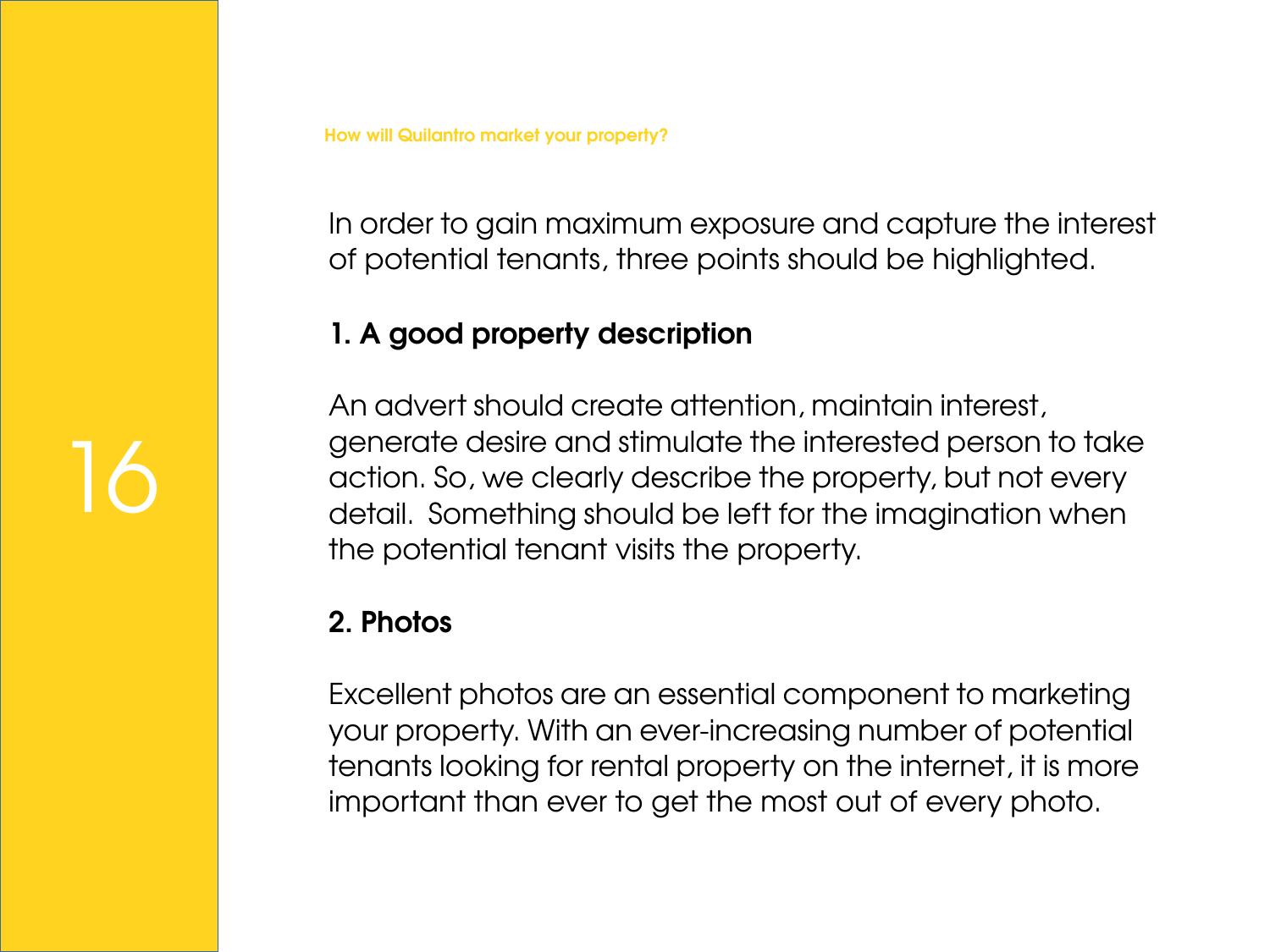Another option that can be used is the video online virtual tour. It is a simulation of an existing location, usually composed of a sequence of videos or still images. It is a great way to showcase a property by adding dimension and giving the viewer the sense of being in the property. Another tool to promote a villa is making use of a drone as this gives a great overview of the house and its surroundings.

## 3. Floor plan

17

Displaying a floor plan is an interesting tool for prospective tenants as it gives a good understanding of the layout of the inside and possibly also the outside of the property.

Where will the property be advertised? Quilantro uses basically the following websites to market your property.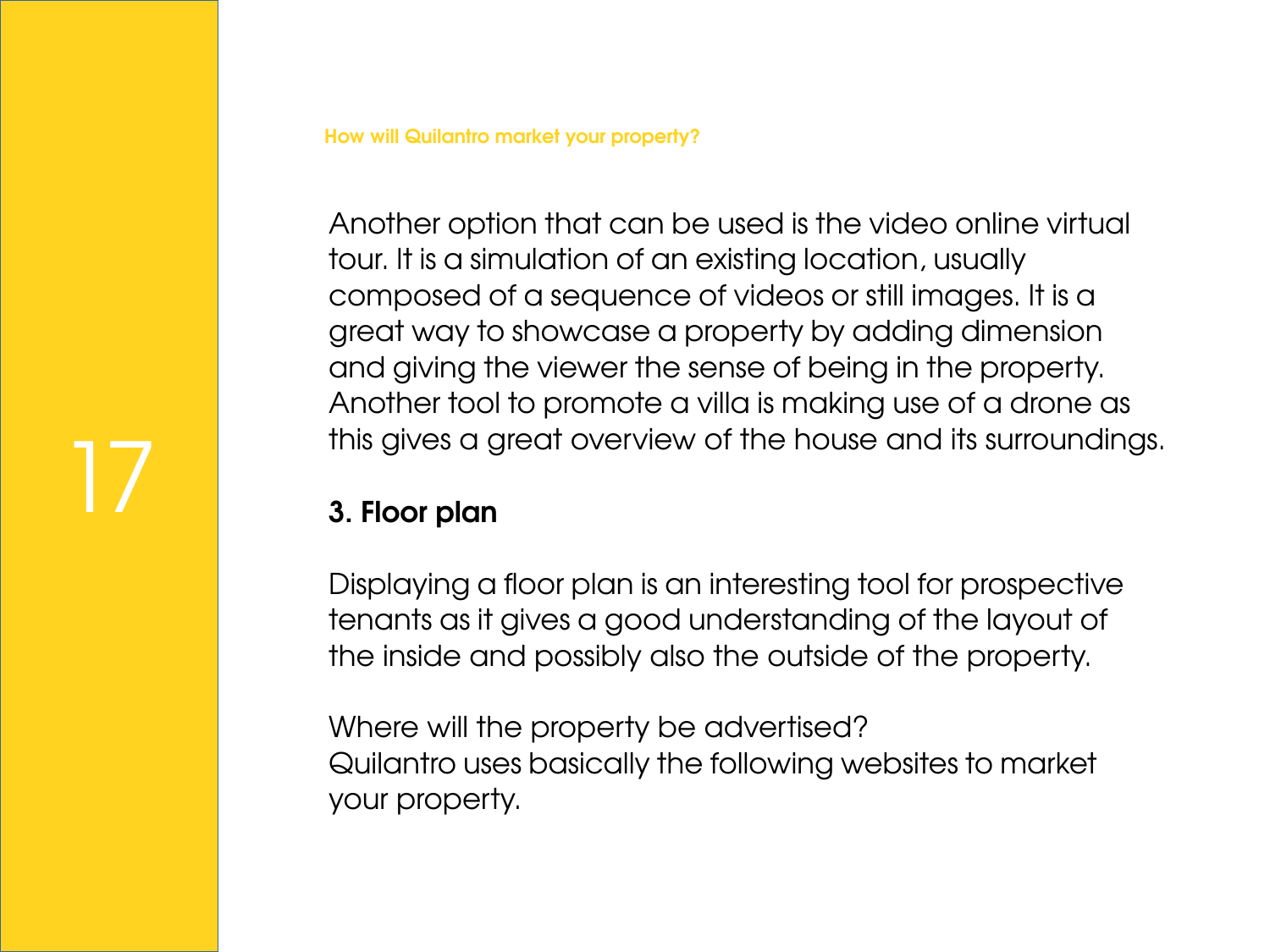## Idealista

One of the leading websites in Spain for maximum visibility is [Idealista.](http://www.idealista.com/) Why Idealista?

Idealista has:

- 18,6 million visits per month
- 7,6 million unique users per month
- 2,8 million hours of navigation
- 50% of the users do not use another portal\* \*Source: brochure servicios profesionales Idealista 2016

## Fotocasa

18

[Fotocasa](http://fotocasa.es/) is the other leader's website in Spain. According to the statistics on their website Fotocasa has:

- more than 12 million visits per month
- almost 7 million unique users per month
- more than 1.000.000 ads published on the portal
- more than 564 million page visits per month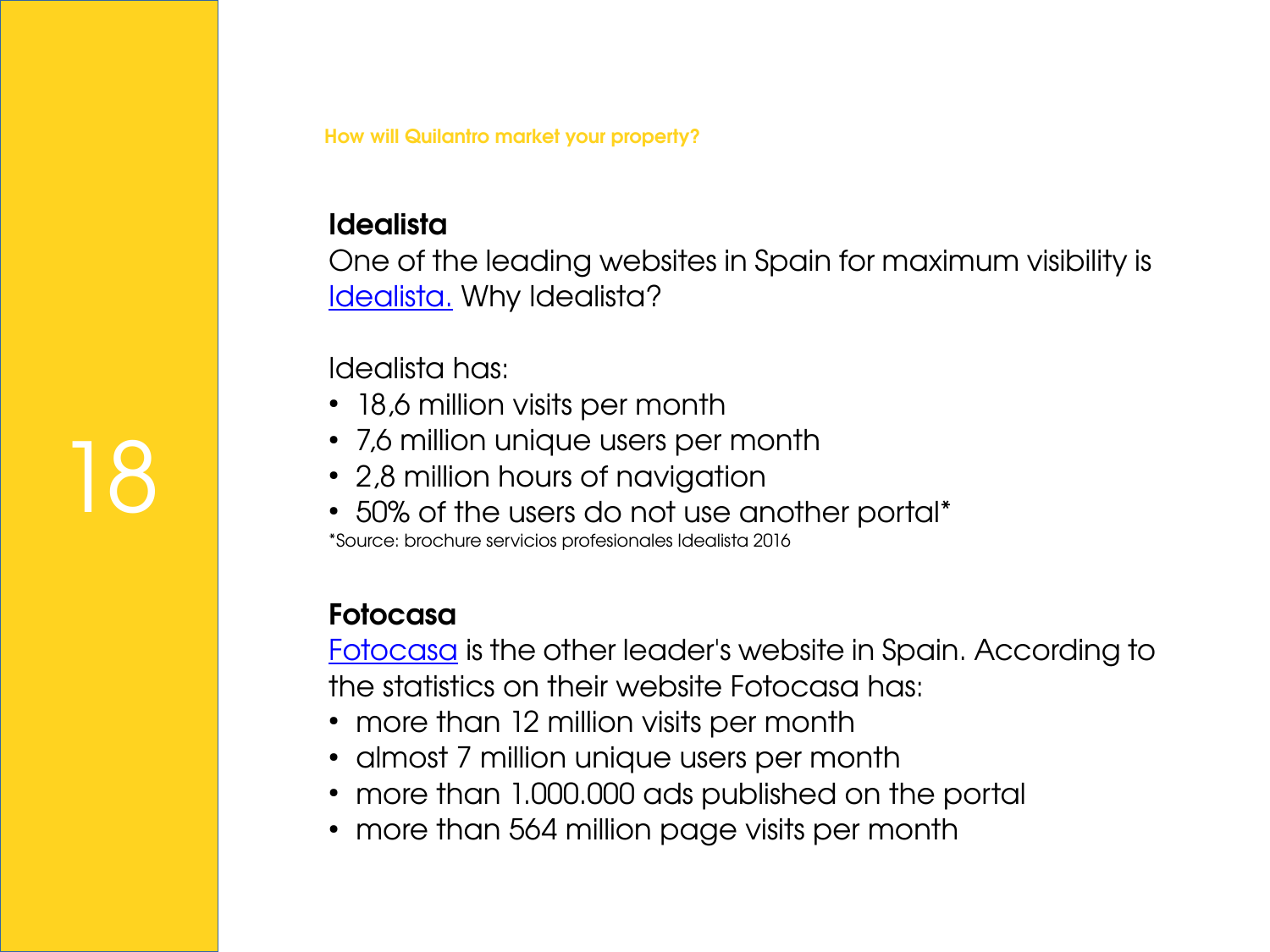### Other websites

There are other options depending on your property and its location. Some locations attract international tenants or buyers and therefore it may be an interesting alternative to promote the property on international real estate websites.

## **Companies**

If your property is situated close to specific companies, these might be interested in renting the property for their employees.

## Social media

It depends on the property, however, it may be interesting to promote your property in groups through social media and referral business. For example, in some cases it's good to market small apartments in relevant Facebook groups.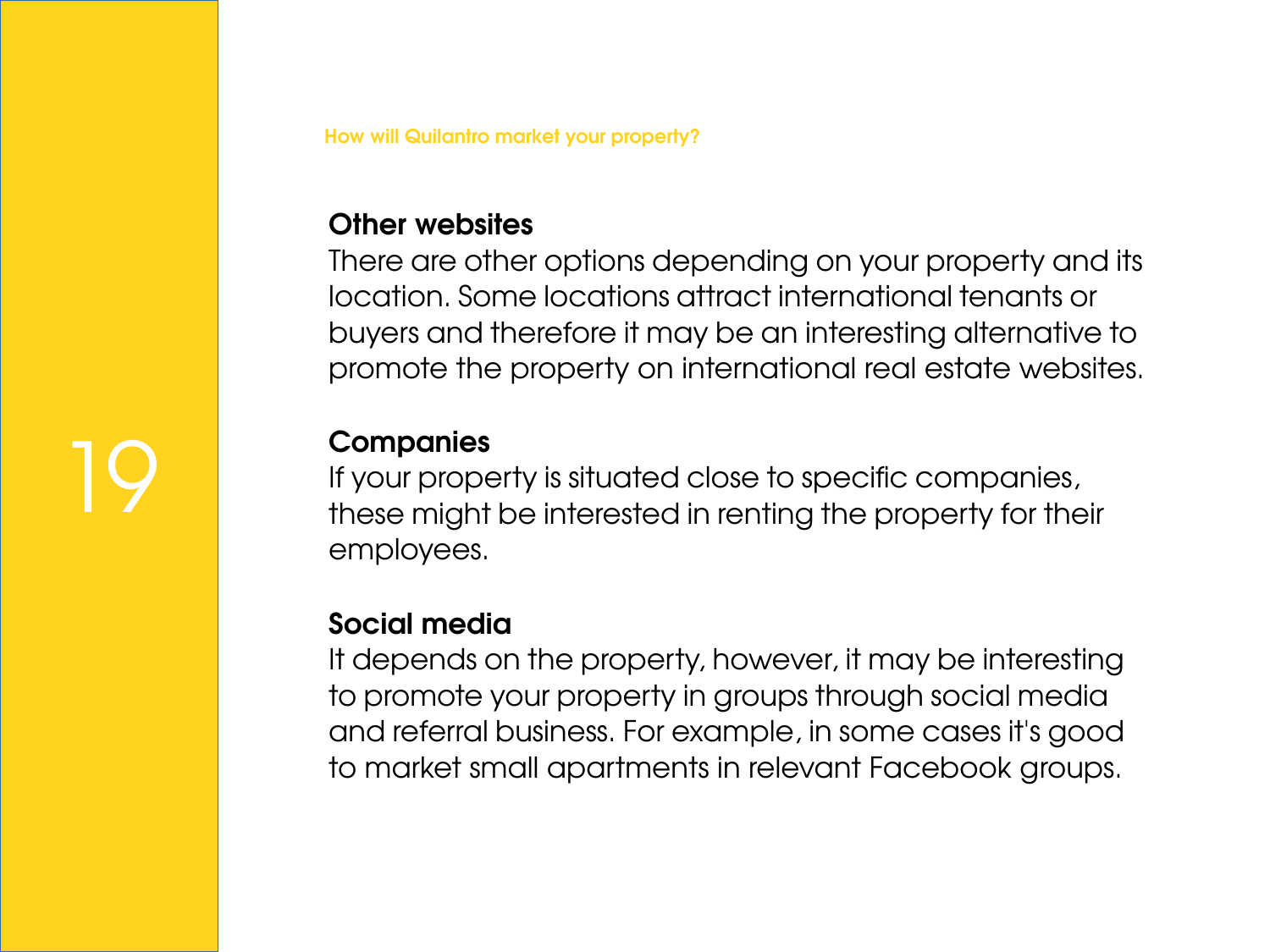# 20

# Prospective tenants screening

Your property is one of your most valuable assets. And selecting your tenant is one of the most important decisions you make, because choosing the right tenant has a significant positive or negative impact on the success of your real estate investment.

So you are looking for a property management agency that can provide reassurances that all tenants will be thoroughly checked to a degree that gives unquestionable confidence that the interested person is a suitable tenant. And that he or she will pay the rent and will abide by the terms of tenancy and look after the property.

At Quilantro we work with a tenancy application checklist. This checklist is used as a guide when checking the applicant's references.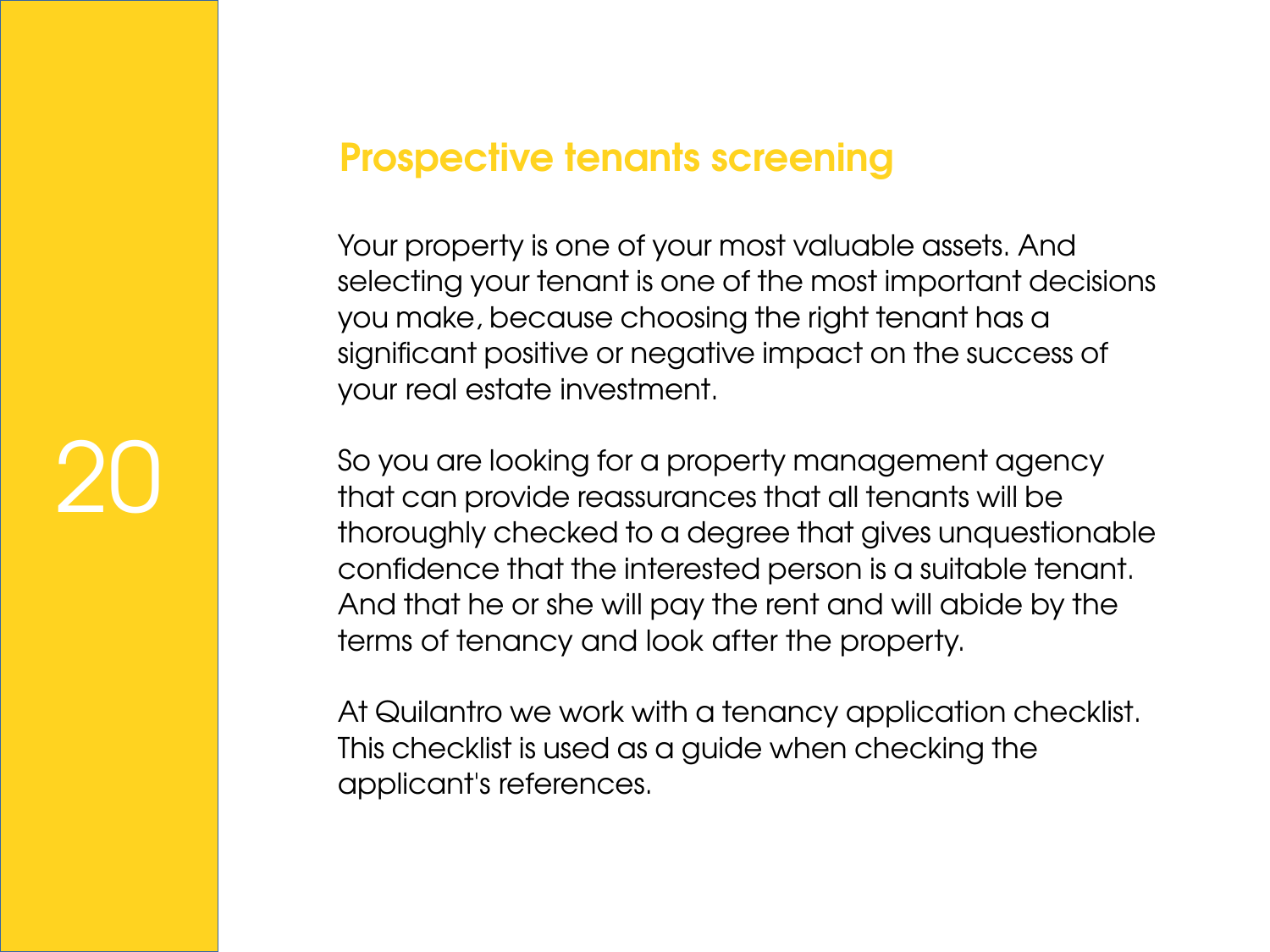#### Prospective tenants screening

21

So, how does Quilantro determine if an applicant Is financially capable of meeting the rental payments? If tenants are interested in renting your property, we will verify some points:

- verify the proof of earnings
- check how previous tenancies were conducted or obtain references from any previous landlords
- verify the applicant's identity through supporting documents
- check the applicant can support the rental payments

They also have to provide some of the following documents. If the tenant is employed:

- photocopy of their DNI;
- the last 3 pay slips, so we can check their salary and how long the employee is working already for the company;
- their employment agreement;
- the most recent tax declaration *(declaración de la renta,* Certificado de Retenciones, IRPF).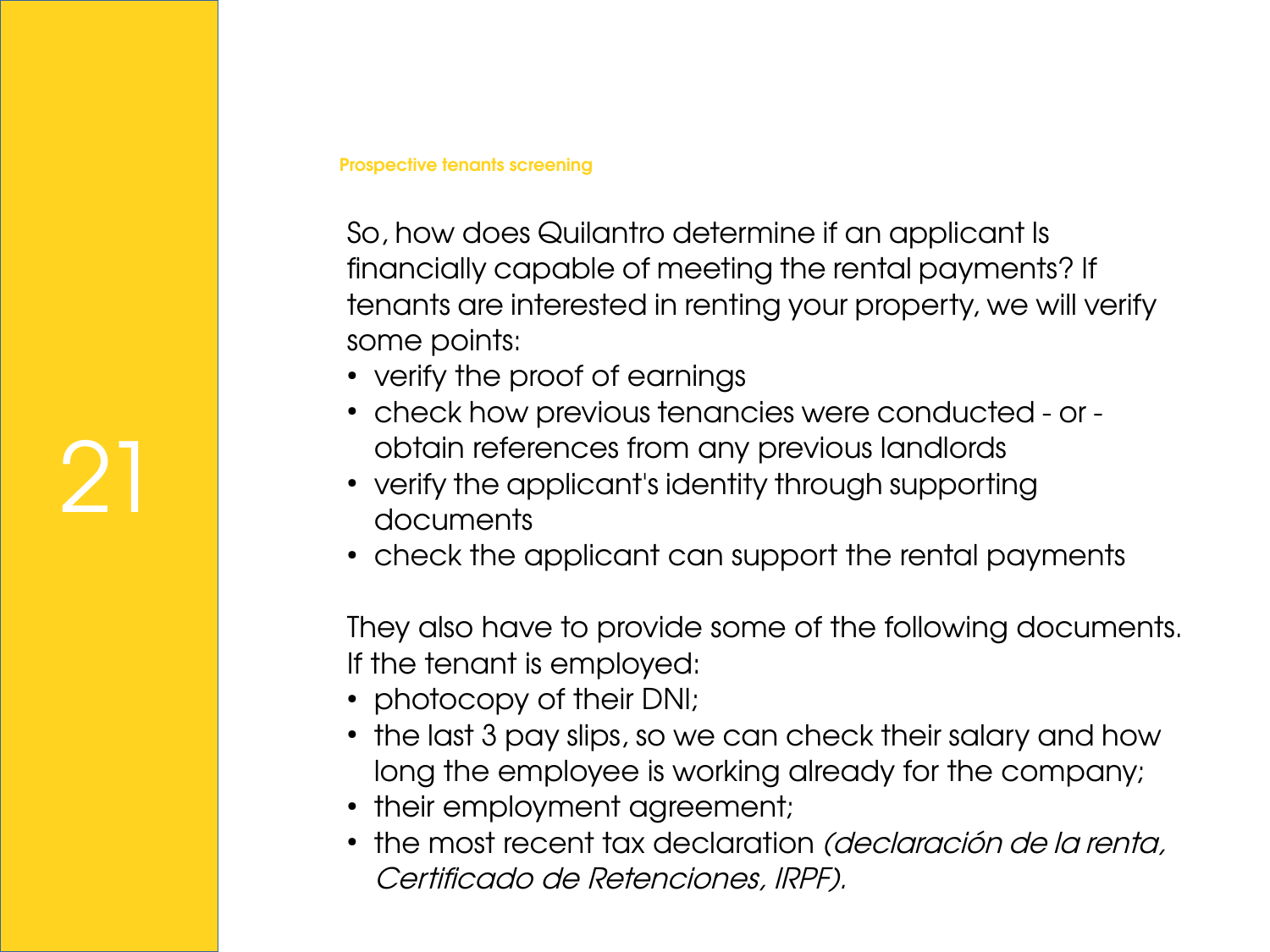#### Prospective tenants screening

If the tenant is autónomo:

• last declaración de renta and the two last trimesters of VAT

If the tenant is retired:

• certificate from social security proving the situation as well as the monthly amount of their pension.

If these documents produce any doubts, we can check the creditworthiness of the prospective tenant:

- if employed: by requesting information about the rental history from the previous landlord;
- by requesting information at **FIM**, fichero de Inquilinos Morosos, a website where non-paying tenants are registered.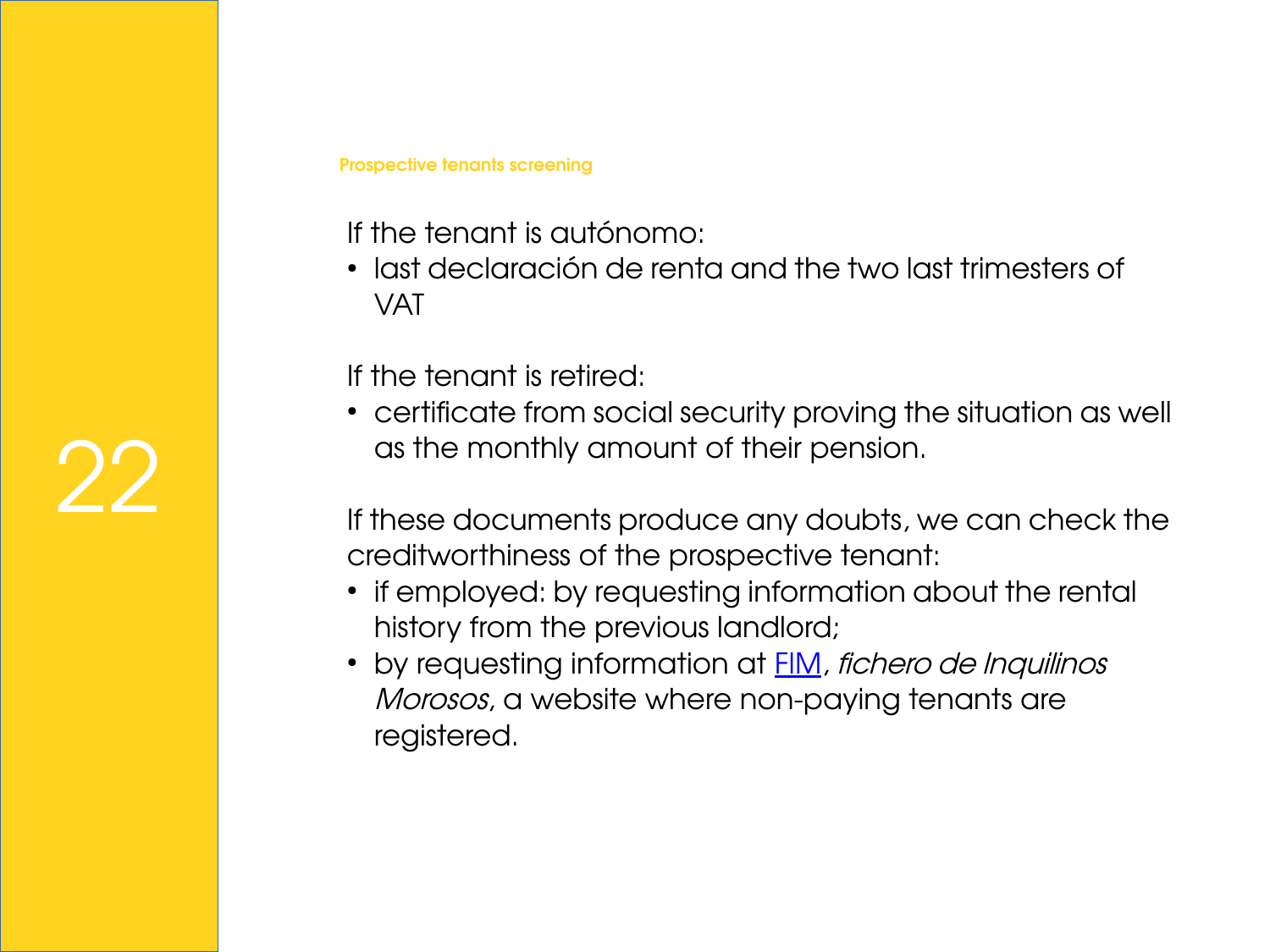There are of course several options for letting the property. Below, we will discuss the different types of tenants and their needs - long-term tenants, foreign students and tourists.

#### Tenant for a longer period of time

According to Spanish law, parties are free to agree upon the duration of the rental agreement. Most of the time, a period of one year is agreed upon. In this case, the rental contract will be renewed annually until a period of three years has been reached. After three years, the landlord can terminate the rental contract. He can terminate within those three years if he needs the property, for example because he gets divorced or if his family, for example, his children need the property to live in.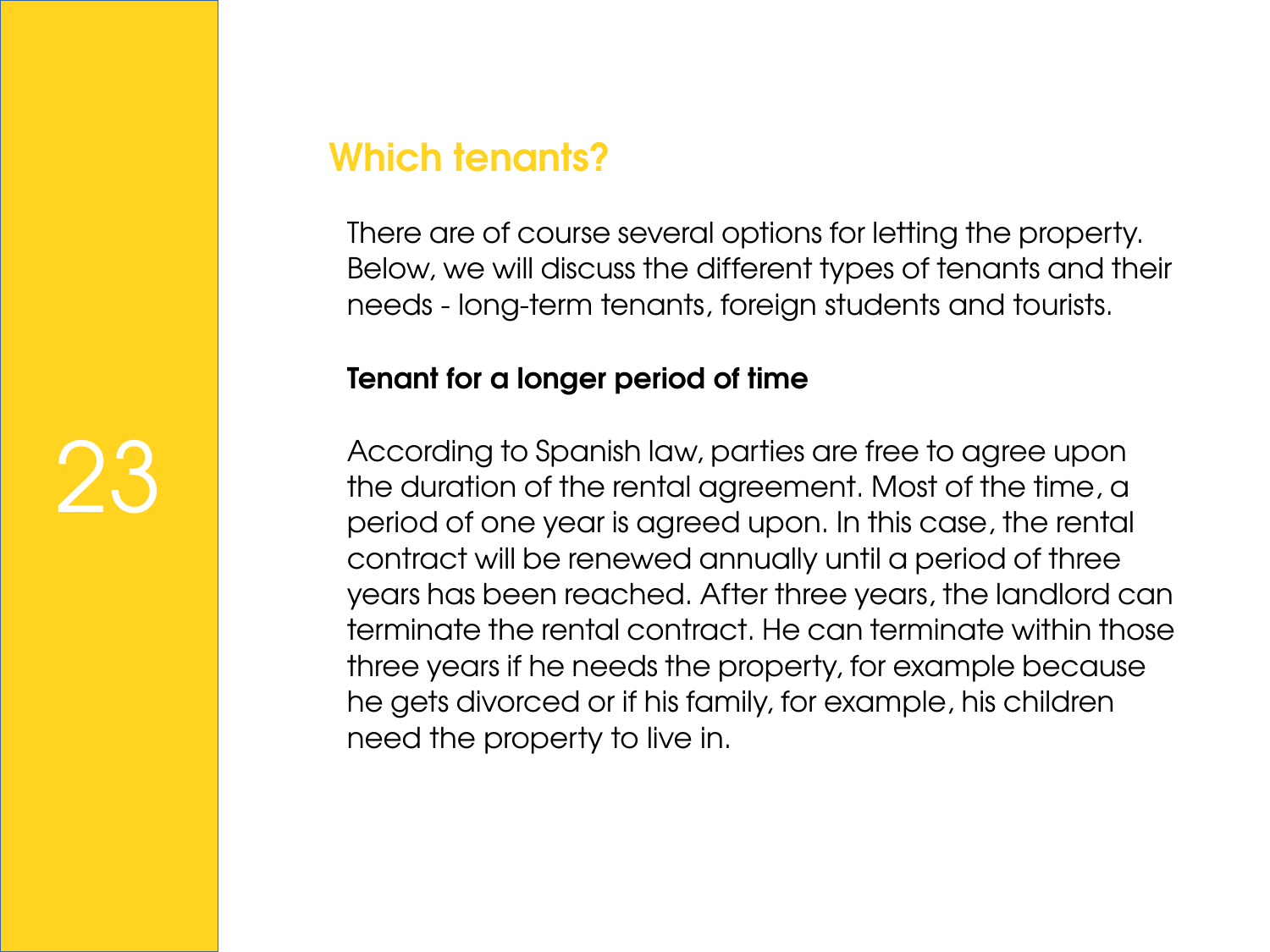24

The tenant can terminate the rental contract:

- after six months, providing they give 30 days notice, regardless of the duration of the contract
- if a clause has been inserted in the rental contract stating that the tenant can terminate the contract at any moment, even before 6 months are up.

## Foreign students, trainees and young graduates

Another option available to you is to focus on foreign tenants.

Every year thousands of foreign students, MBA students, trainees and foreign employees are looking for accommodation in Spain. This may be because they are going to study, do an intercambio, follow a MBA for one year, expand their knowledge as an intern or get international work experience.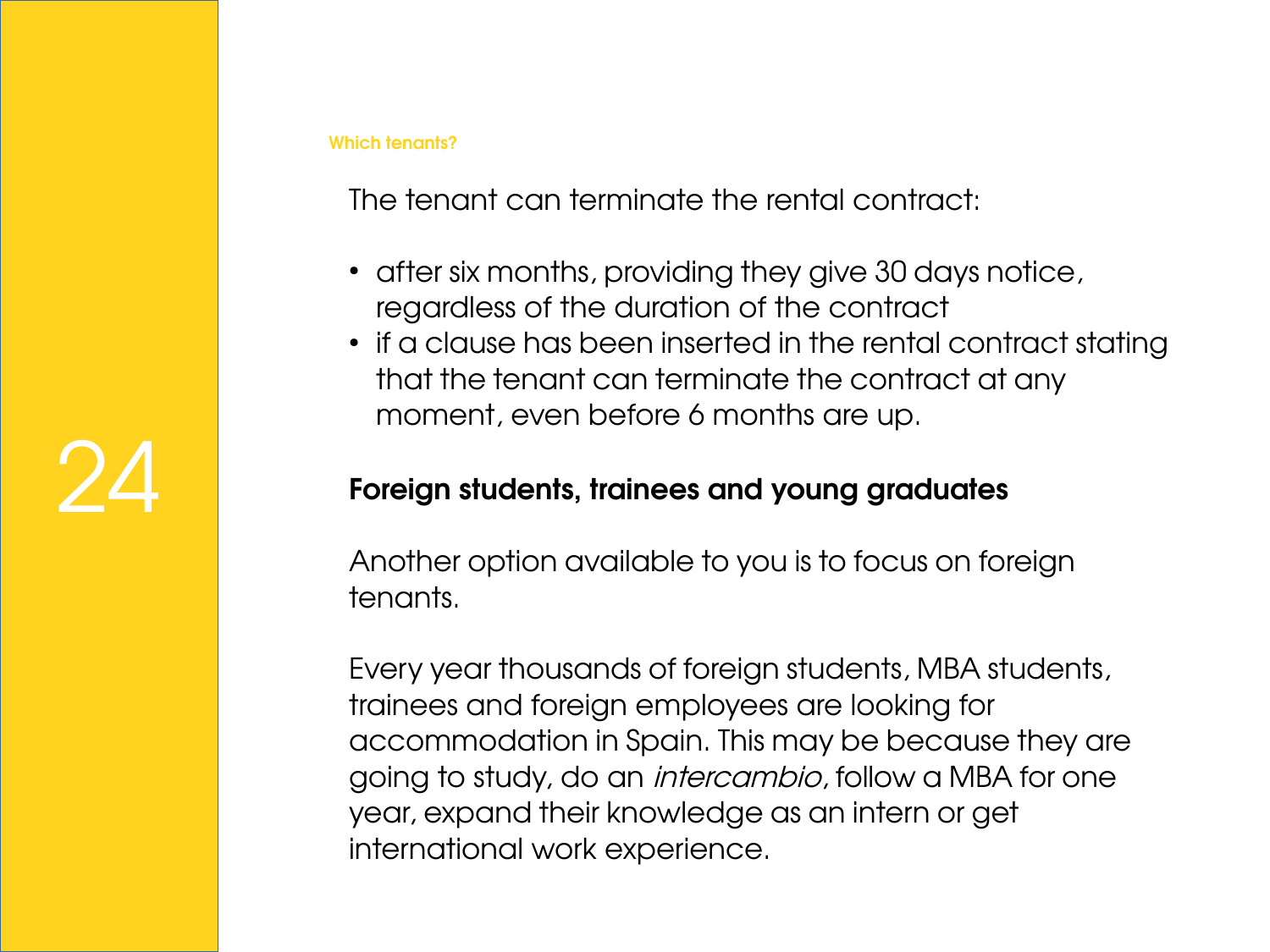They are looking for accommodation. Preferably accommodation that is close to their university, school or work. They need furnished apartments, because they are only in Spain temporarily. They don't need anything too big or expensive. This is an interesting option if you have an apartment close to a university, business school or business district, like Nuevos Ministerios.

#### **Tourists**

Another option are tourists. Although this is an interesting group of tenants who can increase the rental income, the Spanish government has regulated this form of renting. The requirements for letting to tourists are quite strict.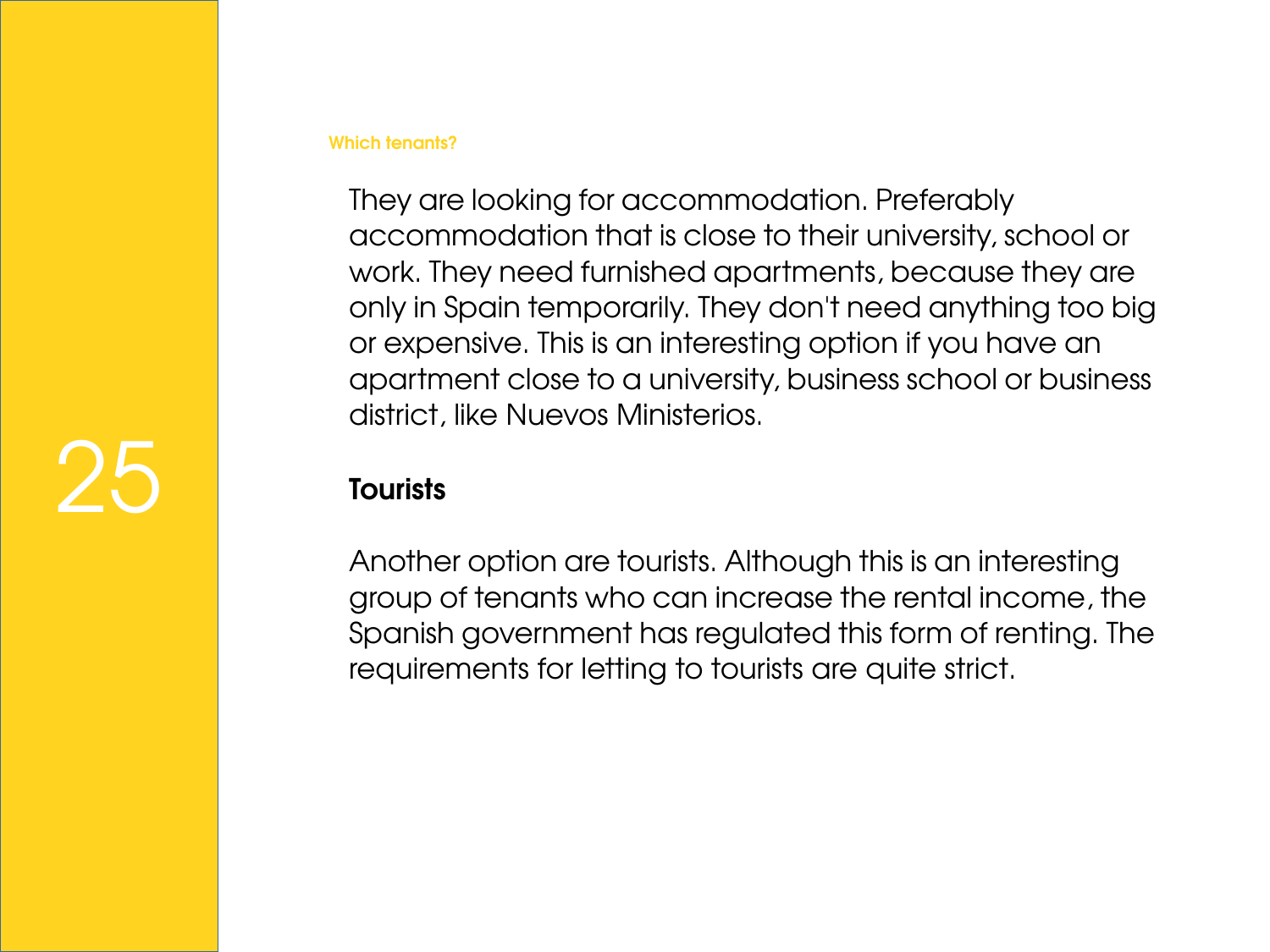26

In Madrid the most important requirements to let an apartment to tourists are:

- the property must have attained what is known as a Licence of First Occupation, Cédula de Primera Habitabilidad. This is an administrative license which the town hall, where the property is located, grants and verifies the development is in full compliance with the Building Licence and all associated Planning laws.
- you have to register the activity at the Registro de Empresas Turísticas de la Dirección General.
- You have to present a floor plan approved and signed by a registered architect or other professional.
- the minimum period of letting to tourists should be five days (four nights) and it isn't allowed to use the house for permanent residency.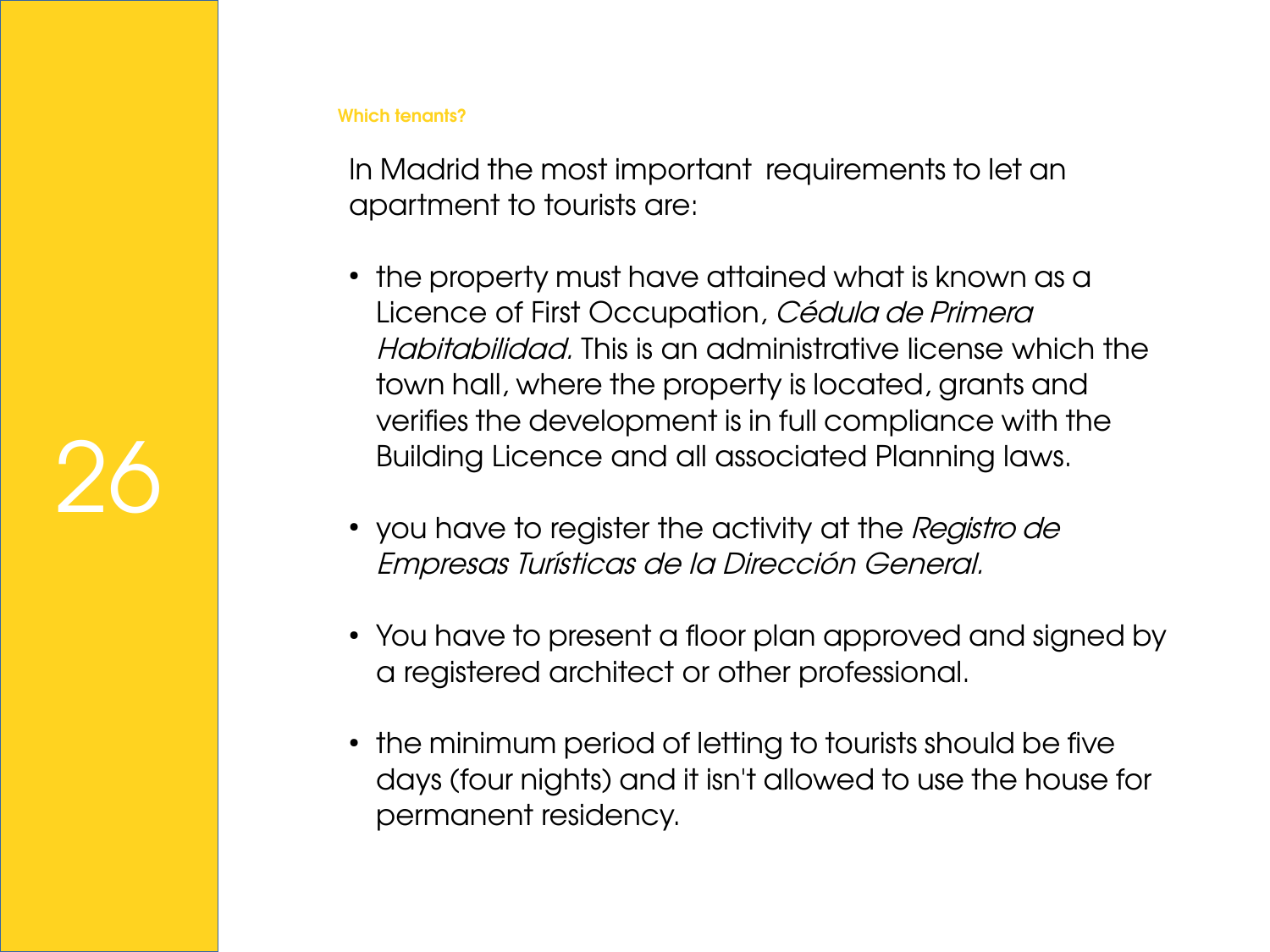# Repairs & maintenance

27

Attending to repairs and maintenance promptly is important for the safety of the tenant and standard of the property for future investment gains. Whether it is an old or a brand new property, repairs and maintenance are necessary.

It is important to provide tenants with comfortable and safe living, as this increases the chance of them staying at the property for longer, if this is what you want as a landlord – it will reduce vacant periods for your property.

We work with a repair request process. This is how:

- The tenant notifies Quilantro of a maintenance request.
- Quilantro confirms and acknowledges the maintenance request has been received.
- Quilantro records the details of the maintenance request into its database.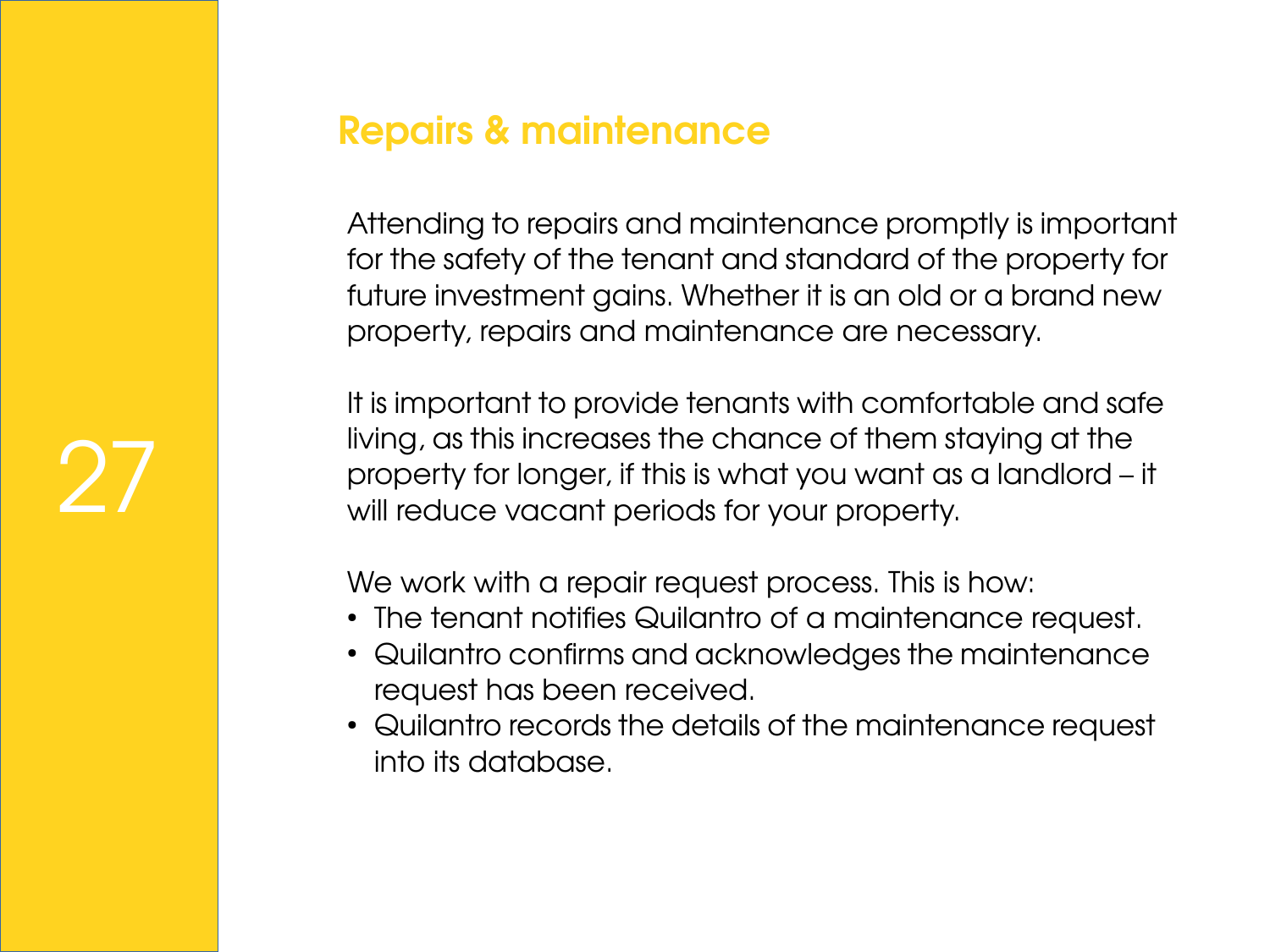# 28

#### Repairs & maintenance

- Quilantro notifies you as a landlord of the details and asks for instructions on how to fix the issue.
- You will provide instructions to arrange for it to be repaired or to get a quote first.
- Quilantro will identify whether there are sufficient funds to pay for the repairs (coming out of the next months rent or arrange for a transfer from the landlord).
- Quilantro will appoint a trusted contractor and notify the tenant of the progress and details of the contractor.
- Quilantro will check if and how the work is completed to a satisfactory standard.
- If not otherwise agreed, the payment of the contractor's invoice will come out of the next month's rent.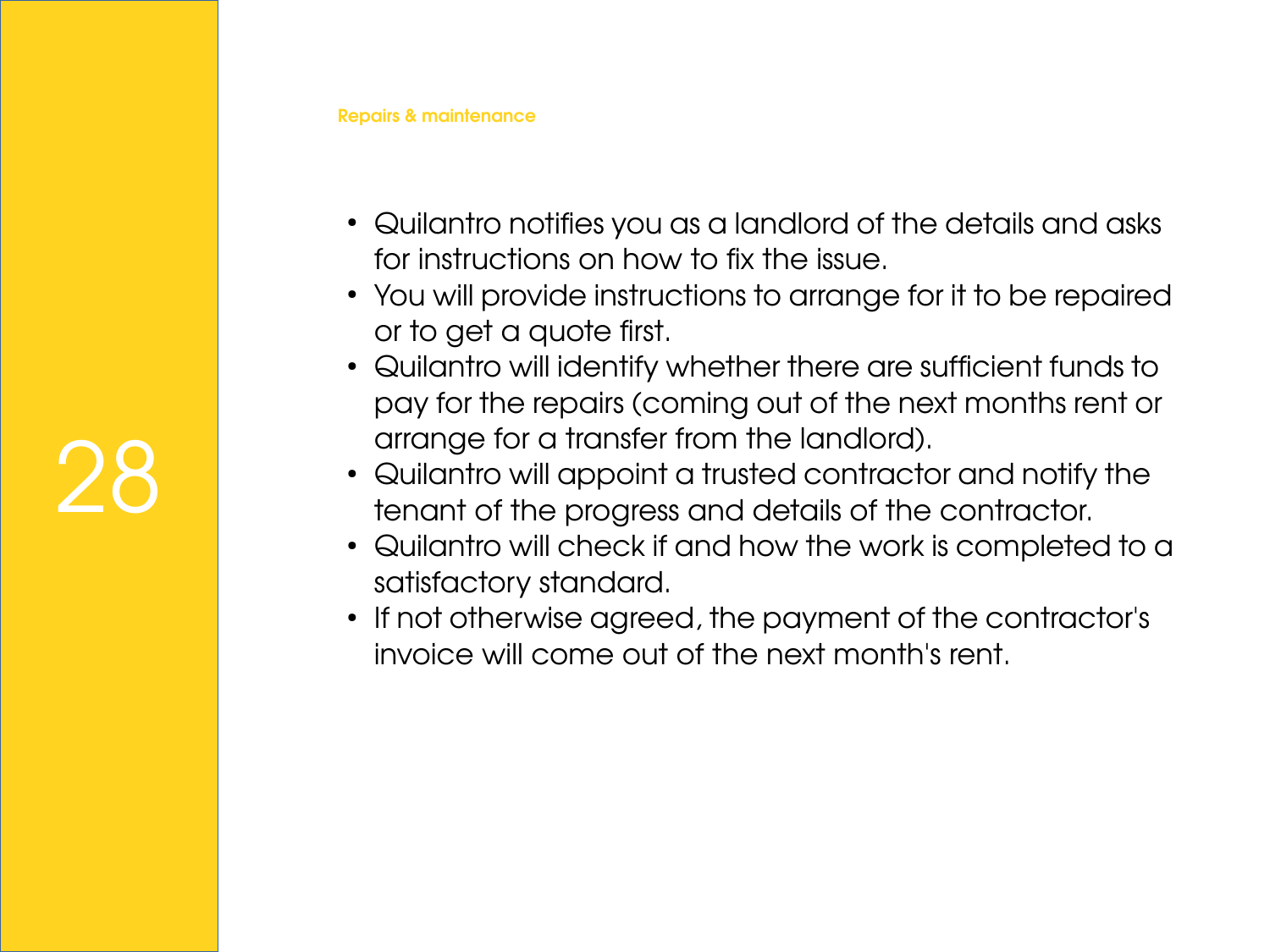In this section we will discuss the most important rights and obligations landlords have under Spanish (rental) law.

# **Rights**

29

## The right to ask for a reservation

As a landlord you can ask for a certain amount of money if a tenant is interested and you haven't signed a rental contract yet. In this respect you are asking for some financial security that the tenant will proceed. This amount of money is called a reservation (reserva). In this respect, it is wise to draft a pre-contract. Please note that the precontract should meet some requirements to avoid discussion: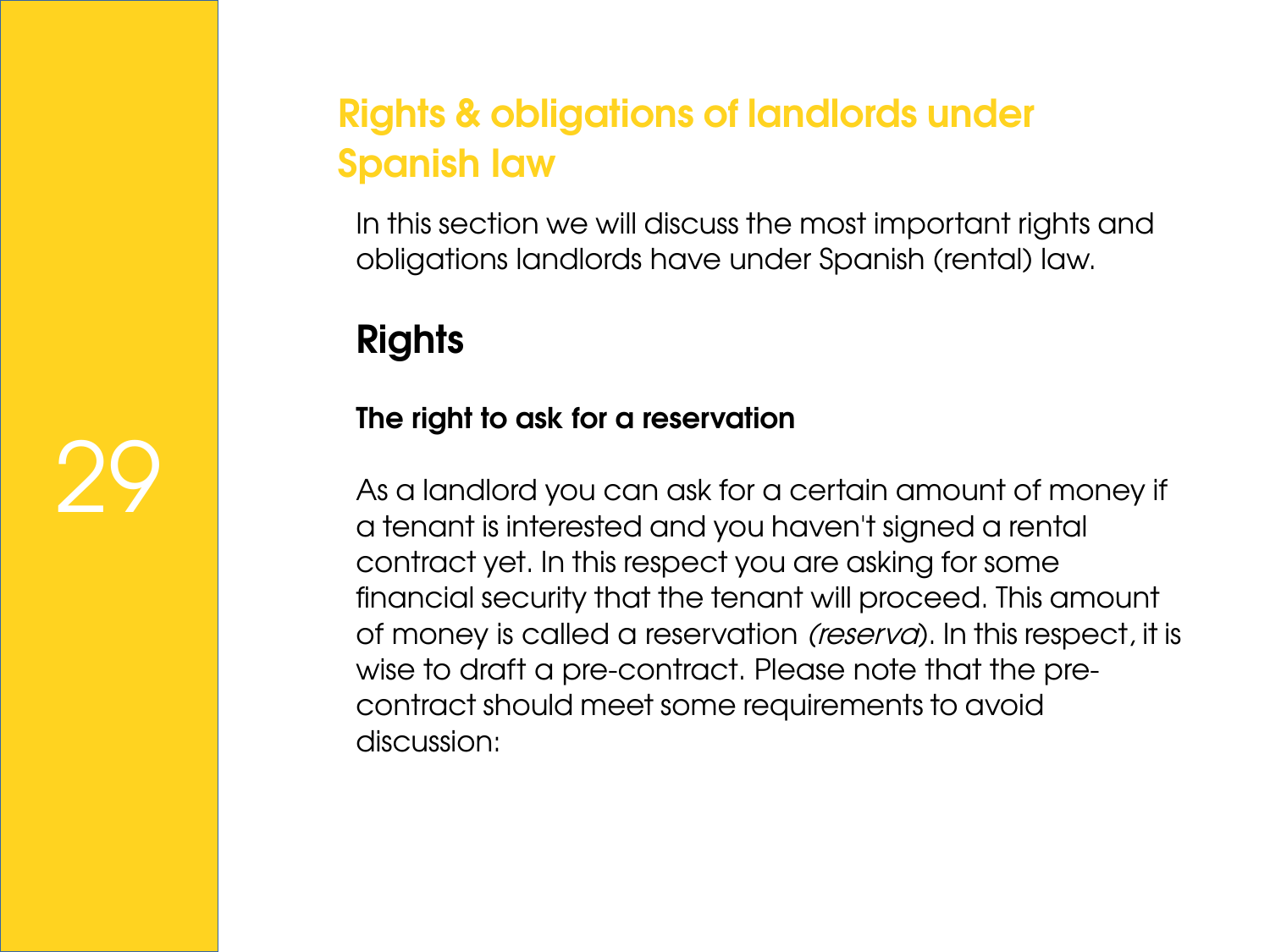- the rent payable by the tenant in the near future.
- the amount paid for the reservation.
- the expiry date of the reservation, or what is the last date to sign the rental contract.
- identification of landlord, tenant and property.
- compensation or penalty if one of the parties does not proceed with the contract.
- other conditions that will govern the future rent.

### The right to create an inventory

30

The inventory *(inventario)* is a list of everything that a landlord provides with the property, for example furniture, carpets, curtains and appliances. It normally describes in detail the condition of the property and all items within it. It forms part of the contract and should be an annex at the end of the rental contract. It is a key document for the landlord. Without a good inventory it will be more complicated to claim compensation for damage. When an inventory is done correctly, it is easier to prove claims and ask for compensation for items either damaged during the tenancy or not properly looked after.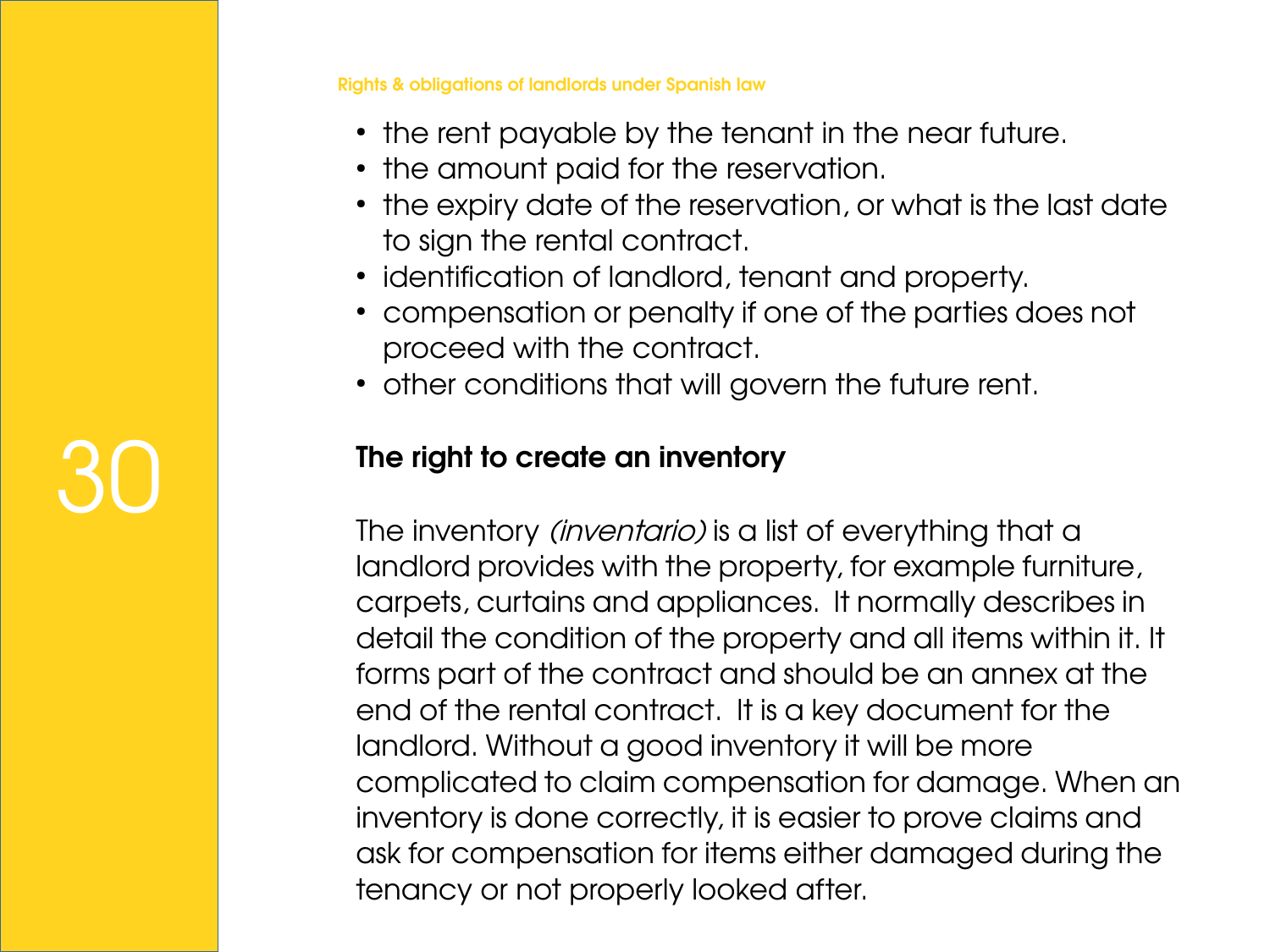An inventory records both the belongings and the condition of use of certain elements of the building. For example, in a bathroom with no ventilation, you may include in the inventory that it is advisable to keep the door open to prevent vapor condensation that deteriorates the ceiling paint. Although it is not easy, it is also useful to include the costs of the specified items in the inventory.

Inventory reports can include photos of each room and the items which make it easier on check out to compare the state of the property at the beginning and the end of the contract. This should include any relevant outside areas too.

#### Right to increase the rent

31

An increase (or revision) of the rent can be carried out a year after the start date of the contract and every year after that as long as the contract mentions this. When the contract does not say anything about reviewing the rent, then the landlord cannot increase it.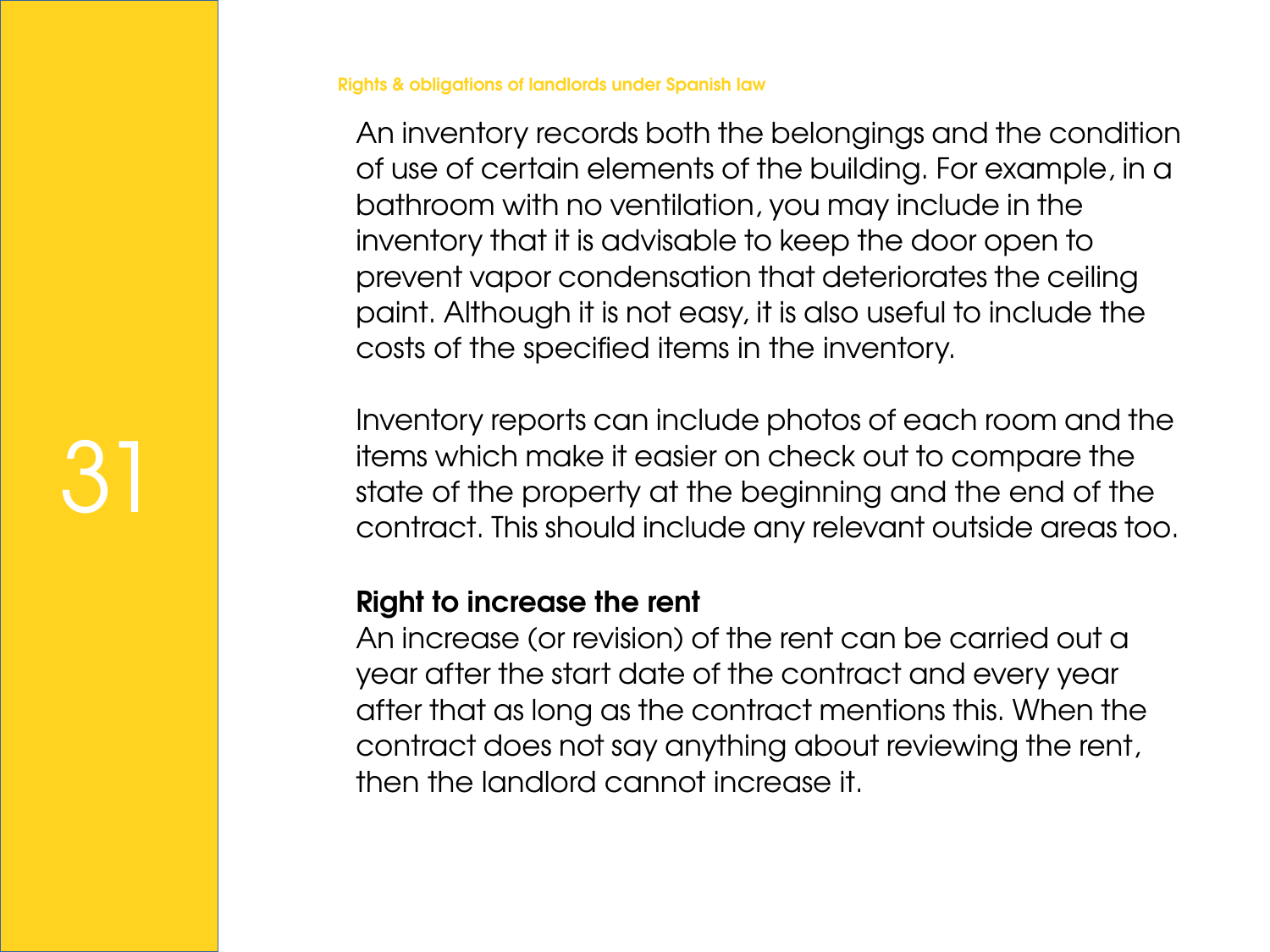If, however, there's a clause in the rental contract to this effect, in principle it will follow the Indice de Garantía de Competividad (ICG). This index determines how much rent you can increase it by. It measures specific factors to determine the prosperity of citizens and is used within the Eurozone. Of course you can also agree upon another index, such as the Consumer Price Index, as long as this is specified in the contract.

#### Non-payment

32

The rent must be paid within the first 7 days of the month. If the tenant fails to pay by the 7th day of the month, the landlord can claim the rent in legal proceedings and request for eviction *(desahucio)*. When a tenant fails to pay the rent, act immediately. Do not wait. Send the tenant a certified demand for payment as soon as posible, even when he is two weeks late with the payment of rent. This can be a burofax, which is delivered by the Spanish Post Office. Then try to reach a friendly agreement with the tenant.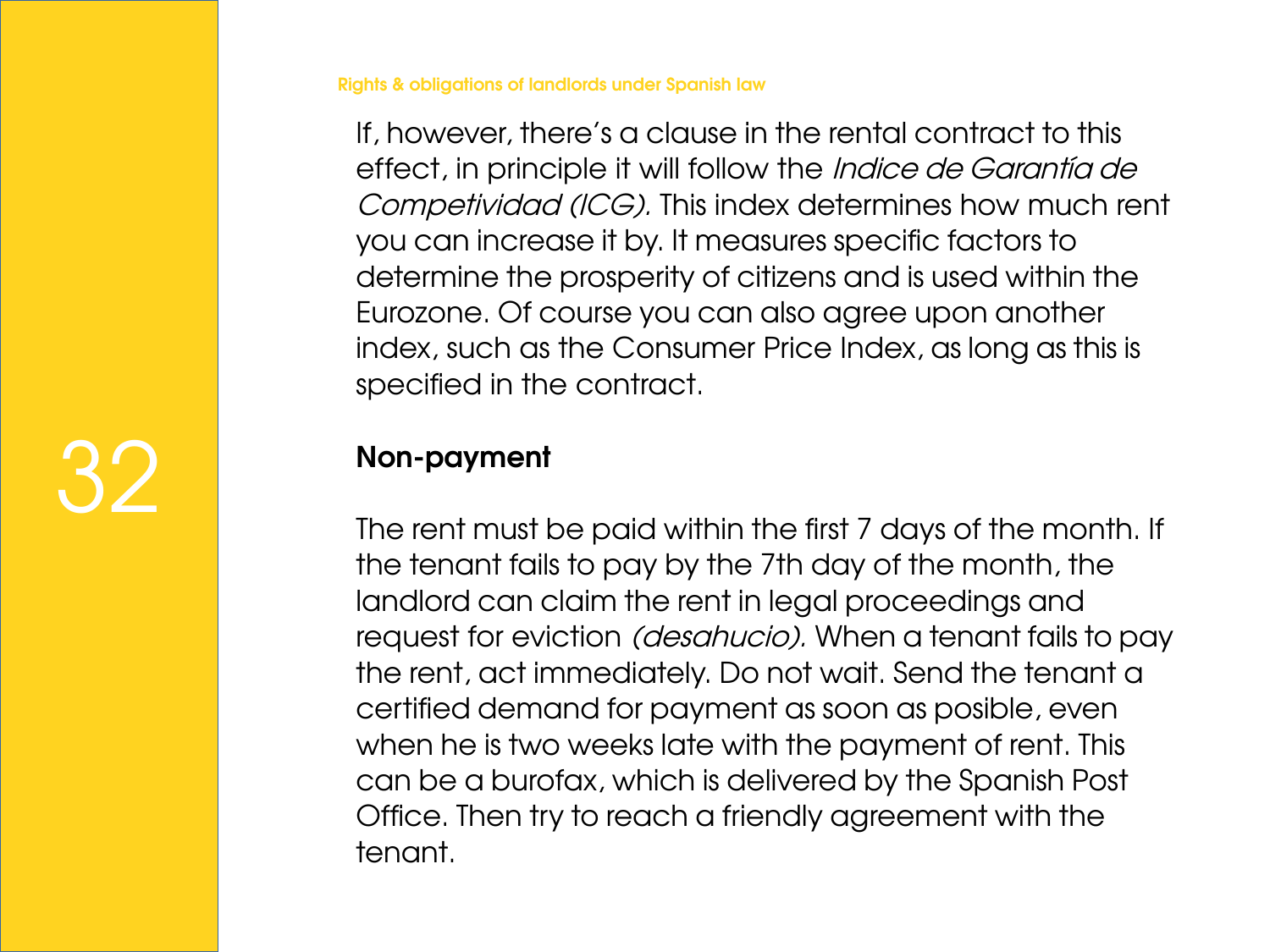Although proceedings are shorter than before, they may still take several months, before you have the legal right to carry out an eviction.

### **Compensation**

According to Spanish law, the landlord may ask for a compensation of one month's rent for every year left on the contract, if they vacate early and when this has been agreed upon in the contract. This means, for example, that if the tenant will leave within the first year of the rental contract, the landlord may ask a compensation of one month's rent. If the rental contract has been extended for further years, and the tenant wants to leave during this term, the landlord may ask two month's rent in the second year and even three month's rent in the third year. Please note that many tenants do no agree with this compensation scheme.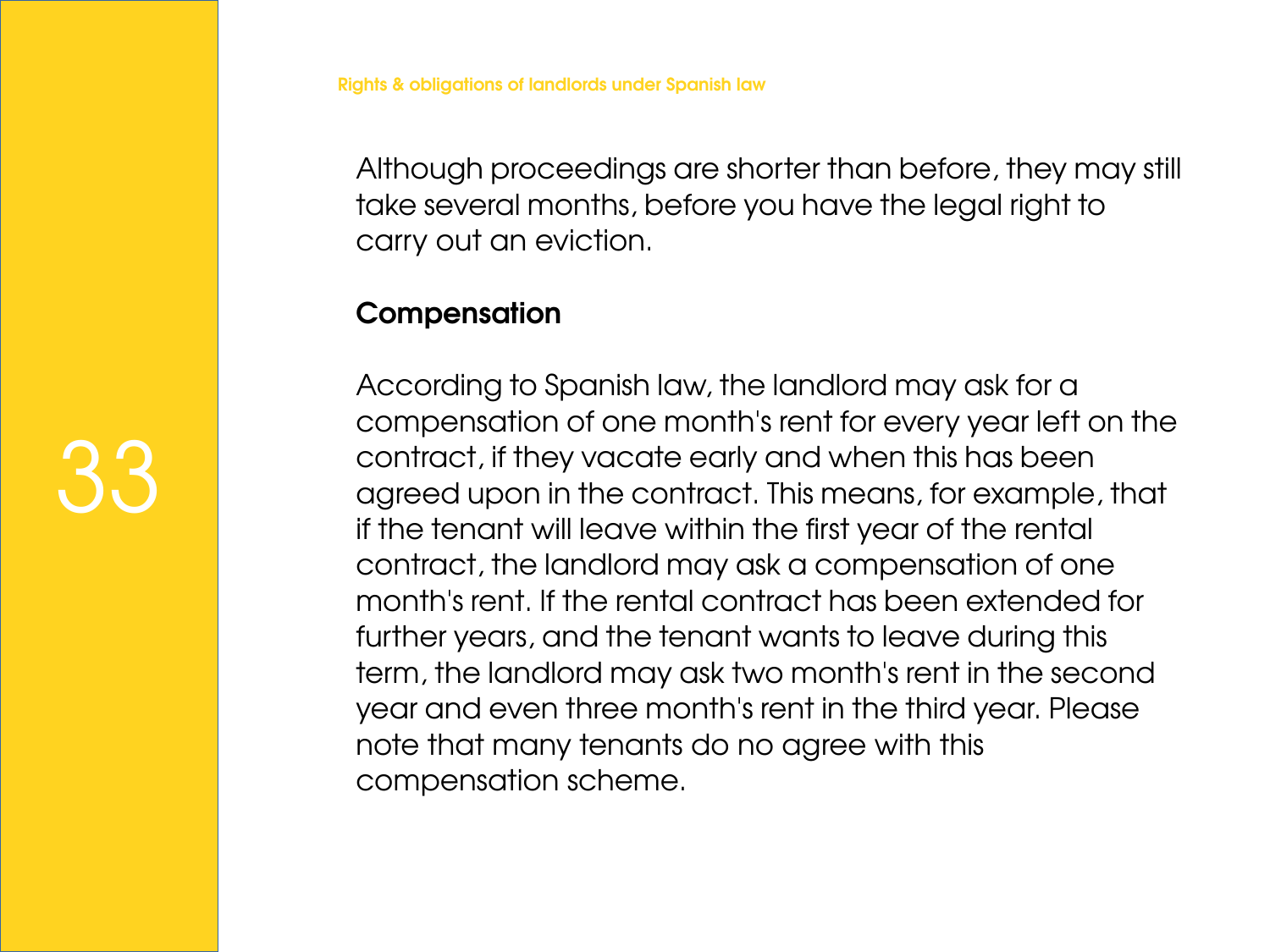## Right to claim the property because you want to live in it at once

If the rental contract has been agreed upon for less than 3 years, as a landlord you can claim your property after one year for your own use, or for your family (for example if your children need a house or if you get divorced). As a landlord you must give at least 2 months notice to the tenant if you plan to use this right.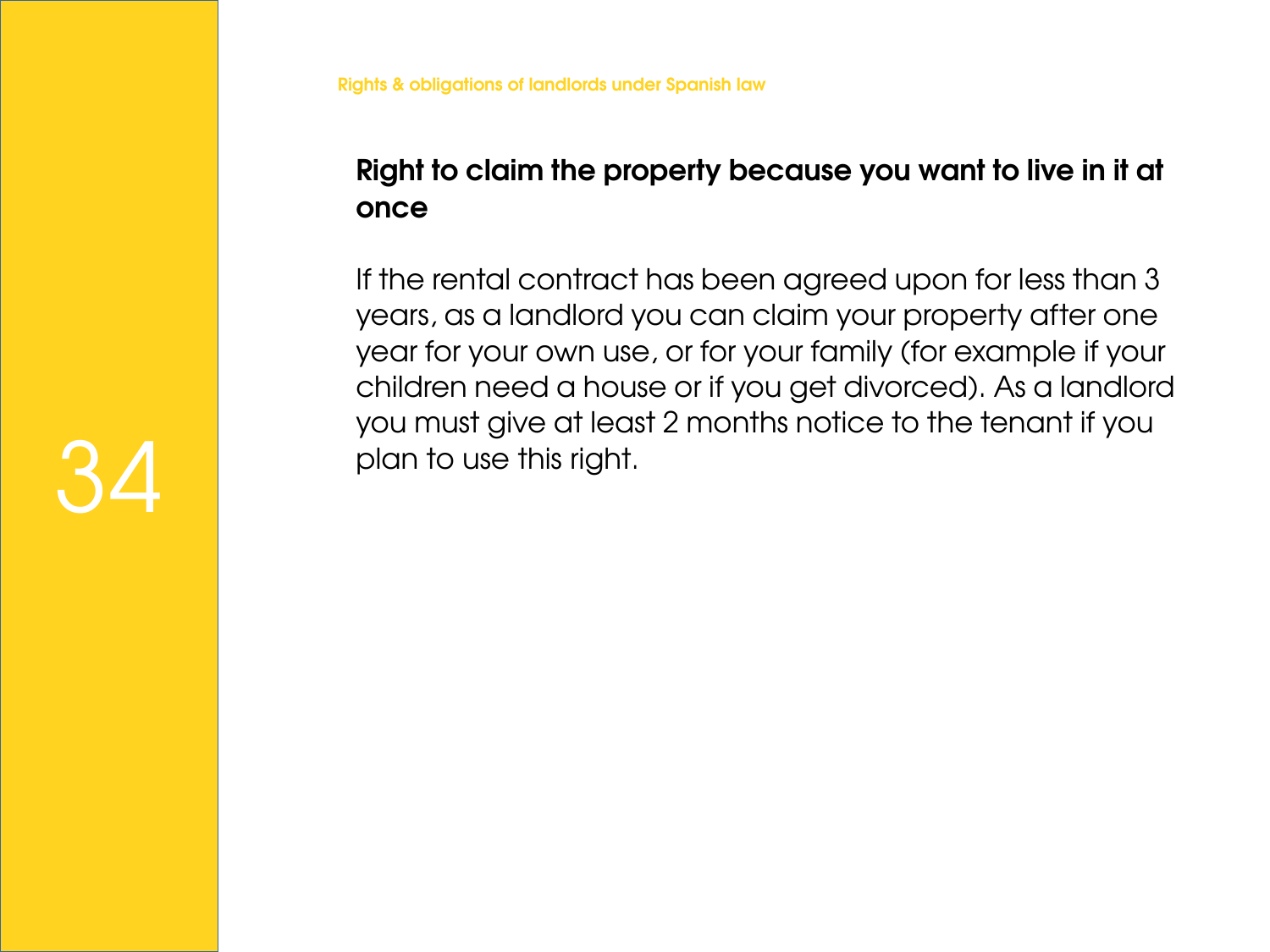# **Obligations**

## Public deposit

35

Landlords ask for a deposit *(fianza)*. The deposit serves as a guarantee for the landlord, to cover possible damage and deterioration the tenant may cause in the property, not related to normal use of the property. It amounts to one month's rent for houses and two month's rent for offices. This deposit should be paid to the Agencia de Vivienda Social-Fianzas de Arrendamiento in Madrid within 30 working days as of the moment the rental contracts starts.

#### Returning the deposit

Once the rental contract has been terminated and the property seems to be in a good state and there are no outstanding bills for gas, water, electricity, you have to ask the Agencia de Vivienda Social-Fianzas de Arrendamiento to return the deposit and return it to the tenant. This should be done one month after the return of the keys, otherwise the tenant may claim interest.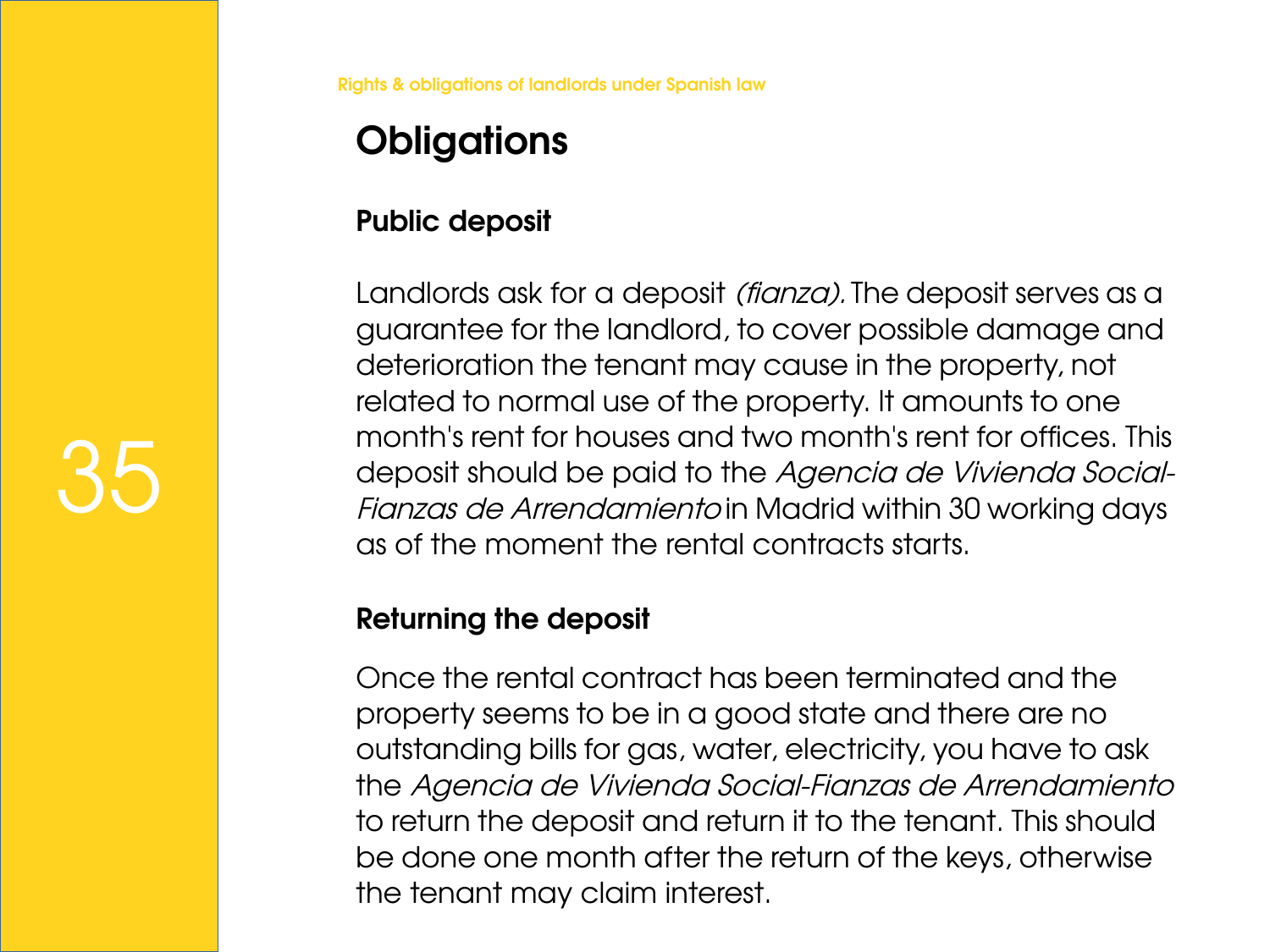#### Taxes and expenses

'Gastos de comunidad'and 'Impuesto de Bienes Inmeubles' (IBI, local municipal property tax charged by the town council) will in principle be paid by the landlord. However, Spanish law offers the possibility for this to be agreed upon differently in the rental contract. Garbage tax should in principle be paid by the tenant, as it is he who makes use of this service. However, many landlords opt for paying this small amount of tax.

Many landlords who let their property seem unaware that they are subject to Spanish income tax on their rental income. This applies to both residents and non-residents. Even if your tenant pays you in your currency into your bank account at home, legally this income arises in Spain because the property is in Spain. In this respect, be aware as a landlord of these obligations.

Tenants who make tax declarations in Spain are now required to list their landlord's name and tax identification number on their income tax declaration along with the catastral reference of the property they rent.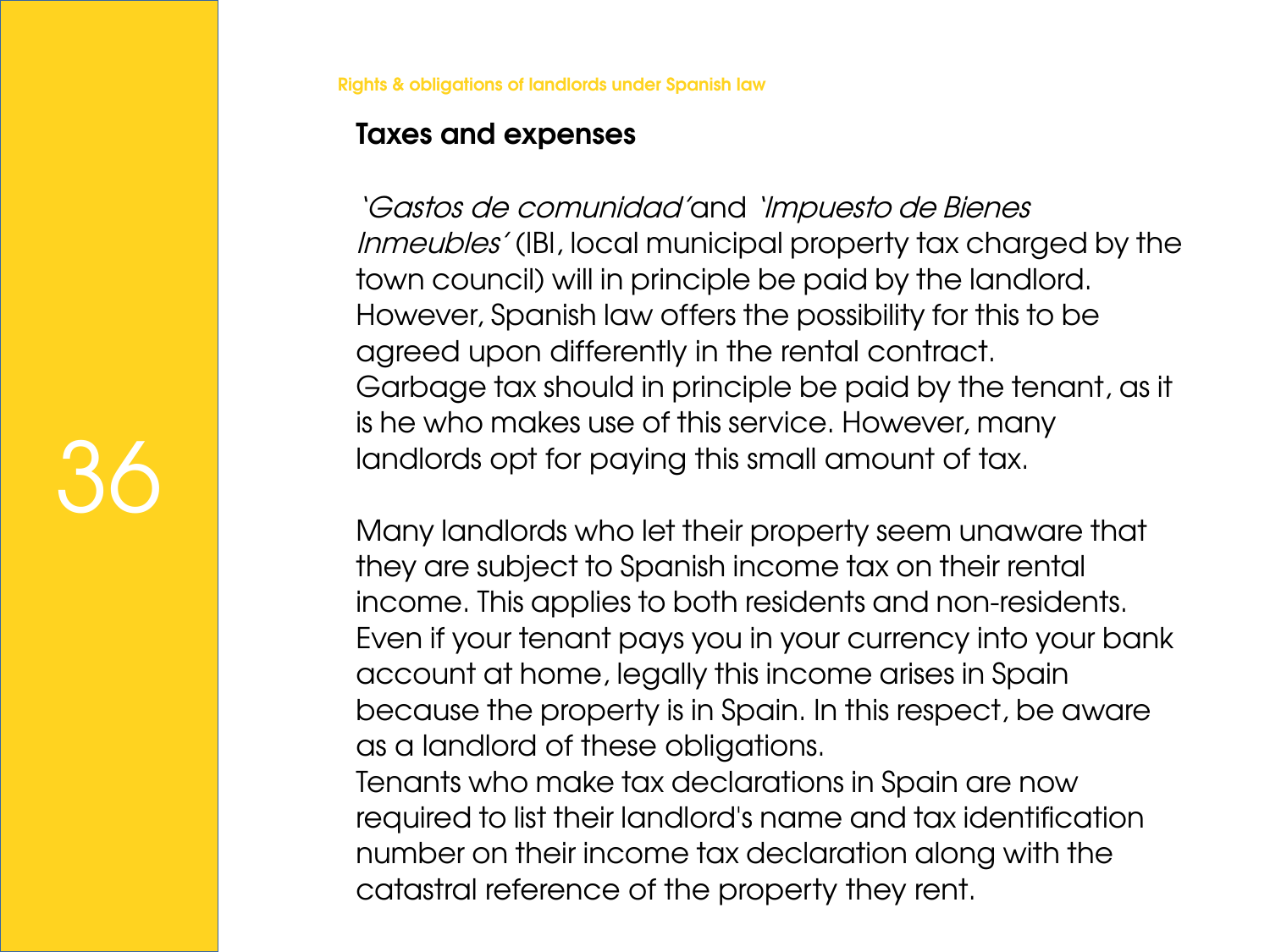The Spanish tax man has softened the rental income tax by introducing a reduction of 60% in rental income for tax purposes. This applies to official residents of Spain and nonresident EU citizens. Non-resident landlords from non-EU countries still have no deductions.

The net rental income is the amount of rent due after deducting usual day-to-day running costs for the period in question. Deductions are for example:

- local municipal taxes such as IBI (Impuesto sobre Bienes Inmuebles).
- repairs and maintenance

- managing agents' fees and commission.
- interest on loans for purchase or improvement.
- depreciation of 3% per year of the cost of the property (excluding the land value).
- Spanish mortgage interest, provided the mortgage was used to acquire or improve the let property.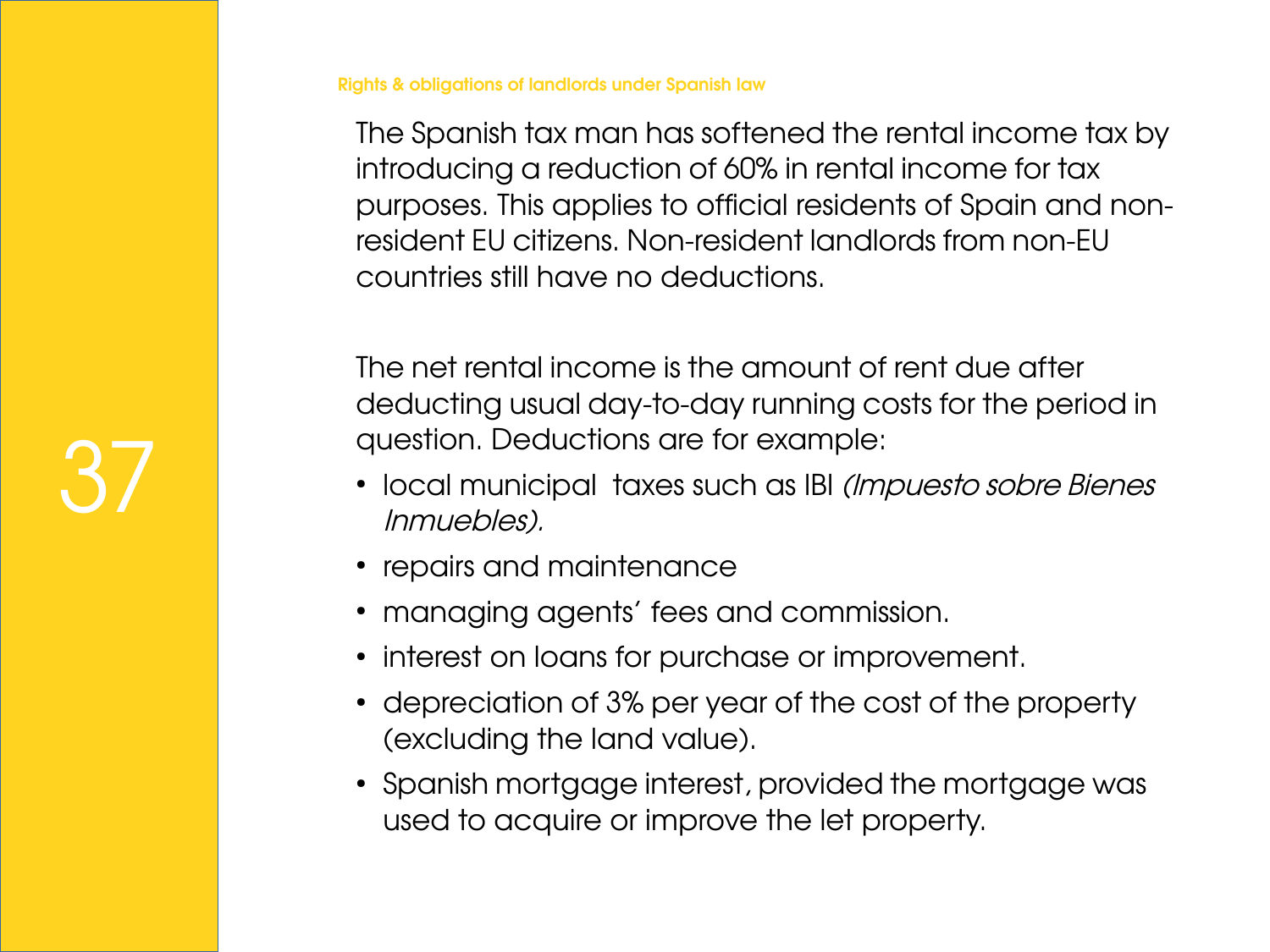38

As a result of the reduction by the tax man and the deduction of expenses many landlords will pay little income tax.

A non-resident EU citizen is taxed on the net rental income after expenses from Spanish property at the rate of 20% for EU/EEA (European Economic Area) residents. For everyone else (non-resident and non-EU citizen) the tax is 24% on gross income without any deductions for expenses or interest costs.

If you own a property in Spain that is not your main home, a purely notional or theoretical rental income is deemed to arise for periods where the property is not actually let, based on 2% of the official value (valor catastral) of the property as shown in the IBI notice for the year (whether you are resident in Spain or not). When a property is empty for a part of the year and rented for another part of the year, you calculate the average income for the part of the year the property is empty.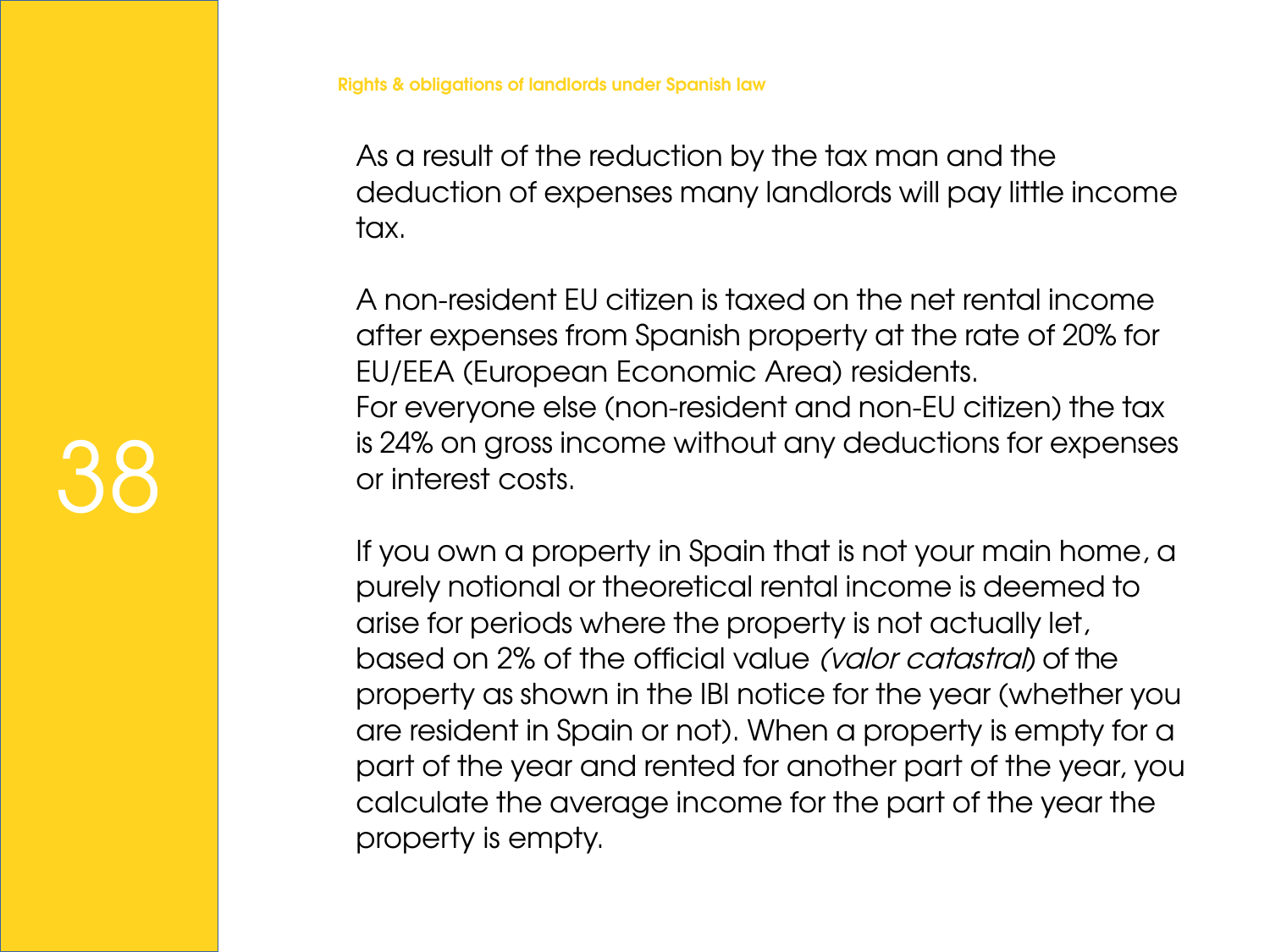39

As a result of the reduction by the tax man and the deduction of expenses many landlords will pay little income tax.

A non-resident EU citizen is taxed on the net rental income after expenses from Spanish property at the rate of 20% for EU/EEA (European Economic Area) residents. For everyone else (non-resident and non-EU citizen) the tax is 24% on gross income without any deductions for expenses or interest costs.

If you own a property in Spain that is not your main home, a purely notional or theoretical rental income is deemed to arise for periods where the property is not actually let, based on 2% of the official value (valor catastral) of the property as shown in the IBI notice for the year (whether you are resident in Spain or not). When a property is empty for a part of the year and rented for another part of the year, you calculate the average income for the part of the year the property is empty.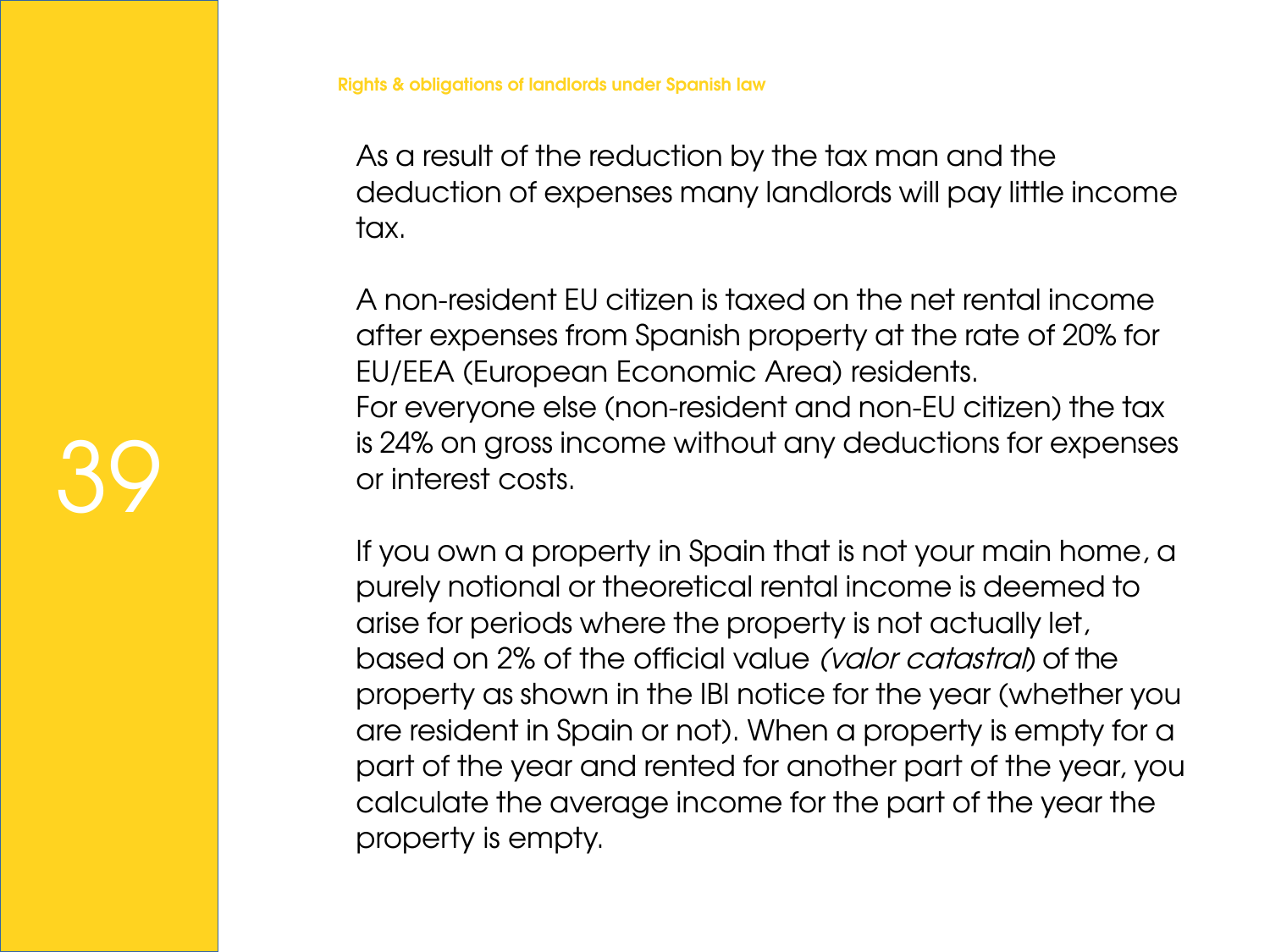Please note that we at Quilantro are no tax advisors. If you want professional and tailor-made legal tax advice, we recommend you contact a tax advisor *(asesor fiscal)* specialized in Spanish tax law. Or, whether you are a resident or non-resident, you can call Hacienda's own consultation number – 900 333 555- to have your questions answered by the tax man's own consultants.

### Energy performance certificate

40

Landlords who sell or rent a house need a mandatory energy performance certificate. Protected buildings and monuments will be excluded, as well as places of worship or residential buildings that are subject to a rent for less than four months a year.

Each property needs a label similar to those already used in electrical appliances indicating how efficient it is in terms of energy consumption. This label is currently used for new houses and classifies each property with a color code according to a scale of from "A" (the most efficient) to "G" (the least efficient).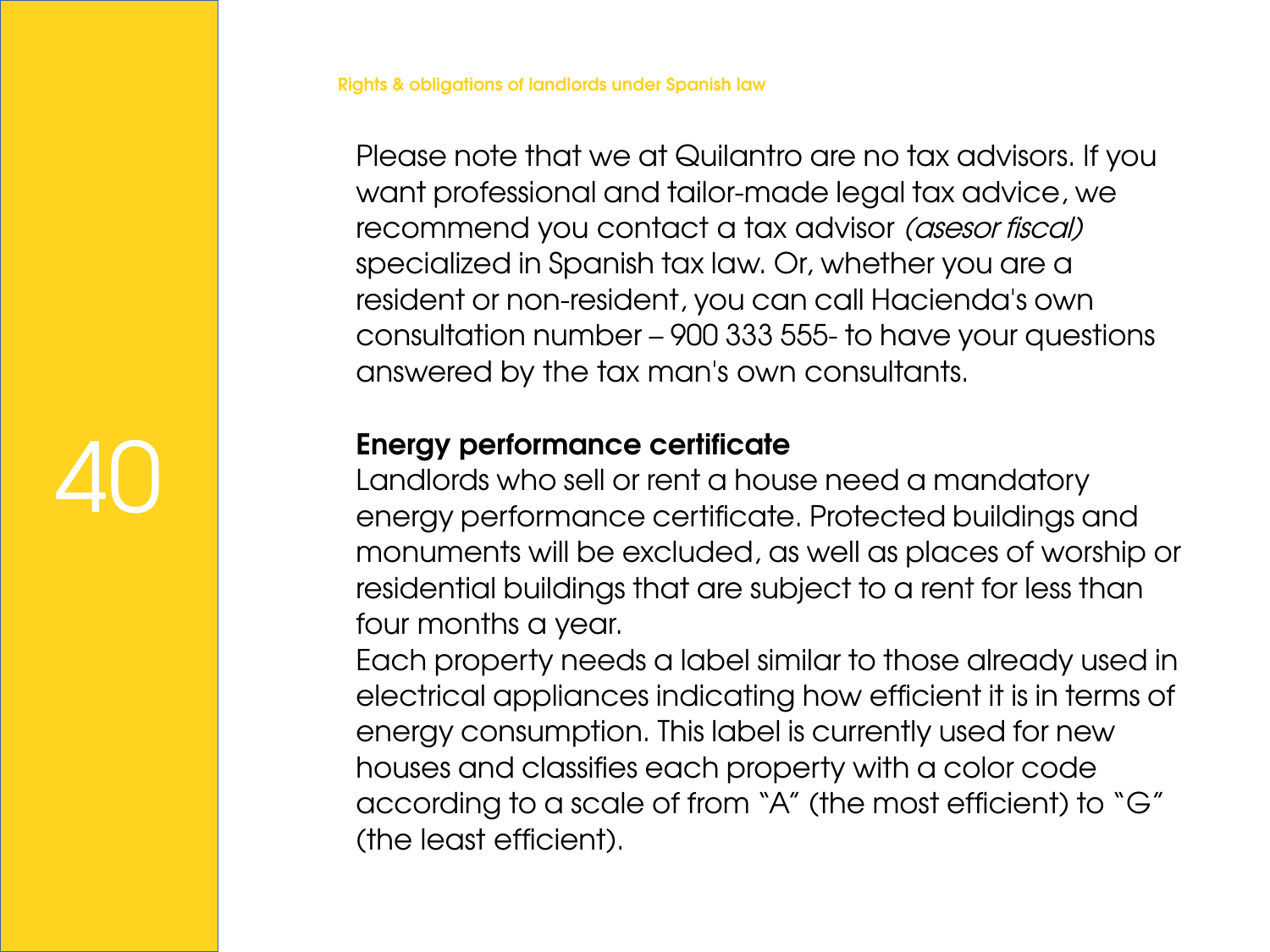41

## Repairing and maintaining the property

This can be a topic of some discussion. According to Spanish law, the landlord pays for all the necessary repairs except for those related to damage caused by the tenant. Minor repairs related to normal use of the house should be paid by the tenant. So, what are minor repairs? It is generally accepted in case law that repairs costing between 100 and 150 euros or less are considered to be minor repairs.

We consider repairs (and improvements as well) as a way to increase investment return, improve health and safety and lower the maintenance for tenants.

## Respecting the tenant if you want to sell the property

If you want to sell your property, you cannot terminate the rental contract.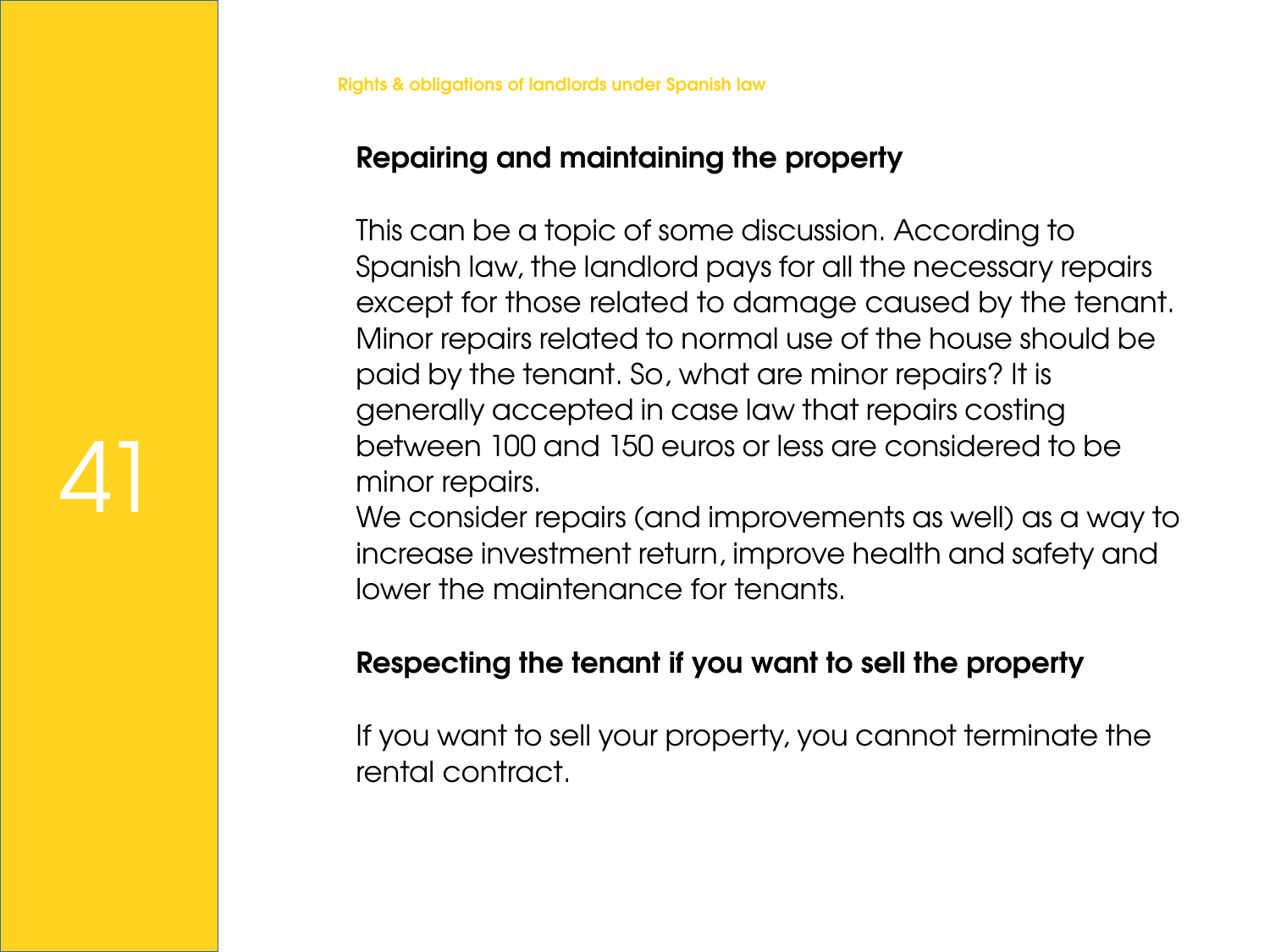However, if you want to buy a property with tenants in it, it depends on the question if the rental contract has been registered at the Property Register (Registro de la Propiedad). As a buyer, you have to respect the rental contract if the rental contract has been registered at the Registro de la Propiedad.

If the rental contract has **not** been registered with the Property Register, as a buyer of the property you can terminate the rental contract, giving a 3 month notice period to the tenant. In this case, as the new landlord you have to compensate the damages the tenant may suffer from leaving the property.

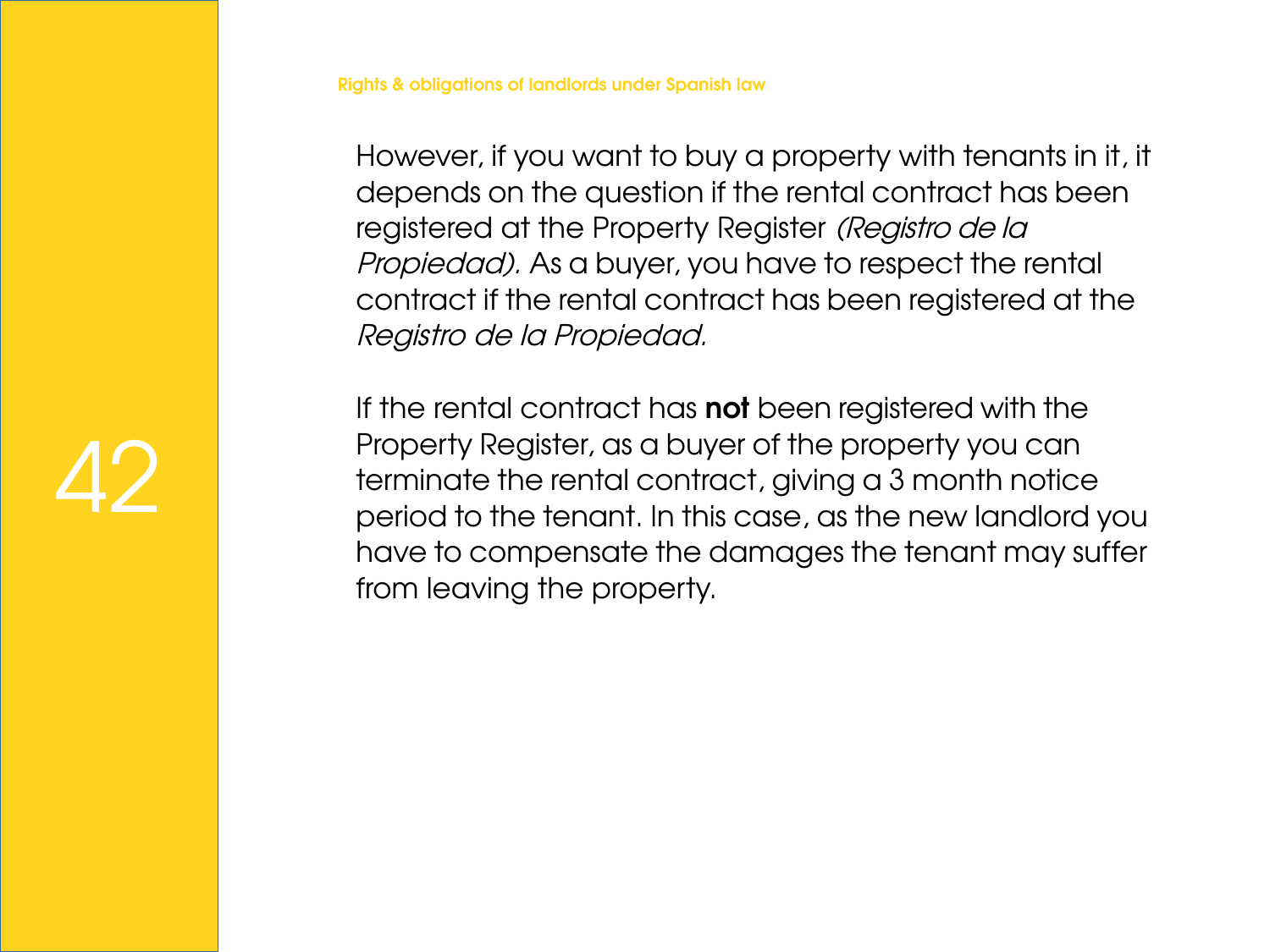43

The legal notice period is 30 days. In order for all parties to be flexible, we recommend to follow this notice period. In principle (this depends on the final negotiations regarding the rental contract) the tenant has one opportunity to terminate the rental contract, once per year. If this happens, it is important to act quickly.

In this section we will explain how the procedure of vacating tenants will work.

If Quilantro has received a termination of tenancy in writing, we will notify you as soon as possible, at least within three working days.

If the tenant agrees and there are only a few days between the tenancy ending and a new tenancy commencing, we will carry out a pre-inspection, before the tenant vacates, to identify and direct the tenant to areas requiring additional cleaning or repair.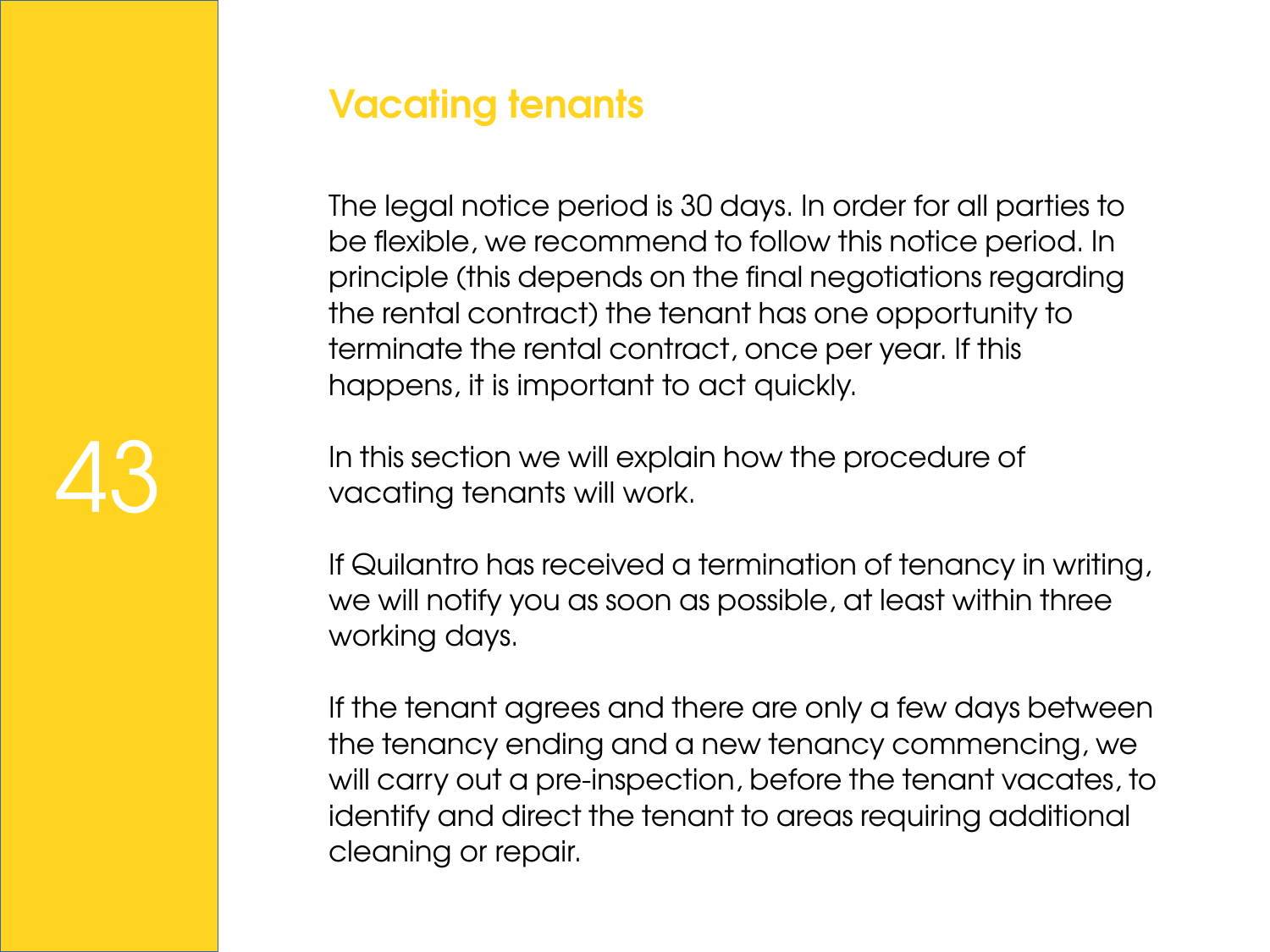44

The legal notice period is 30 days. In order for all parties to be flexible, we recommend to follow this notice period. In principle (this depends on the final negotiations regarding the rental contract) the tenant has one opportunity to terminate the rental contract, once per year. If this happens, it is important to act quickly.

In this section we will explain how the procedure of vacating tenants will work.

If Quilantro has received a termination of tenancy in writing, we will notify you as soon as possible, at least within three working days.

If the tenant agrees and there are only a few days between the tenancy ending and a new tenancy commencing, we will carry out a pre-inspection, before the tenant vacates, to identify and direct the tenant to areas requiring additional cleaning or repair.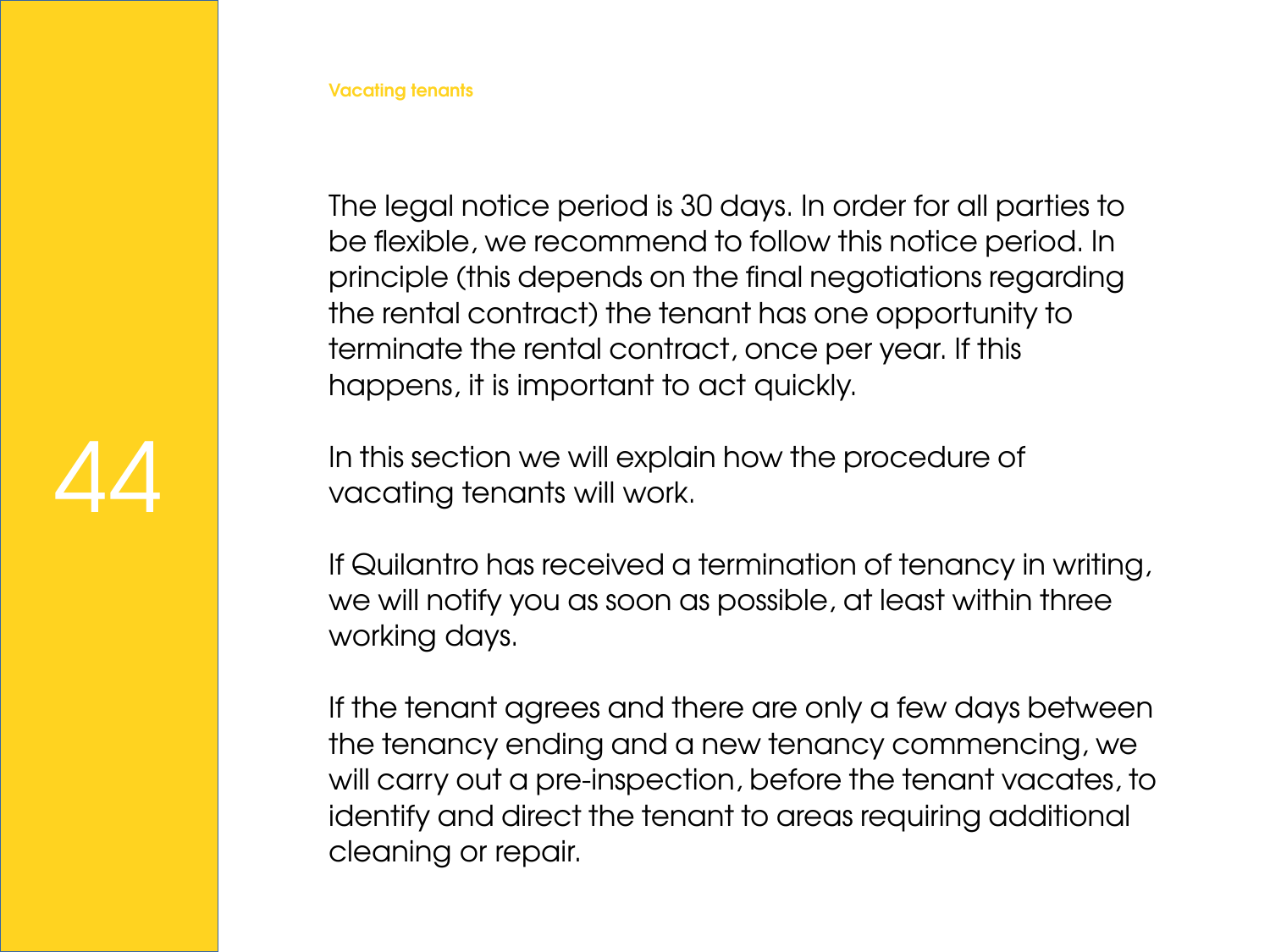After the tenancy has ended, a final inspection will take place. In this respect, we use a vacating tenant checklist to ensure a full vacate procedure is conducted for the outgoing tenant. This is to make sure nothing is missed during the vacating procedure. We will also take photos at the final inspection, to avoid future disputes about the possible damage.

If the property was rented fully furnished, we will check each item on the inventory during the inspection.

The property must be left in a good condition at the end of the tenancy, or at least in the same condition as that at the beginning of the tenancy, respecting the rules of normal use and fair wear and tear.

We will compare the state of the house with that in the inventory check in. So we will check the state of the garden, make sure the oven is clean, carpets clean, walls not damaged, sinks not blocked, etc.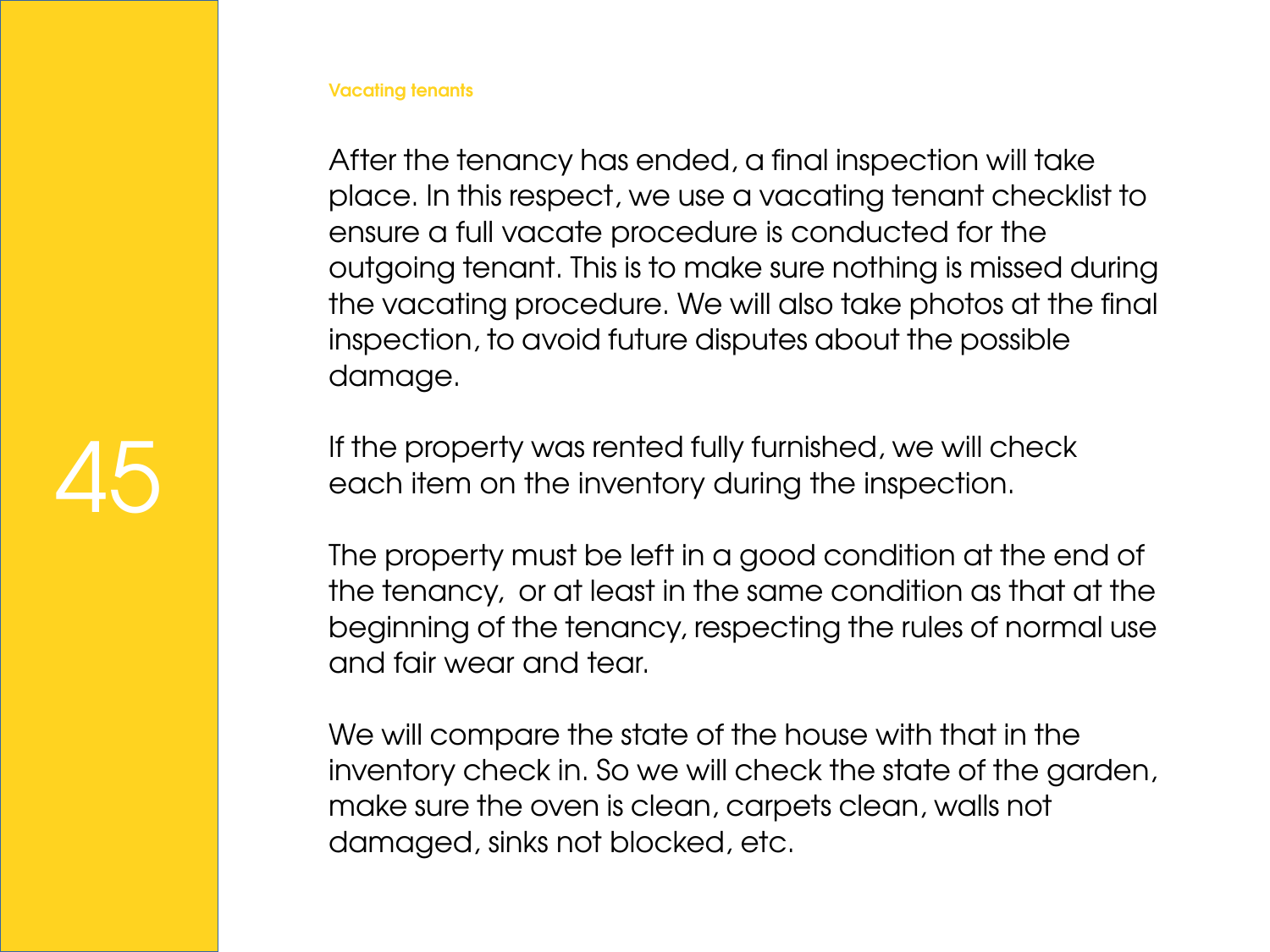What is considered fair wear and tear? It depends on the condition of the property at the beginning of the tenancy. Marks on walls might depend on the age of the paint. If the wall was painted 10 years previously, marks would be harder to remove as the paint has been washed on previous occasions. However, if a tenant has placed a sticky item on a wall, that is negligence, the wall should be repainted at the tenant's cost if the mark cannot be removed. Here is a chart to clarify what is wear and tear and what is damage:

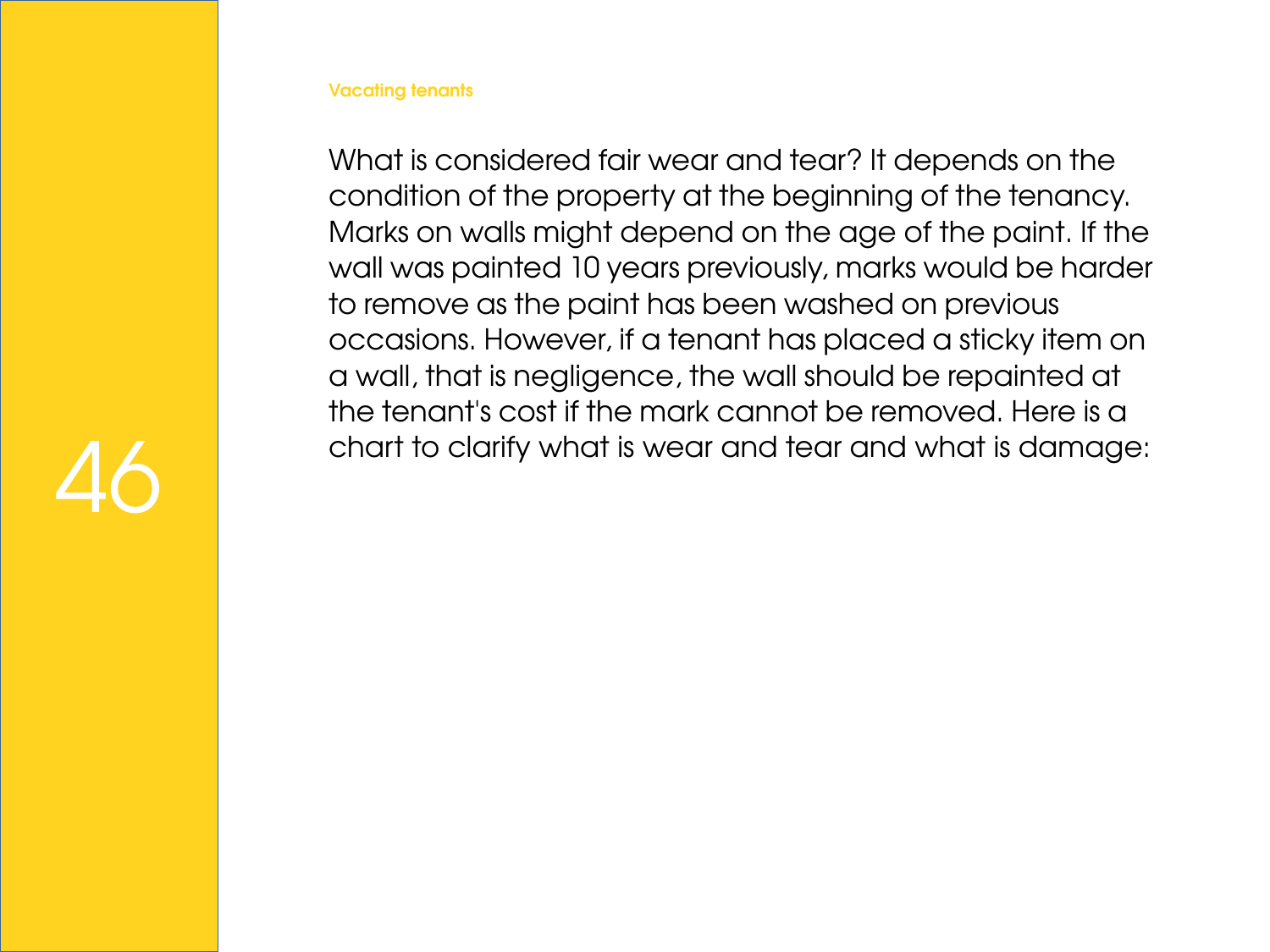47

## Wear and tear compared to damage\*

| <b>Wear and tear</b>                             | Damage                                                 |
|--------------------------------------------------|--------------------------------------------------------|
| Stains on walls near light<br>switches and doors | Crayon marks on walls or<br>ceilings                   |
| Minor marks on walls or doors                    | Large marks on or holes in<br>walls and door           |
| A few small tack or nail holes                   | Large marks on or holes in<br>walls or doors           |
| Fades, peeling or cracked<br>paint               | Completely dirty, scraped or<br>brushed painted walls  |
| Carpet worn thin from<br>normal use              | Carpet stained by bleach or<br>dye                     |
| Carpet with moderate dirt or<br>spots            | Carpet that has been ripped<br>or has stains from pets |
| Carpet or curtains faded by<br>the sun           | Bent or missing blinds                                 |
| Doors sticking from humidity                     | Broken doorframes or hinges                            |

\*Robert Griswold – property management for dummies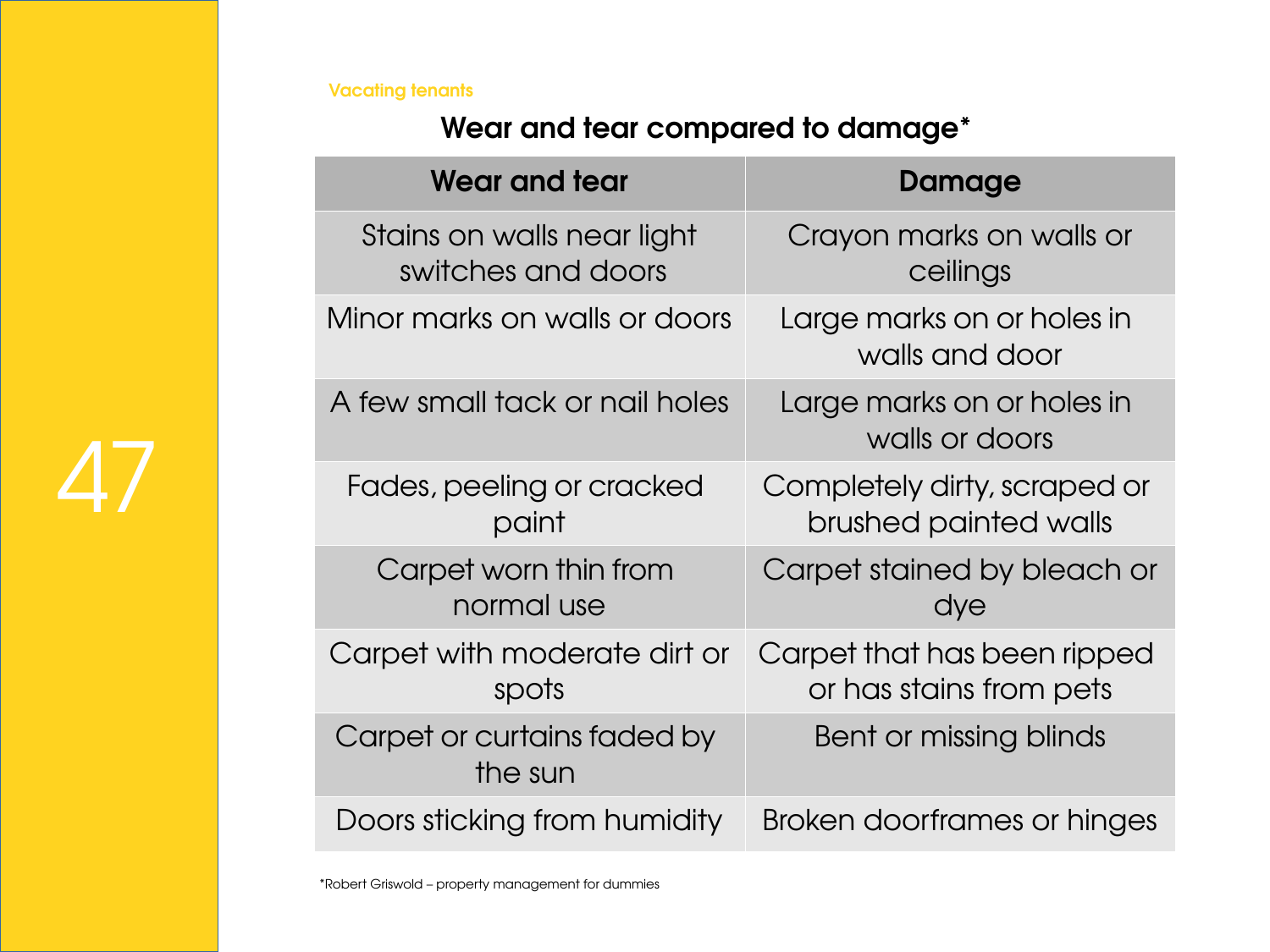48

As soon as the final inspection is complete, we will report to you as a landlord as well as the tenant. If specific items are damaged we will evaluate how it must be remedied.

We will also make notes of any repairs and maintenance required at the property. We will contact you for instructions on how to proceed before the new tenancy commences.

We believe that a detailed final inspection and an open communication with the tenant will mean fewer deposit disputes and keep the property in a good condition for future tenancies.

The vacate process is complete when the tenant has returned all keys (and remote controls) to us and removed their personal possessions.

Depending on the state of the property and possible damage we will refund the deposit to the tenant within one month, after returning of the keys.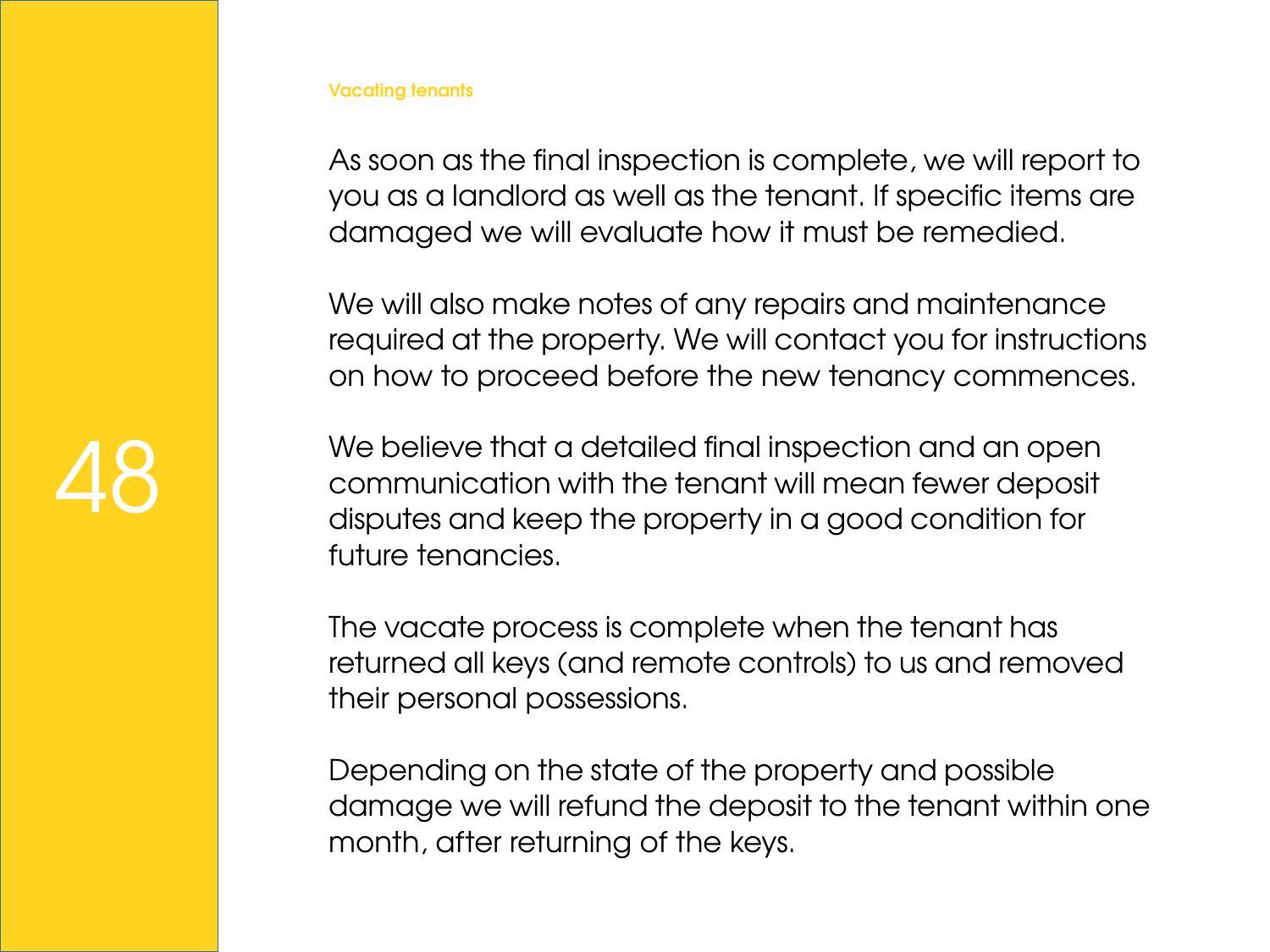# Routine inspections

Routine inspections are inspections to check several things in of the property. It is an additional and optional service, that can be carried out if the landlord wishes so.

If the landlord contracts this service, then routine inspections are carried out at the property during the tenancy and are conducted at intervals as set out by Quilantro.

In this respect, it is important to include a clause in the contract so the tenant agrees to permit routine inspections.

This is an example of the clause (in Spanish):

Acceso a la vivienda.

El Arrendatario se compromete a permitir que la vivienda sea visitada e inspeccionada por los Arrendadores o personas debidamente autorizadas por ésta, con previo aviso y por motivos justificados.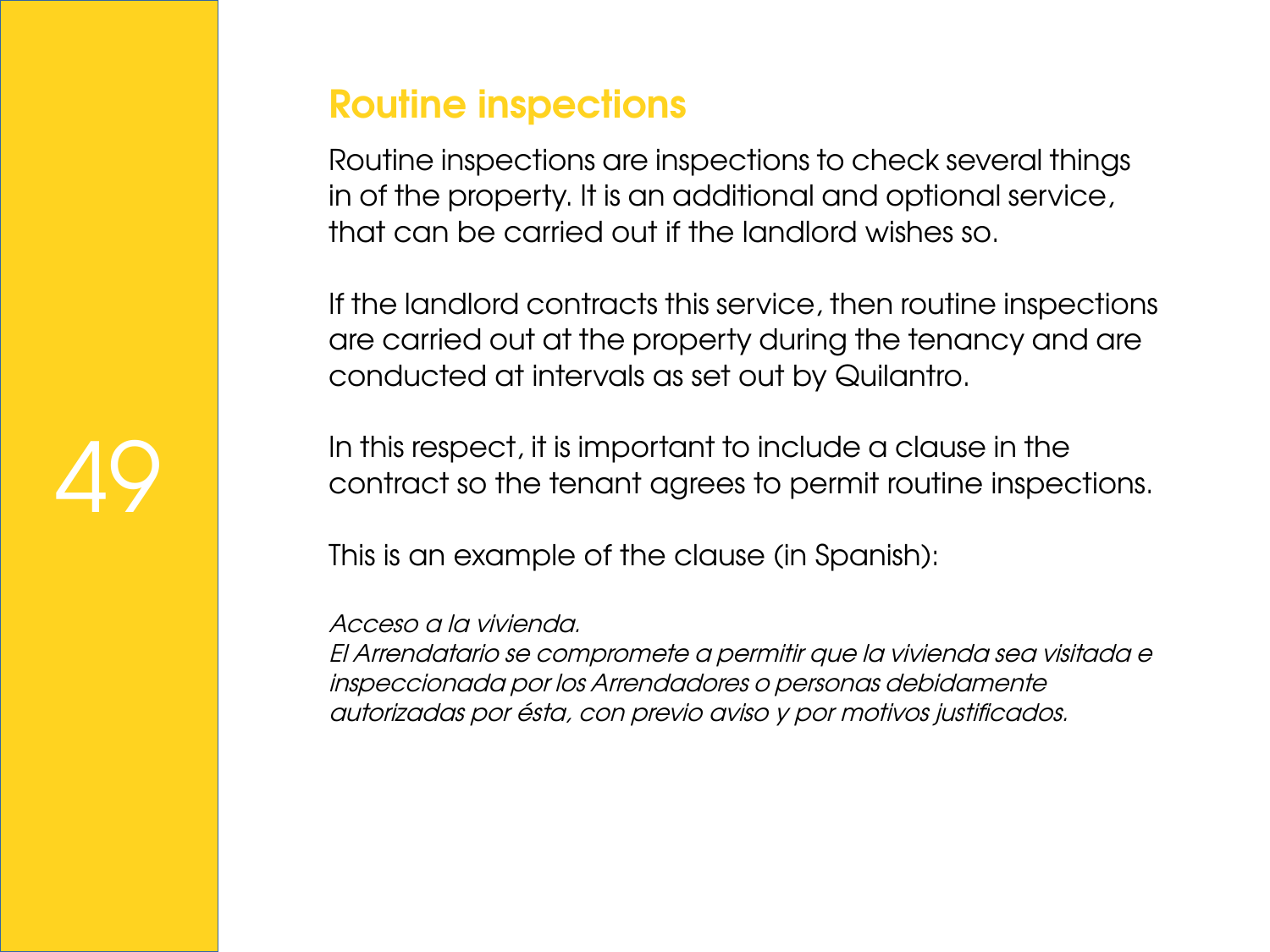#### Routine inspections

50

There are many benefits to routine inspections. They provide an opportunity to:

- ensure the tenant is adhering to the tenancy obligations.
- view how the tenant is looking after the property (this may influence you as a landlord about whether to renew the tenancy after 3 years).
- check for repairs and maintenance.
- consider any renovations.
- ensure no pets are in the property if this is not allowed.
- ensure that if it is a non smoking contract, that the tenants are not smoking in the property.

#### So, how does this it work?

Routine inspections will take place every six months or as agreed otherwise.

We notify the tenants with sufficient notice of the day and time that the routine inspections have been scheduled. We will then report back on our findings to the landlord.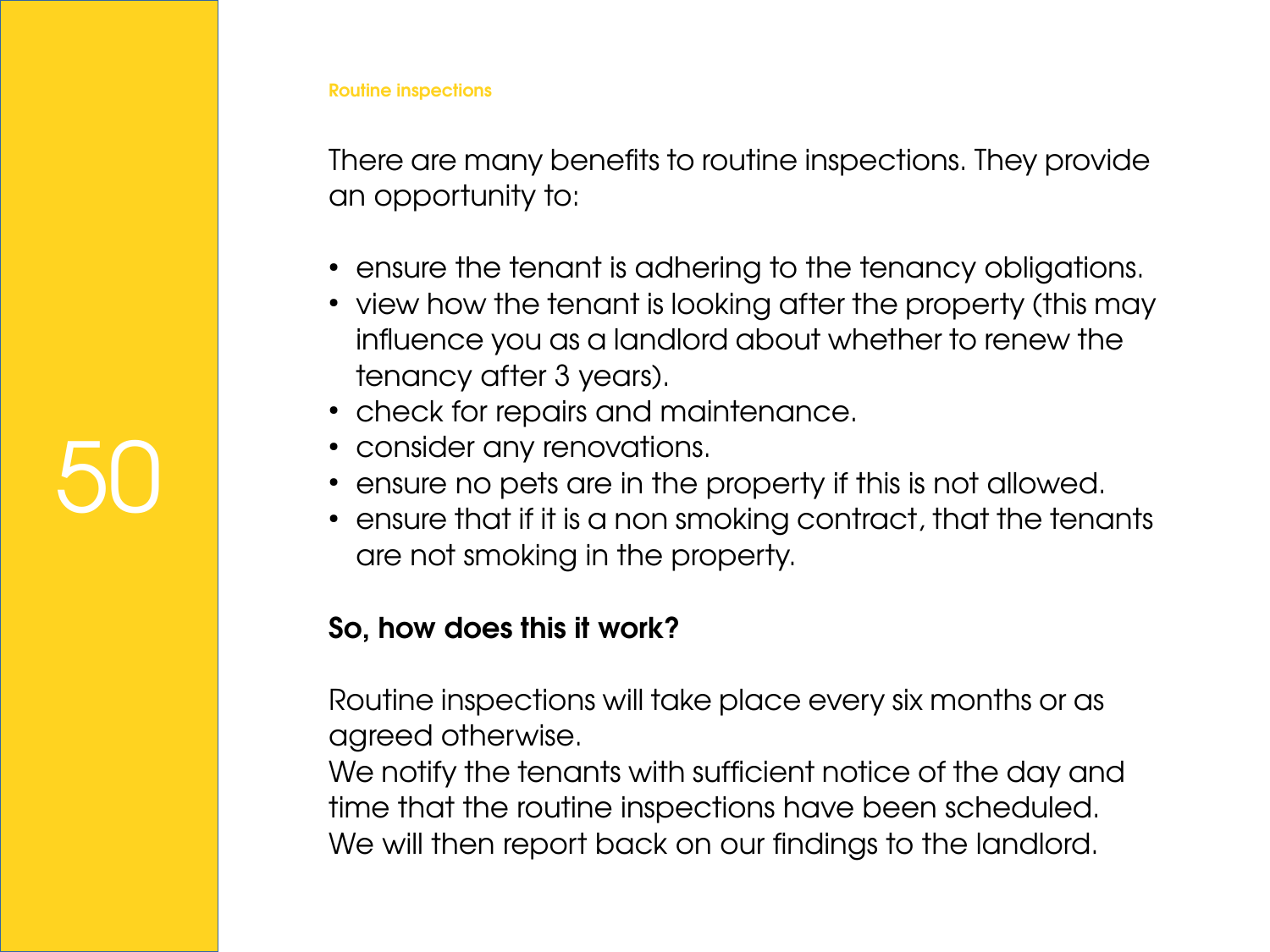After the routine inspection, we will contact the tenant in writing, either to thank the tenant for keeping the property tidy and clean, or explain about the items that need attention.

Bear in mind that routine inspections will only take place with permission of the tenant. Without permission of the tenant, no routine inspections can be carried out.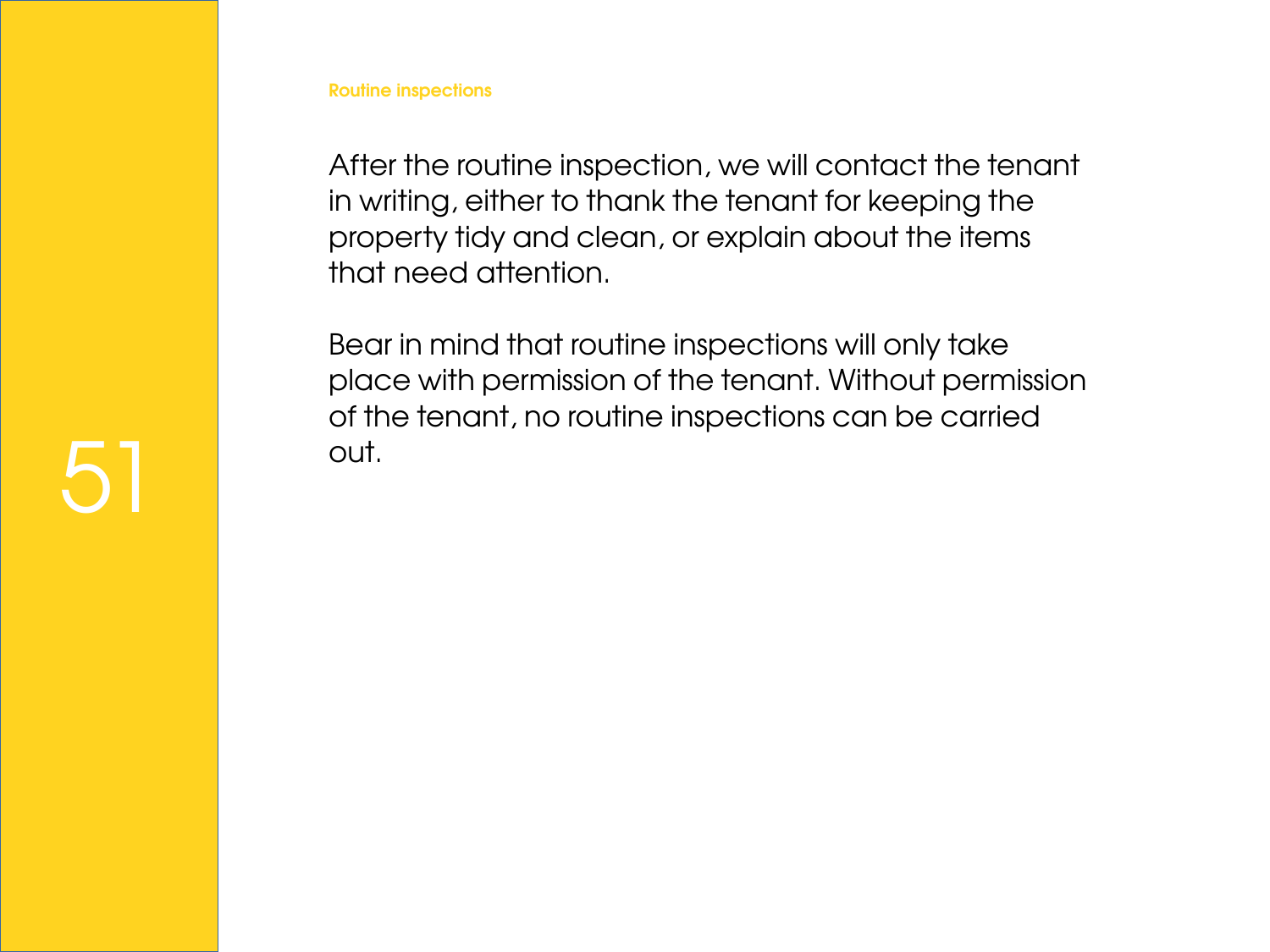Although there is no legal obligation to take out an insurance as a landlord in Spain, it is strongly advisable to arrange some insurance for the property you are going to let. In this section we will discuss several types of insurances available to landlords and why we recommend arranging these insurances.

There are commonly four types of insurance applicable to landlords:

- 1. Public liability insurance
- 2. Household insurance (seguro de hogar)
- 3. Building insurance
- 4. Non-payment insurance (seguro de impago)

## 1. Public liability insurance

Public liability insurance is one of those insurances that landlords just don't think about until something has happened.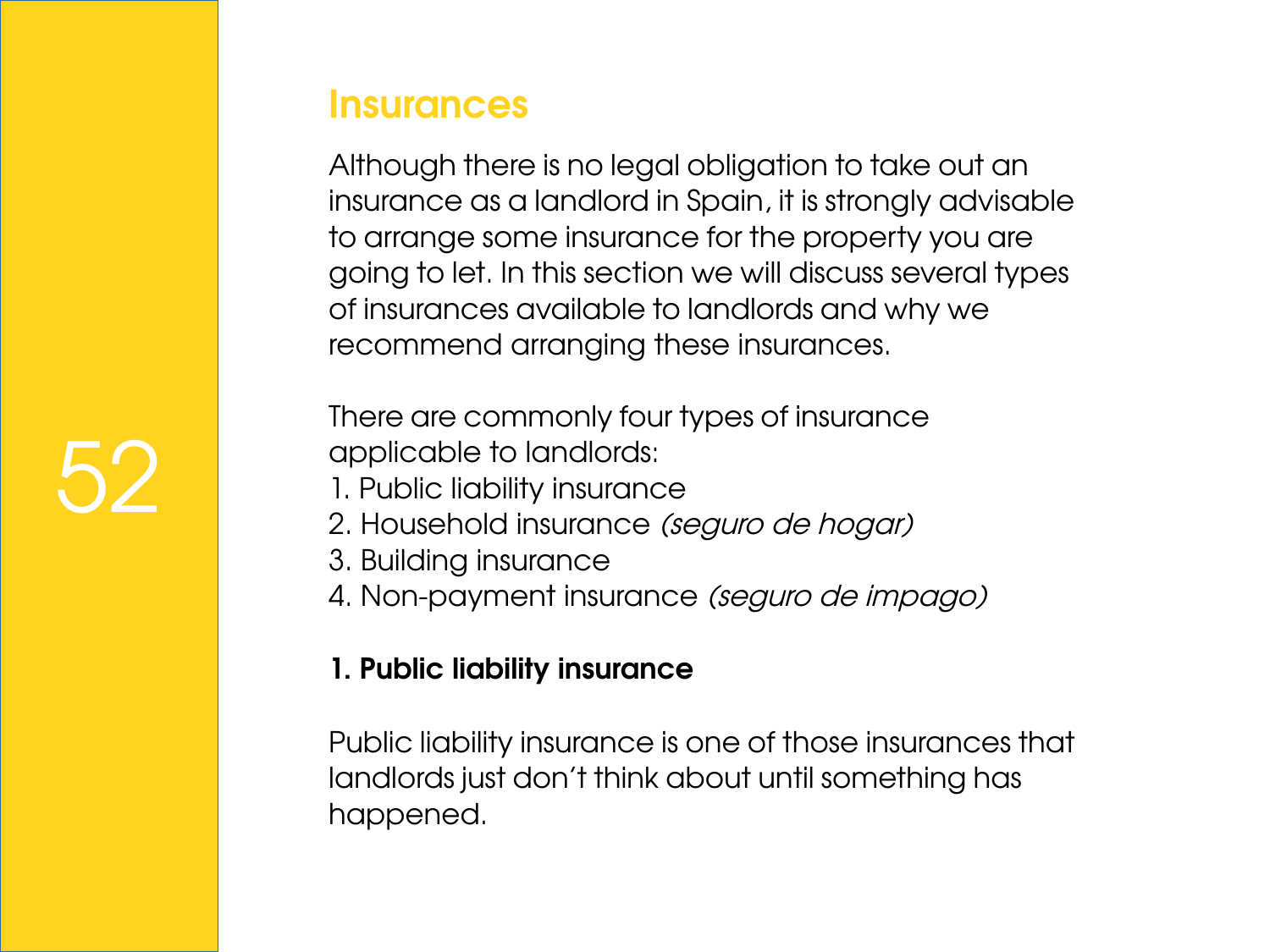Most people understand why you insure your car or property in Spain but Spanish liability insurance is probably not on the top of your list of priorities.

Here are some examples so that you can understand the risks involved in not protecting yourself against third-party liability (public liability).

Anybody visiting your home in Spain could potentially make a claim against you for damages or injury if, for example, they slip and fall. This is especially likely in Spain as some people have a swimming pool. Or, for example, if an electrical fault causes damage to the property or to a tenant. Even though these accidents might be completely their own fault you could be held liable.

Or suppose you are letting your property. Some renovations need to be done. You are likely to have a steady stream of repairmen visiting your property such as electricians, builders and maintenance people, to carry out these renovations.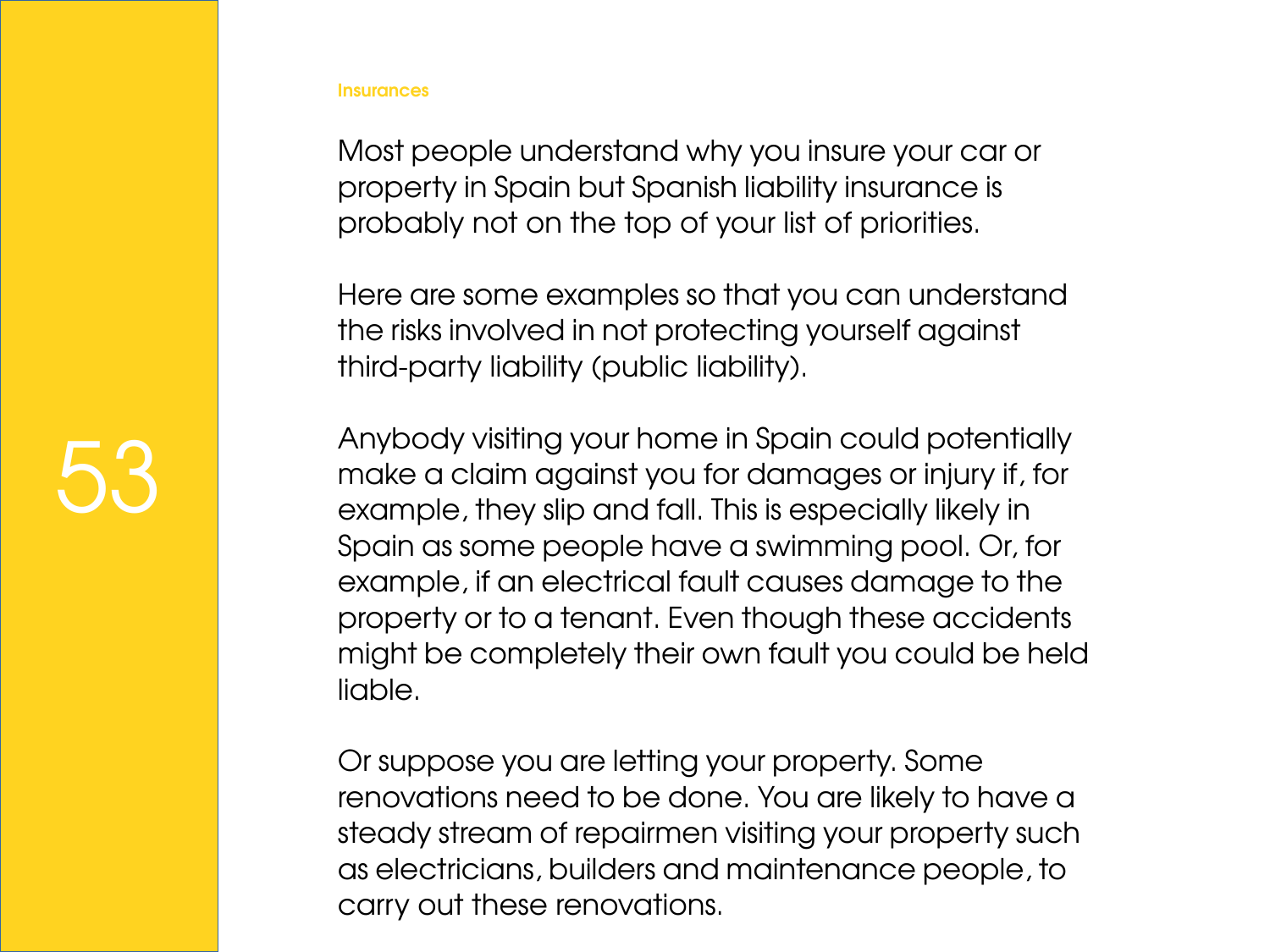54

However, it could also be something simple as to service your boiler, clean your pool or maintain your garden.

In fact, anybody who comes onto your property has the potential to claim damages. As a landlord you can protect yourself against these third-party claims for negligence and medical claims by taking out a specific policy for public liability insurance in Spain.

It might also be that some of your other insurances include this already. It is certainly best to check that you are covered rather than take the risk. Spanish public liability insurance also works the opposite way around so that if you are at someone else's property and you cause damage or injury, you will be covered should they make a claim against you.

So make sure you have coverage and find out how much it covers you for.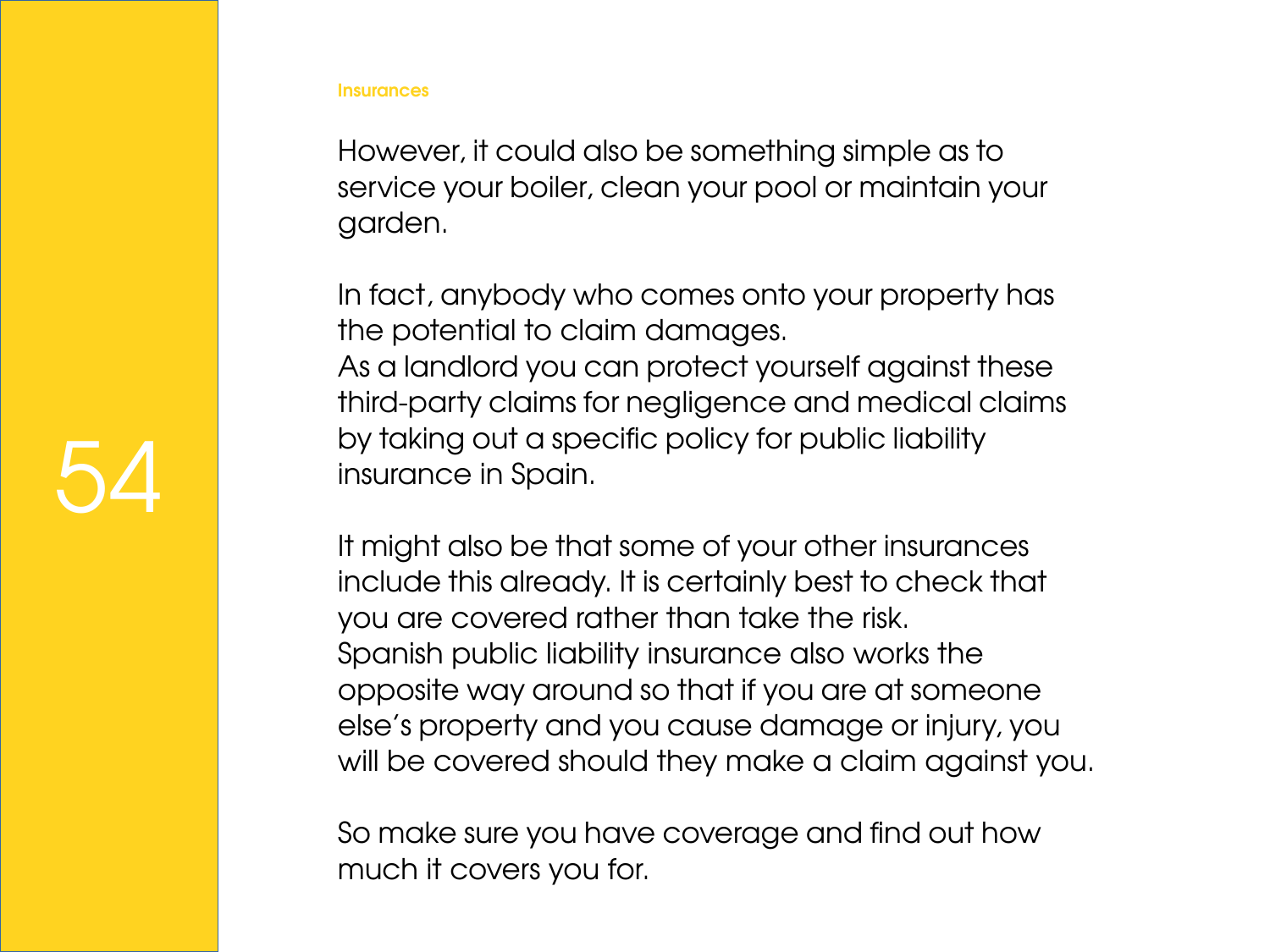What does Spanish public liability insurance include?

For example, if a tenant will be injured while living at the property, and the injury is caused by the property, the landlord may be liable for costs associated with the tenant's absence from work, medical costs and, for a serious injury, future loss to the tenant where they are unable to work in the same capacity as they did before.

Not only might you be liable for all their expenses and costs, you may end up also paying some expensive legal bills from them and also for yourself in having to take out legal representation.

This is why we strongly recommend to take out insurance against public liability. Where can you find this insurance? You can go directly to some of the largest Spanish insurance companies.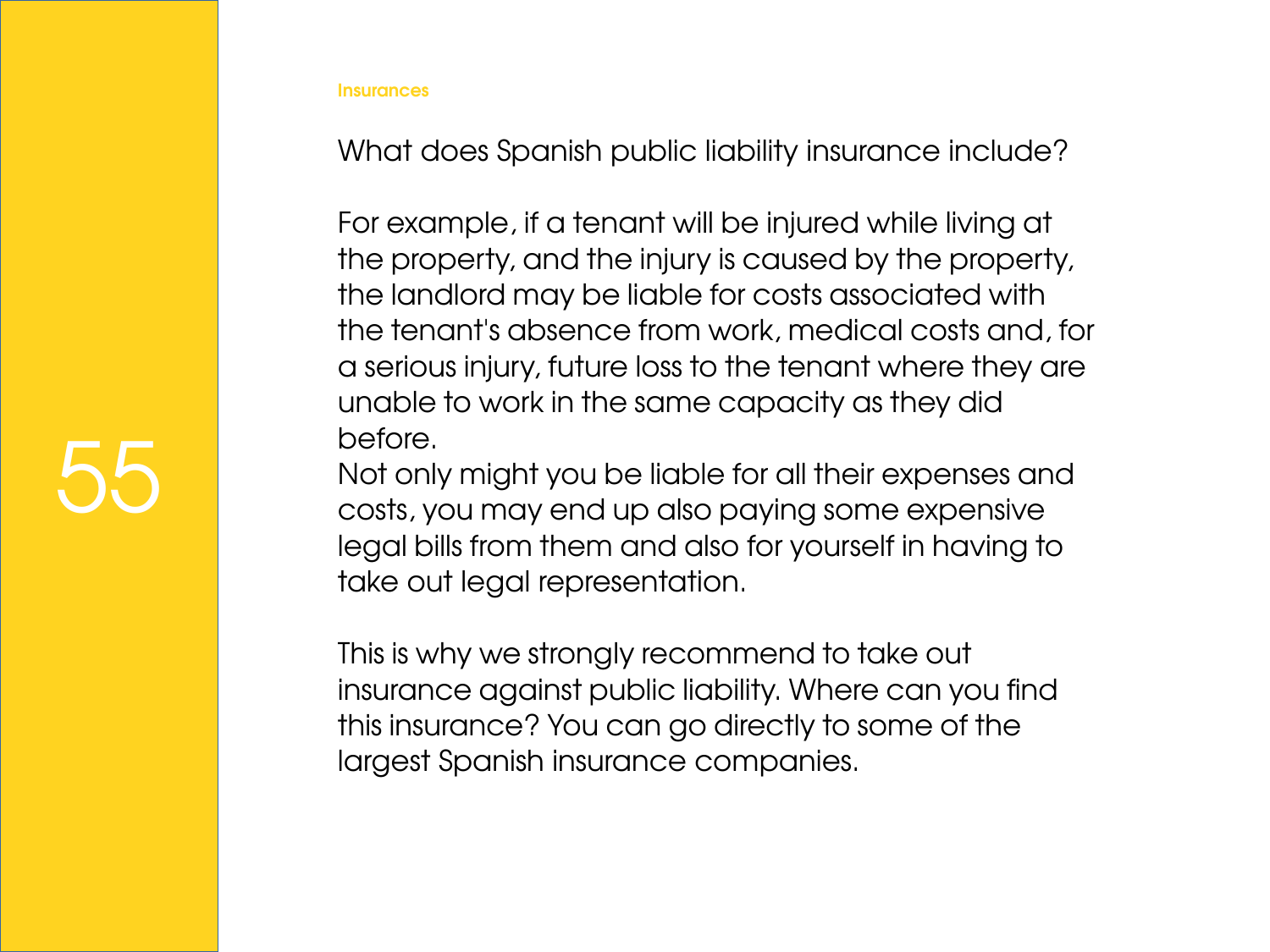Here are a few that provide public liability insurance in Spain:

[Axa Insurance](http://www.axa.es/seguros-responsabilidad-civil) [Caser Insurance](http://www.caser.es/seguros/particulares/responsabilidad-civil) [Liberty Insurance](http://www.libertyseguros.es/seguros-empresas/seguros-responsabilidad-civil) [Mapfre Insurance](http://www.mapfre.es/seguros/empresas/negocio/seguro-responsabilidad-civil) 

### 2. Household insurance (seguro de hogar)

Household insurance generally covers items of furnishings at the property. However, if the landlord holds the policy, it normally doesn't cover claims for the tenant's possessions. A landlord should consider household insurance to cover loss and damage to carpets, curtains, blinds, walls, etc.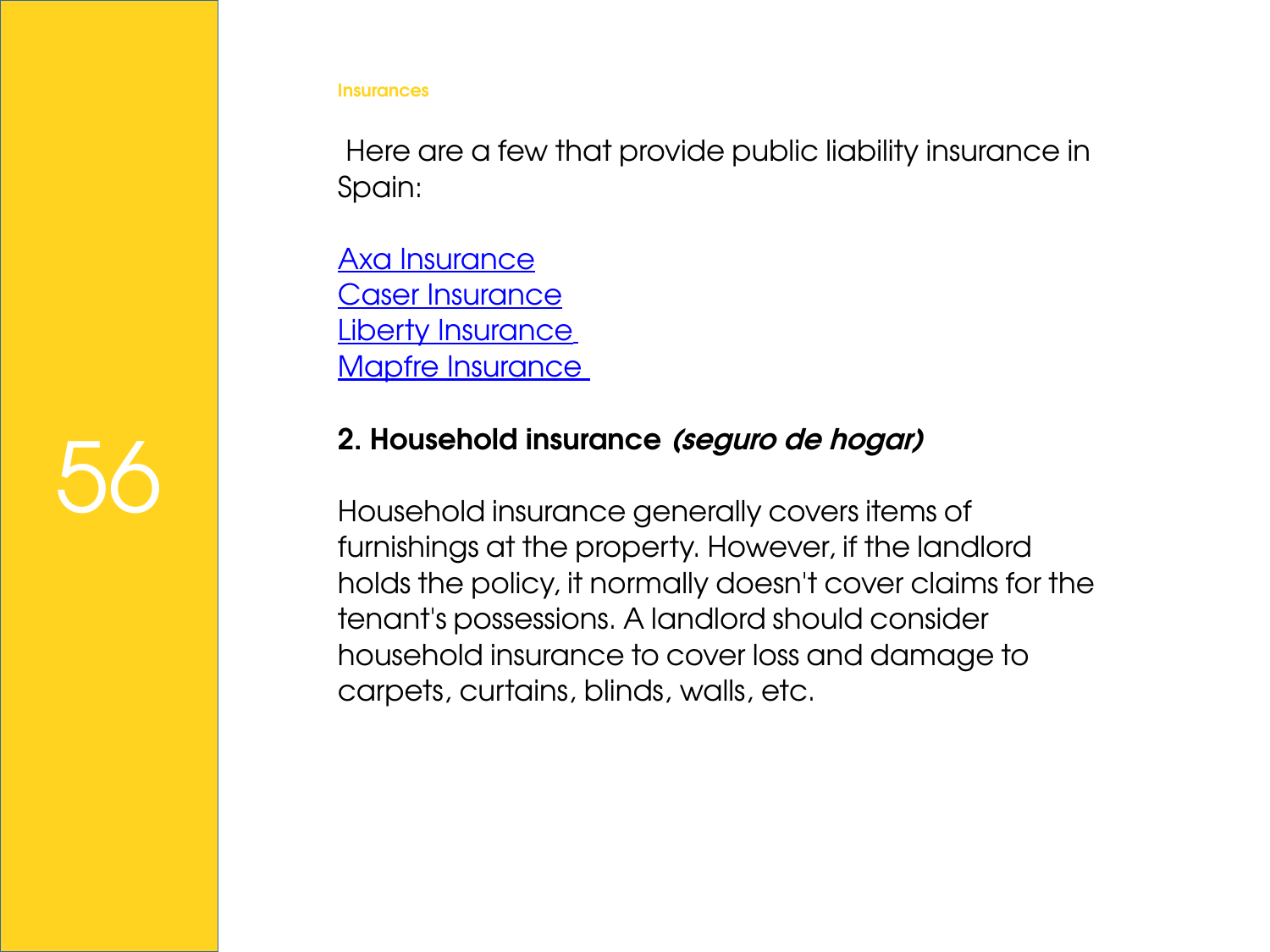57

Where a burst pipe floods a carpeted living room, the household insurance may cover the costs of a contractor to extract the water, and dry carpets and underlay in the room. This can be costly to you and cause disruption to the tenant over a number of days. Sufficient reason to consider household insurance.

### 3. Building insurance

Building insurance covers loss and damage to the external and interior structure of the property. On occasions, it may also cover fittings in the property (e.g. kitchen cupboards and bathroom vanities), where the damage is caused by a burst water pipe, or other such event. If the property is in a building of multiple apartments, the building insurance will probably be held with the building management company and paid by you as a landlord as part of the community charges.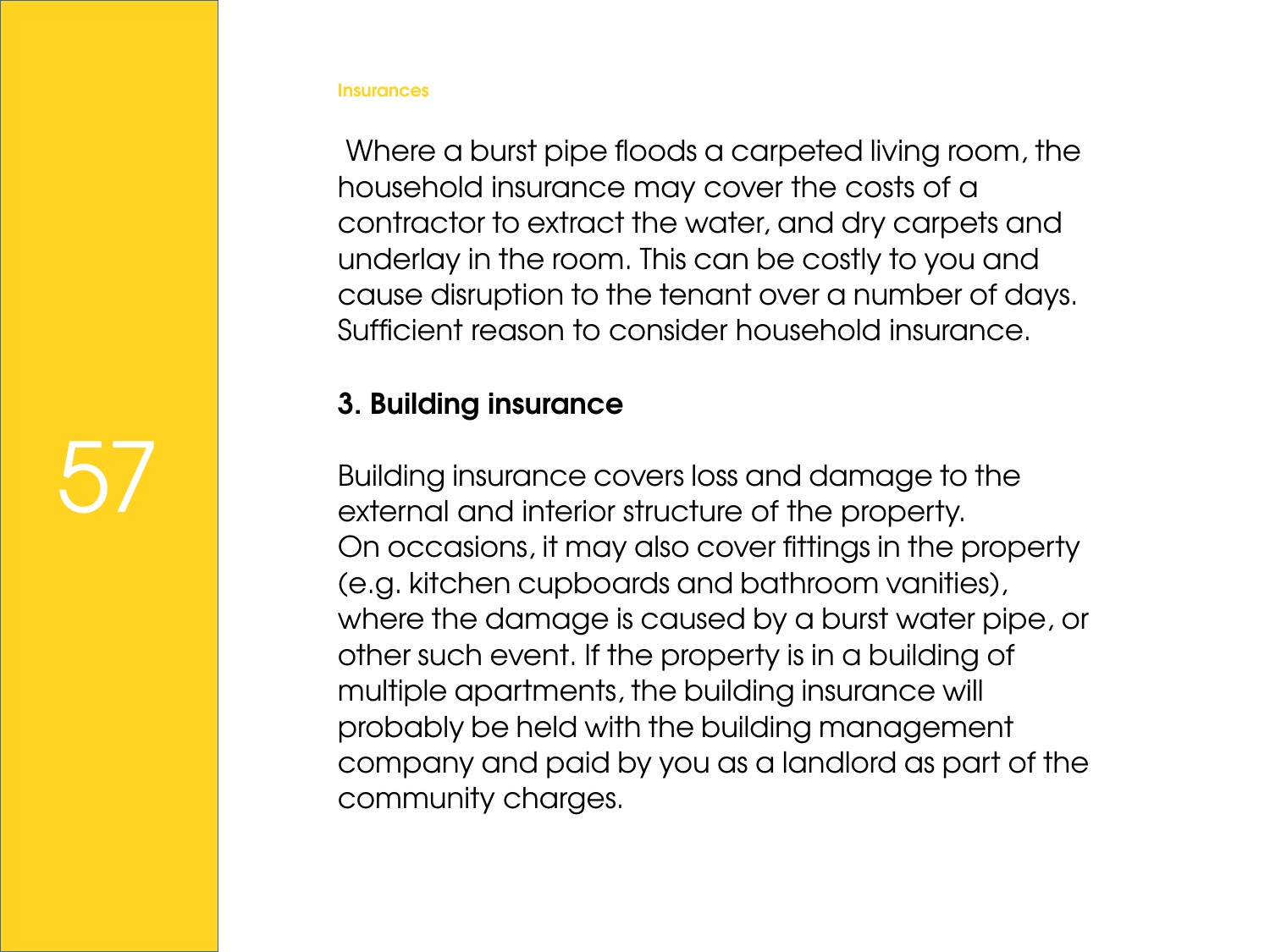#### 4. Non-payment insurance

There are insurance policies available to landlords who want additional security for when a tenant defaults on the terms of the rental contract. The most commonly used insurance in this respect is the *seguro de impago* de alquiler.

Basically there are two forms of non-payment insurance:

1. A clause of non-payment of the rent within the household insurance *(seguro de hogar)*. So verify if your household insurance (if you have any) will include an element that covers you for non-payment of the rent.

2. A non-payment insurance. Basically, this is an insurance for the landlord, where the payment of the rent will be guaranteed by the insurance company, while taking care of evicting the tenant and claiming (in proceedings) the payment of the outstanding rent.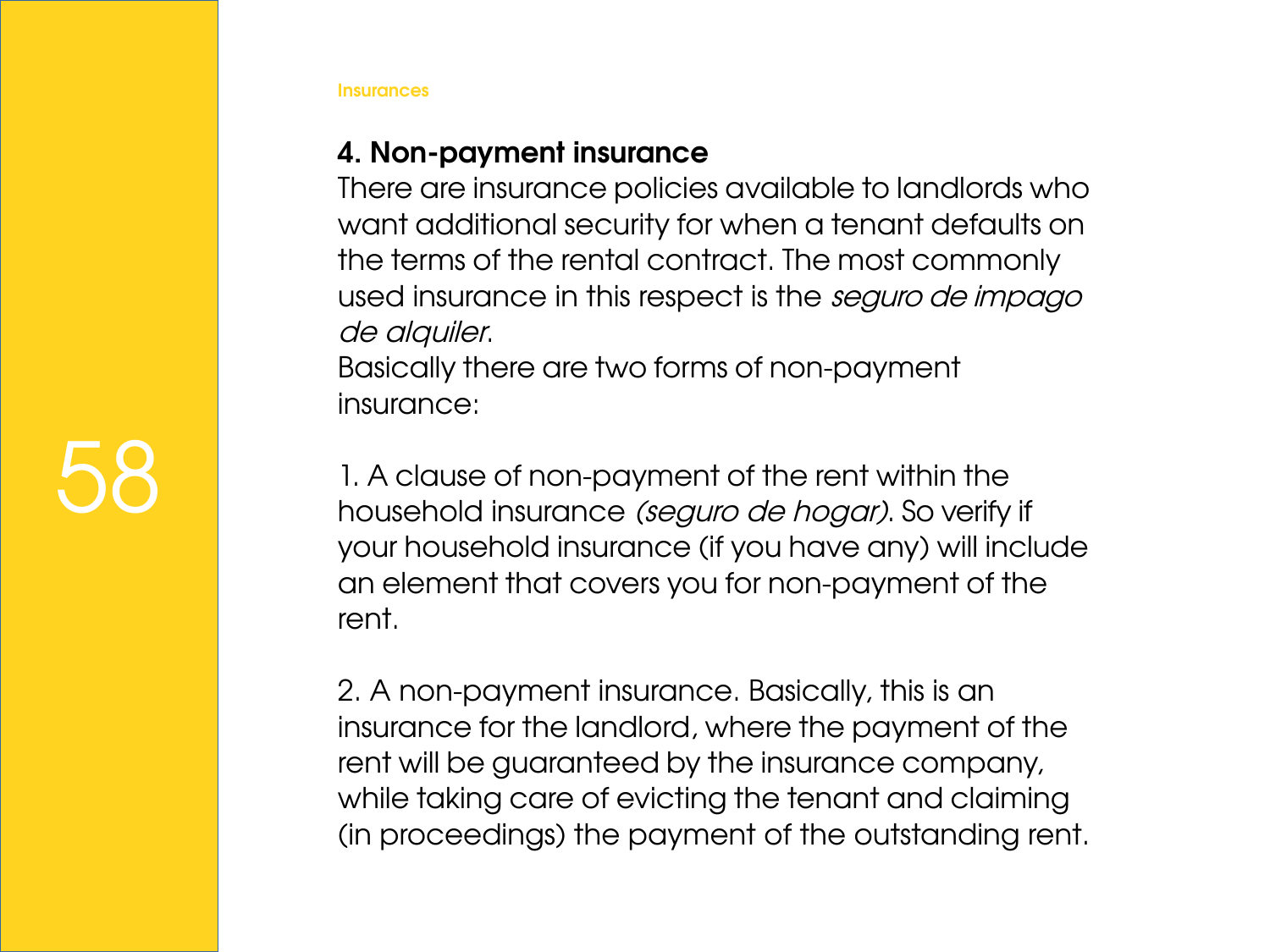It may also include the reclamation of repairs and maintenance of the installations of the property. In specific cases, the insurance may also include legal assistance for breach of specific legal regulations like persistent noise and other harmful or dangerous activities, conflicts with neighbors about boundaries, walls and distances as well as disputes with the community of landlords.

If we talk about the seguro de impago de alquiler, there are basically two (German) companies who offer this service in Spain:

Araa

**[DAS](http://www.das.es/)** 

There is one thing to clarify: the seguro de impago of Arag is not for viviendas secundarias. This means that it is not for holiday homes, homes occasionally used during weekends or holiday.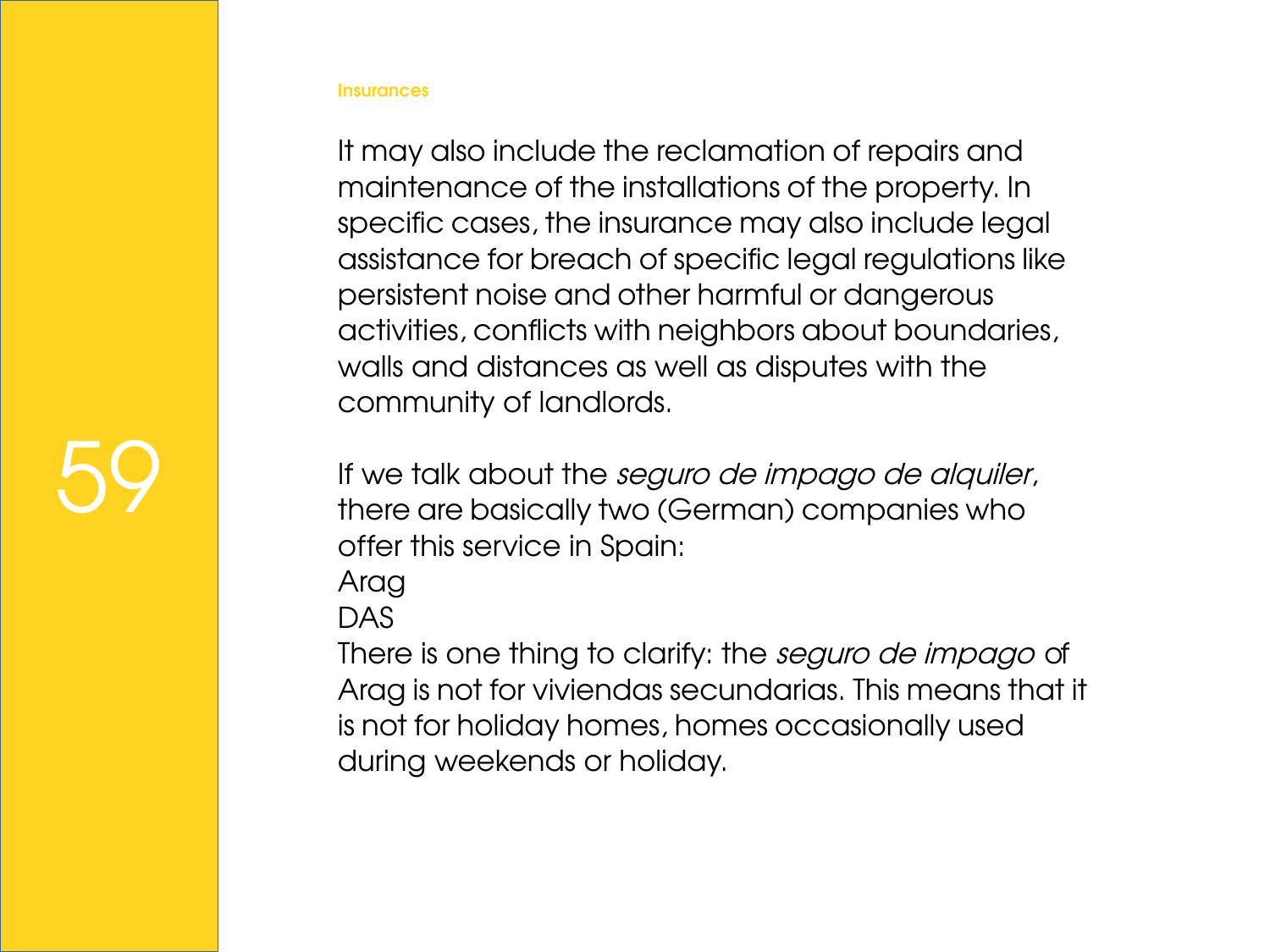We can send you an overview of the conditions of the seguro de impago of DAS and Arag (in Spanish). Premium for a *seguro de impago* at DAS costs about  $22,50 \in$  per month. At ARAG it depends on the rent. With a rent of  $1000 \text{ } \in$  you have to think about a premium of 540  $\epsilon$  per year.

Please note that it can be the tenant as well who will pay the insurance completely or partially, although the beneficiary will obviously always be the landlord.

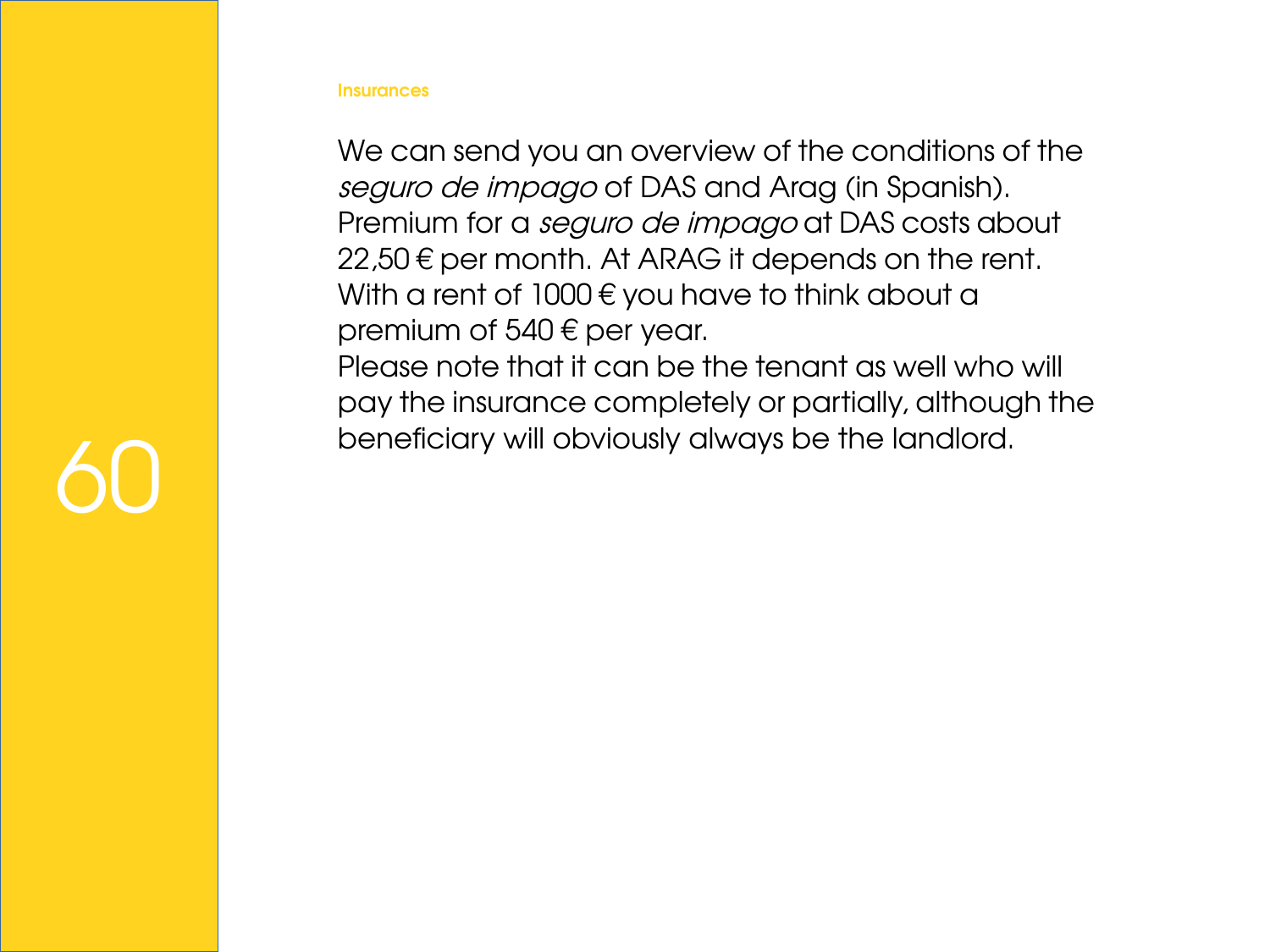## One last tip

Fire safety is a critical issue for landlords. Fire can spread quickly in an entire room or home. Fire also produces poisonous gases and smoke.

Therefore, it is highly recommended (there is no legal obligation in this respect) to install a smoke detector and some fire distinguishers in your property. A carbon monoxide detector is also recommended in case of faulty gas appliances.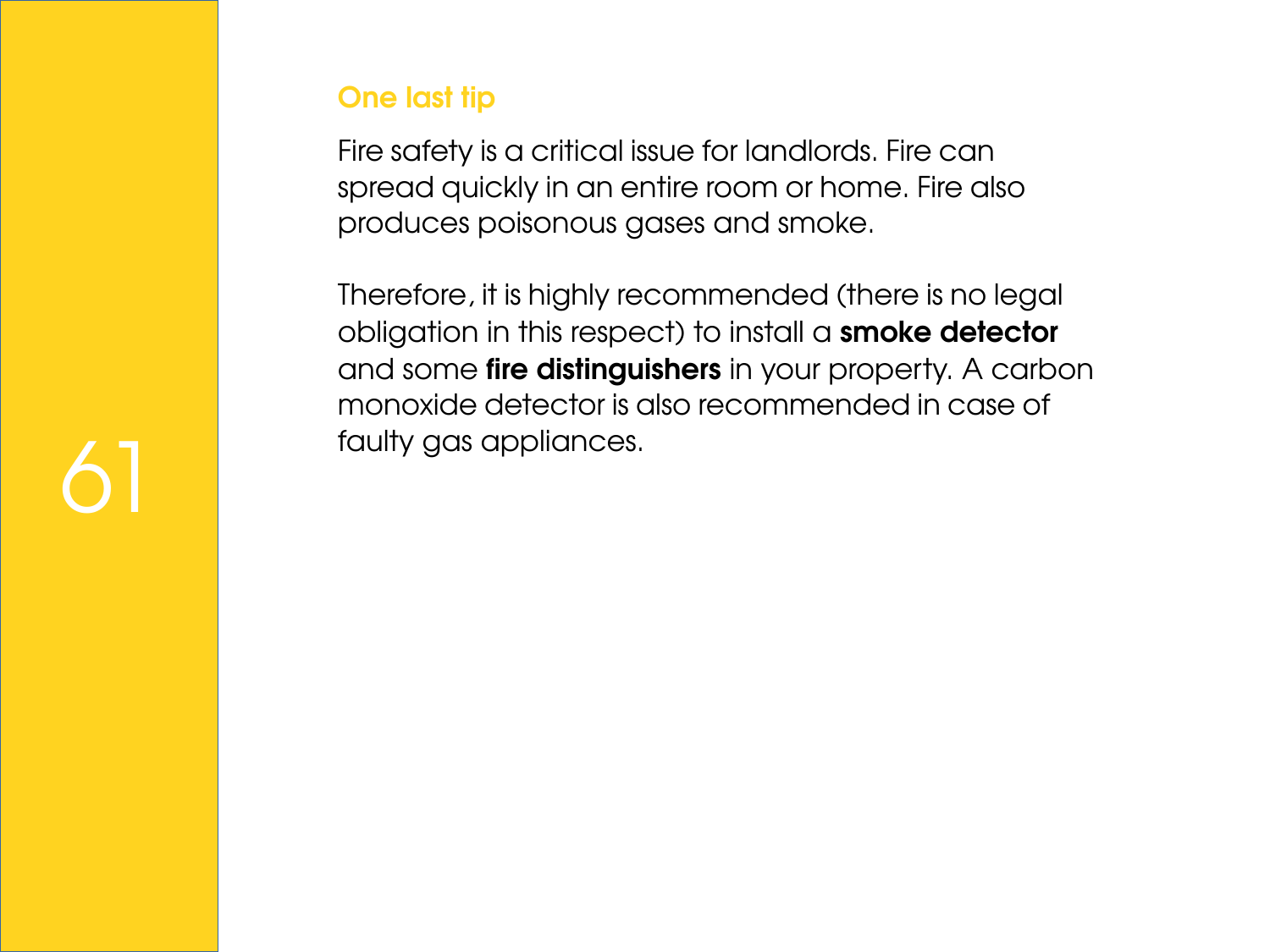How to move forward?

In a nutshell: why should you consider hiring Quilantro as your property manager?

- A property is your most valuable asset and you have to get the most out of it. Professional property assistance has proven to incur more rental income and more occupancy.
- If we receive a notification from the tenant that he wants to terminate the rental contract, we minimize the time without tenants as much as possible.
- We speak English, Spanish, Dutch and we work closely with people of other nationalities.
- We believe in well-maintained and cared-for property. In the long term this will save you money, less maintenance fees, long-term satisfied tenants, less annoyance.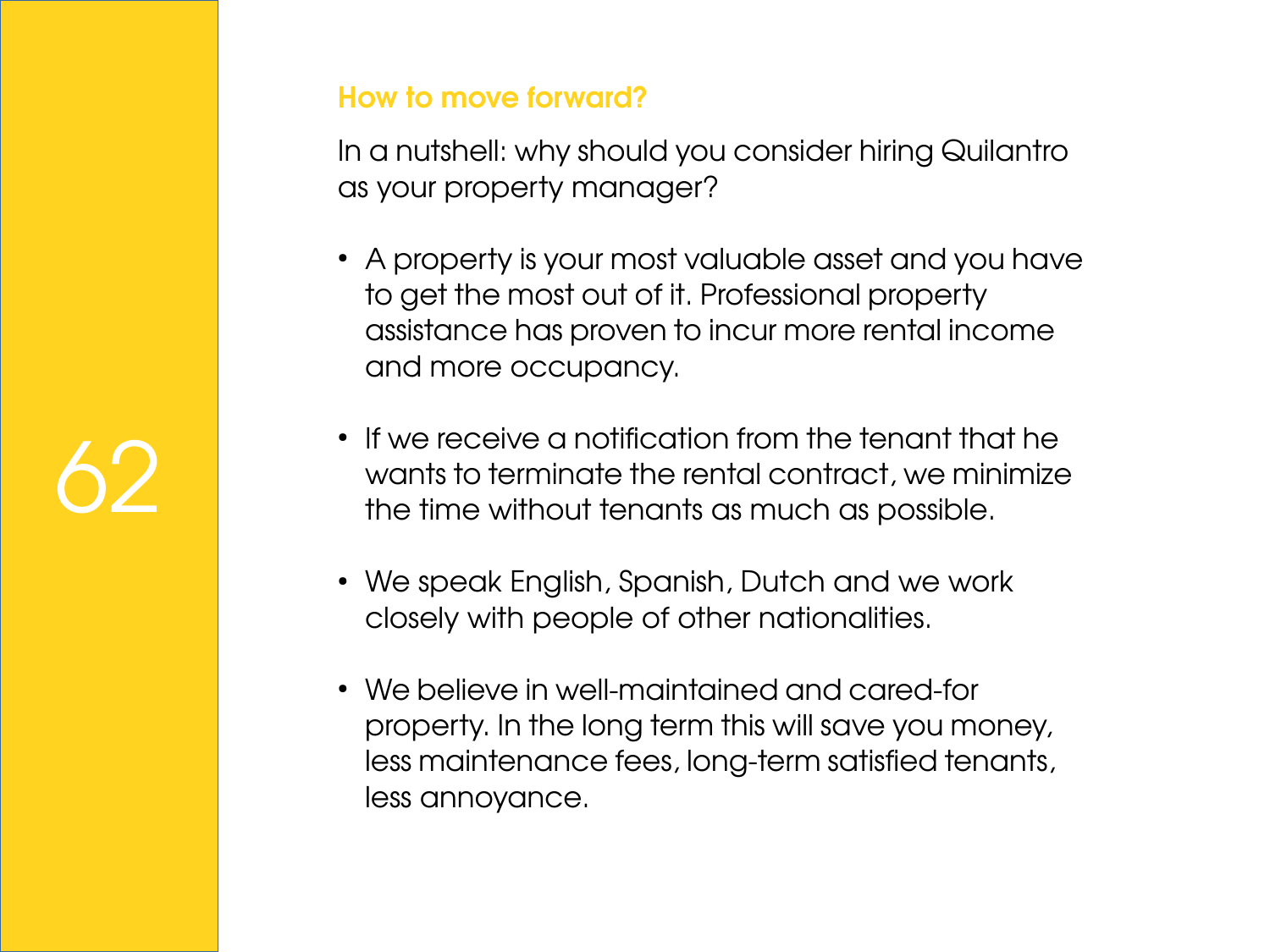#### How to move forward?

- You have your own personal property manager so you deal with one contact person for all issues.
- Photographs can make or break the desirability of a property. We take care to produce good quality photos.
- No decision is made without your knowledge or consent. This is important for both of us. For you as a matter of trust, for us, because our good name depends on it.

We can imagine you have some more questions about this information pack or about the way we can help you.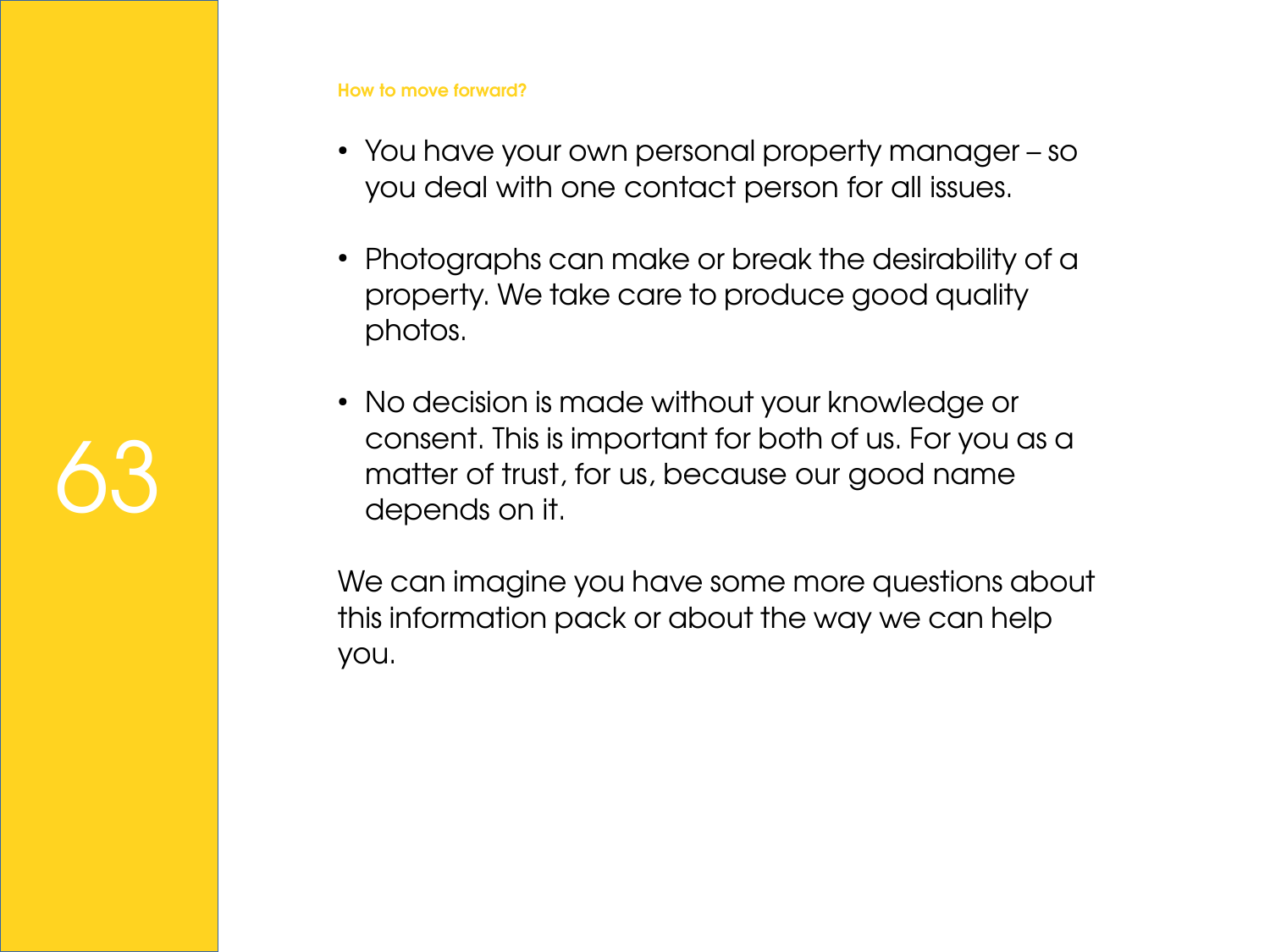## How to move forward?

If so, please contact us. We will get back to you within one working day.

- Send an email to info@quilantro.com
- Submit your details at www.quilantro.com/contact and we will schedule a free, informative consult
- Call us  $\omega$  + 34 692 75 88 37
- Send us a Skype message @ Quilantro
- Send us a Whatsapp message  $@$  +34 692 75 88 37
- Send us a message through Wechat at Lilian Hermans (+ 34 692 75 88 37)
- Follow us: